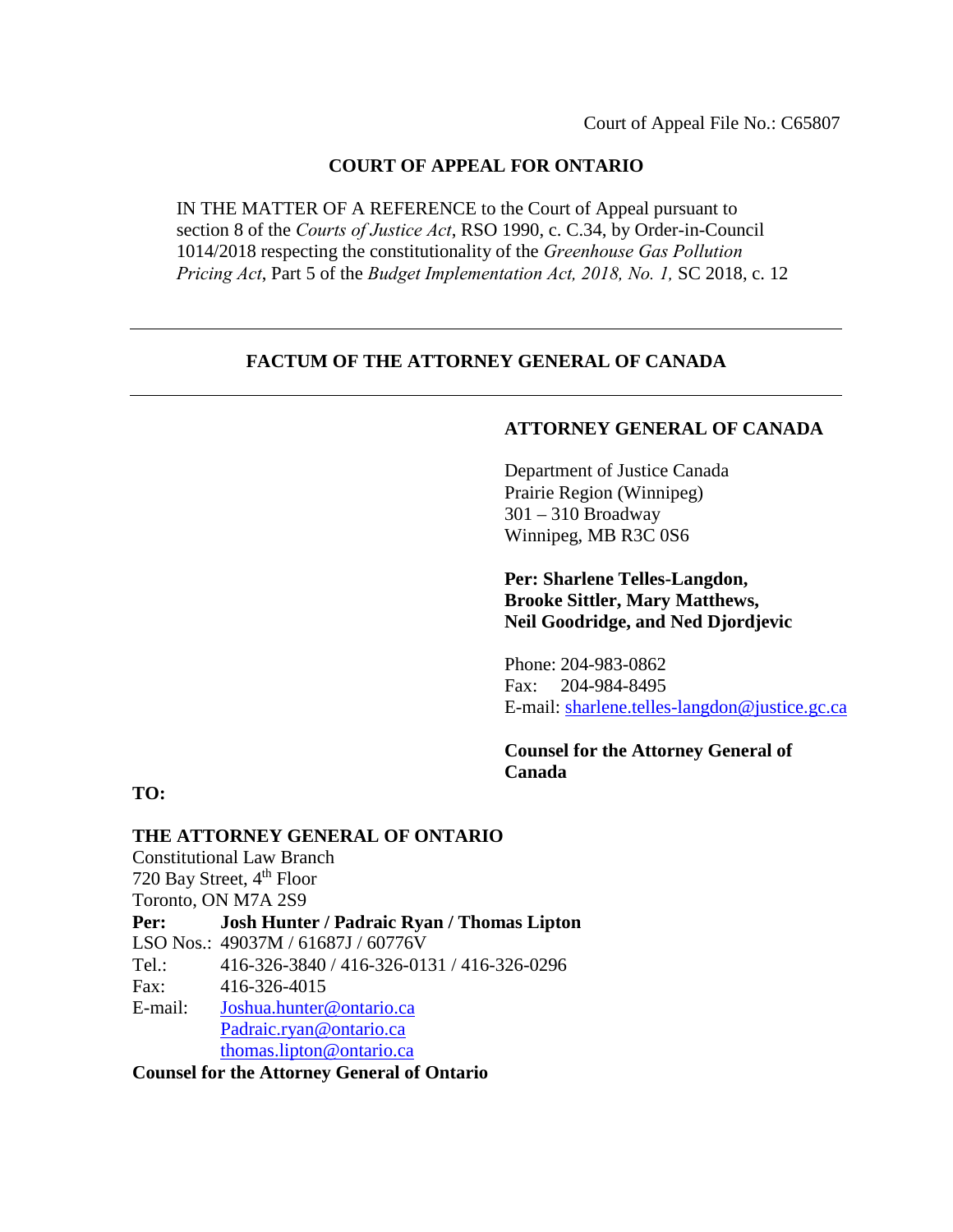## **ATTORNEY GENERAL OF SASKATCHEWAN**

Ministry of Justice (Saskatchewan) Constitutional Law Branch 820-1874 Scarth St, Regina, SK, S4P 4B3 **Per: P. Mitch McAdam, QC, and** 

**Alan Jacobson**  Phone: 306-787-7846 Fax: 306-787-9111

Email: [mitch.mcadam@gov.sk.ca](mailto:mitch.mcadam@gov.sk.ca) **Counsel for the Attorney General of Saskatchewan** 

## **AND TO:**

## **ATTORNEY GENERAL OF NEW BRUNSWICK**

Office of the Attorney General Legal Services PO Box 6000, 675 King Street, Suite 2078 Fredericton, NB E3B 5H1

**Per: William E. Gould, Isabel Lavoie Daigle, and Rachelle Standing** Phone: 506-453-2222 Fax: 506-453-3275 Email: [William.Gould@gnb.ca](mailto:William.Gould@gnb.ca)  [Isabel.LavoieDaigle@gnb.ca](mailto:Isabel.LavoieDaigle@gnb.ca) [Rachelle.Standing@gnb.ca](mailto:Rachelle.Standing@gnb.ca)

**Counsel for the Attorney General of New Brunswick**

### **AND TO:**

## **ATTORNEY GENERAL OF BRITISH COLUMBIA**

British Columbia Ministry of Attorney General Legal Services Branch 6th Floor - 1001 Douglas Street Victoria, BC V8W 2C5 **Per: J. Gareth Morley**

Phone: 250-952-7644 Fax: 250-356-9154

Email: Gareth.Morley@gov.bc.ca

**Counsel for the Attorney General of British Columbia**

Goddard Nasseri LLP 55 University Avenue, Suite 1100 Toronto, ON M5J 2H7 **Per: Justin H. Nasseri**  LSO No.: 64173W Phone: 647-351-7944 Fax: 647-846-7733 Email: [justin@gnllp.ca](mailto:justin@gnllp.ca)

**Toronto Agent for the Attorney General of British Columbia**

## **AND TO:**

## **ASSEMBLY OF FIRST NATIONS**

55 Metcalfe Street, Suite 1600 Ottawa, ON K1P 6L5

| Per:   | <b>Stuart Wuttke and</b>                     |
|--------|----------------------------------------------|
|        | <b>Adam Williamson</b>                       |
| Phone: | 613-241-6789                                 |
| Fax:   | 613-241-5808                                 |
| Email: | swuttke@afn.ca                               |
|        | awilliamson@afn.ca                           |
|        | <b>Counsel for Assembly of First Nations</b> |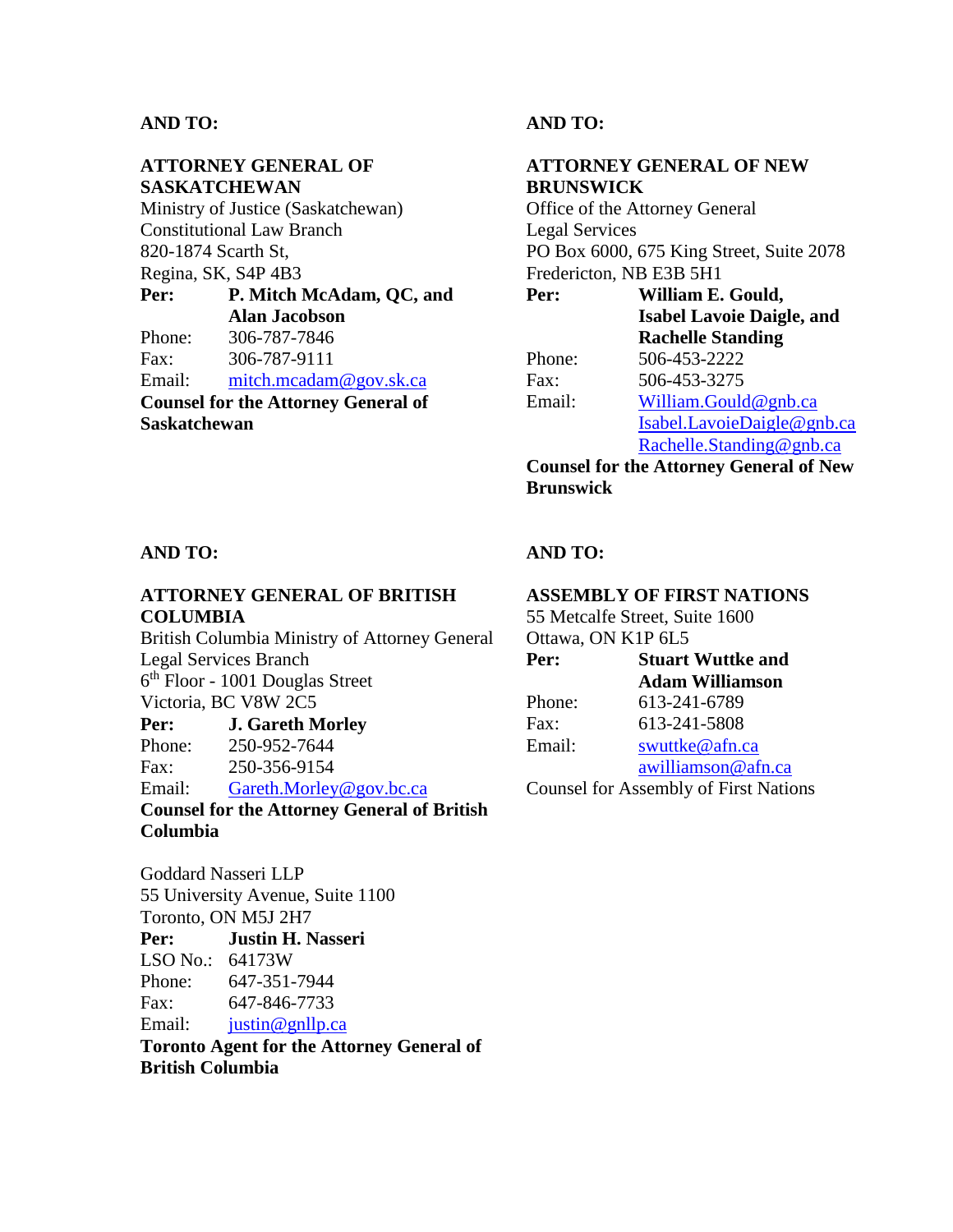## **ATHABASCA CHIPEWYAN FIRST NATION**

Ecojustice Environmental Law Clinic at the University of Ottawa 216 – 1 Stewart Street Ottawa, ON K1N 6N5

| Per:   | <b>Amir Attaran</b>    |
|--------|------------------------|
| Phone: | 613-562-5800 ext. 3382 |
| Fax:   | 613-562-5319           |
| Email: | aattaran@ecojustice.ca |

Woodward & Company Lawyers LLP 200 – 1022 Government Street Victoria, BC V8W 1X7

#### **Per: Matt Hulse**

Phone: 250-383-2356 Fax: 250-380-6560 Email:

#### [mhulse@woodwardandcompany.com](mailto:mhulse@woodwardandcompany.com)

**Counsel for the Athabasca Chipewyan First Nation** 

## **AND TO:**

## **CANADIAN ENVIRONMENTAL LAW ASSOCIATION, ENVIRONMENTAL DEFENCE CANADA INC. and the SISTERS OF PROVIDENCE OF ST. VINCENT DE PAUL**

Canadian Environmental Law Association 1500 – 55 University Avenue Toronto, ON M5J 2H7

| <b>Joseph Castrilli and</b> |
|-----------------------------|
| <b>Richard Lindgren</b>     |
| 416-960-2284 ex 7218        |
| 416-960-9392                |
| castrillij@sympatico.ca     |
| rlindgren@sympatico.ca      |
|                             |

**Counsel for Canadian Environmental Law Association, Environmental Defence Canada Inc., and the Sisters of Providence of St. Vincent de Paul**

## **AND TO:**

## **CANADIAN PUBLIC HEALTH ASSOCIATION**

Gowling WLG (Canada) LLP 1 First Canadian Place 100 King Street West, Suite 1600 Toronto, ON M5X 1G5 **Per: Jennifer King, Michael Finley, and Liane Langstaff**  Phone: 416-862-7525 Fax: 416-862-7661 Email: [jennifer.king@gowlingwlg.com](mailto:jennifer.king@gowlingwlg.com) [michael.finley@gowlingwlg.com](mailto:michael.finley@gowlingwlg.com) [liane.langstaff@gowlingwlg.com](mailto:liane.langstaff@gowlingwlg.com)

**Counsel for Canadian Public Health Association** 

## **AND TO:**

# **CANADIAN TAXPAYERS FEDERATION**

Crease Harman LLP Barristers and Solicitors 800 – 1070 Douglas Street Victoria, BC V8W 2C4 **P**. **P**. **Bruce E. Hallson, Q.C.** 

| rer:                                  | K. Bruce E. Hallsof, Q.C. |  |  |  |
|---------------------------------------|---------------------------|--|--|--|
| Phone:                                | 250-388-5421              |  |  |  |
| Fax:                                  | 250-388-4294              |  |  |  |
| Email:                                | bhallsor@crease.com       |  |  |  |
| <b>Counsel for Canadian Taxpayers</b> |                           |  |  |  |
| Federation                            |                           |  |  |  |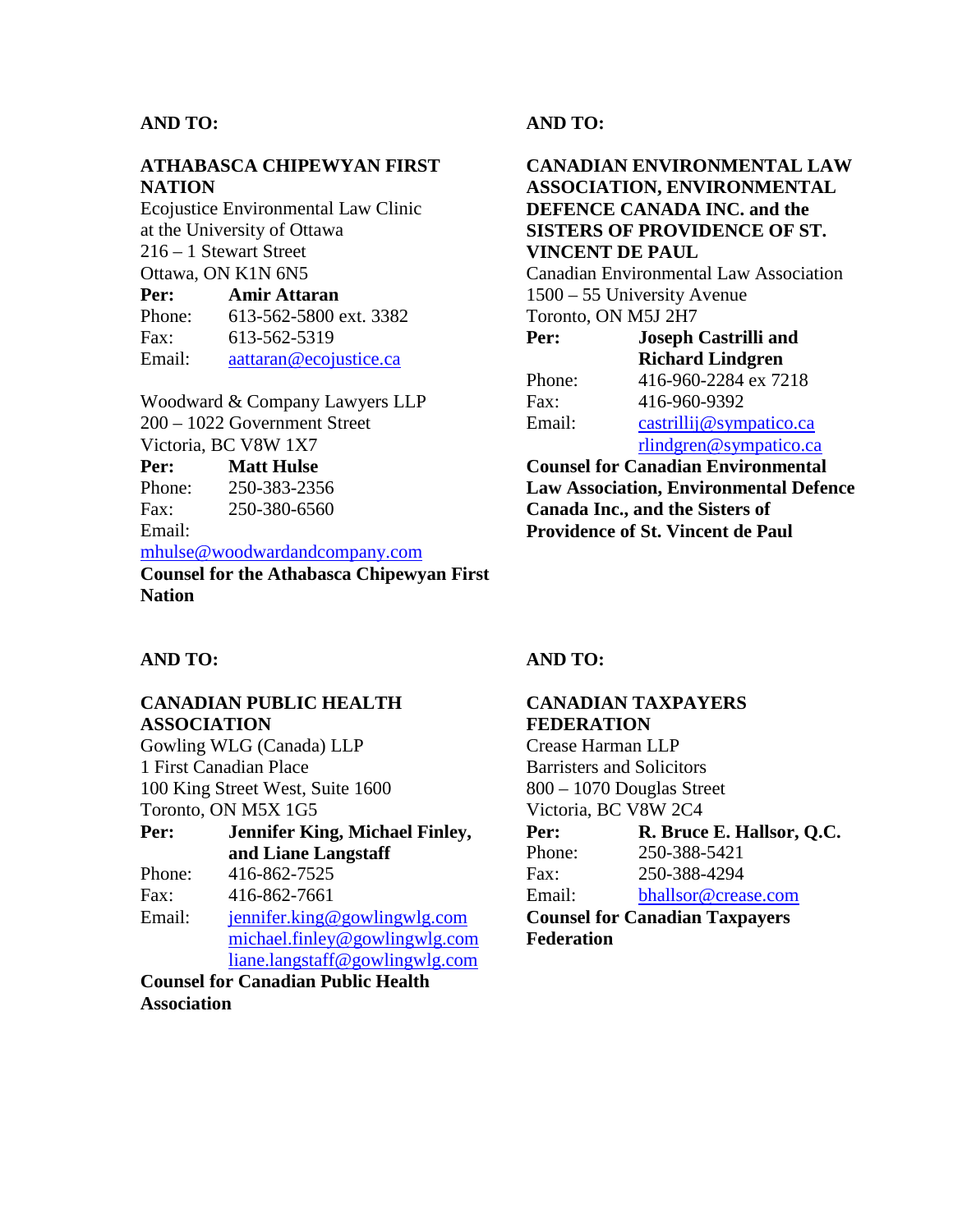## **DAVID SUZUKI FOUNDATION**

Ecojustice Environmental Law Clinic at the University of Ottawa 216 – 1 Stewart Street Ottawa, ON K1N 6N5 **Per: Joshua Ginsberg and Randy Christensen**

|        | <b>Randy Christensen</b>   |
|--------|----------------------------|
| Phone: | 613-562-5800 ext. 3399     |
| Fax:   | 613-562-5319               |
| Email: | iginsberg@ecojustice.ca    |
|        | rchristensen@ecojustice.ca |
|        |                            |

**Counsel for David Suzuki Foundation**

# **AND TO:**

## **CANADA'S ECOFISCAL COMMISSION** University of Ottawa

57 Louis Pasteur Street Ottawa, ON K1N 6N5 **Per: Stewart Elgie**  Phone: 613-562-5800 ext. 1270 Fax: 613-562-5124 Email: [selgie@uottawa.ca](mailto:selgie@uottawa.ca) **Counsel for Canada's Ecofiscal Commission**

## **AND TO:**

# **ÉQUITERRE / CENTRE QUÉBÉCOIS DU DROIT DE L'ENVIRONNEMENT**

Michel Bélanger Avocats inc. 454, avenue Laurier Est Montréal (Québec) H2J 1E7

- **Per: Marc Bishai and David Robitaille** Phone: 514-844-4646
- Facsimile: 514-844-7009
- Email: [marc.bishai@gmail.com](mailto:marc.bishai@gmail.com)

[david.robitaille@uottawa.ca](mailto:david.robitaille@uottawa.ca)

**Counsel for Équiterre / Centre québécois du droit de l'environnement (CQDE)**

## **AND TO:**

# **INTERGENERATIONAL CLIMATE COALITION**

Ratcliff & Company LLP 500 – 221 West Esplanade North Vancouver, BC V7M 3J3 **Per: Nathan Hume and Emma K. Hume** Phone: 604-988-5201 Fax: 604-988-1352 Email: [nhume@ratcliff.com](mailto:nhume@ratcliff.com) [ehume@ratcliff.com](mailto:ehume@ratcliff.com)

**Counsel for the Intergenerational Climate Coalition**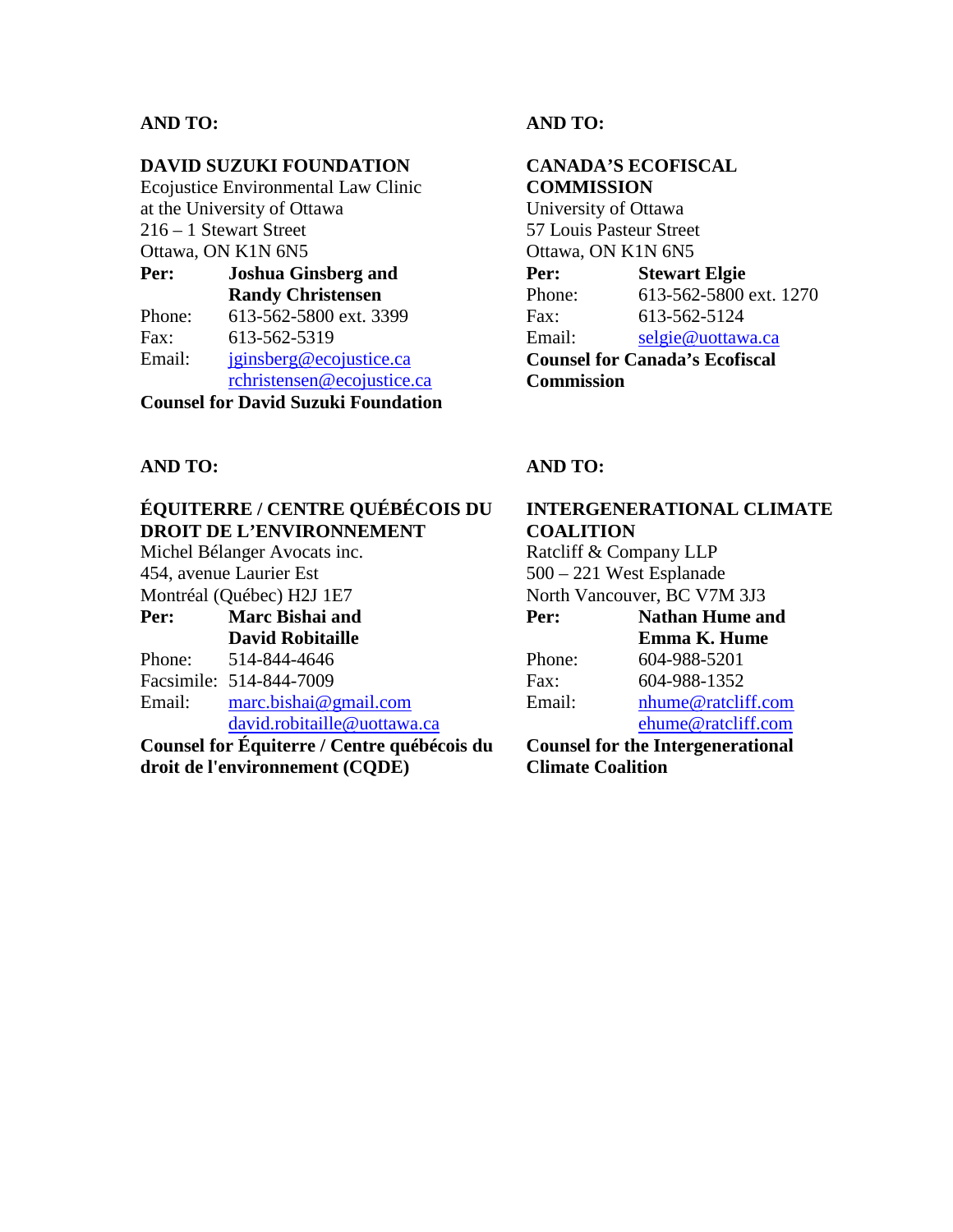# **INTERNATIONAL EMISSIONS TRADING ASSOCIATION**

DeMarco Allan LLP 333 Bay Street, Suite 625 Toronto, ON M5H 2R2

**Per: Lisa DeMarco and Jonathan McGillivray**  Phone: 647-991-1190 Fax: 1-888-734-9459 Email: [lisa@demarcoallan.com](mailto:lisa@demarcoallan.com) [jonathan@demarcoallan.com](mailto:jonathan@demarcoallan.com)

**Counsel for the International Emissions Trading Association**

**AND TO:**

## **UNITED CHIEFS AND COUNCILS OF MNIDOO MNISING**

Faculty of Law, University of Ottawa 57 Louis Pasteur St. Ottawa, ON K1N 6N5 **Per:** Nathalie Chalifour<br> **ISO No** 377660 LSO  $N_0$ 

| ----   | .                             |
|--------|-------------------------------|
| Phone: | 613-562-5800, ext 3331        |
| Fax:   | 613-564-5124                  |
| Email: | nathalie.chalifour@uottawa.ca |

Westaway Law Group 55 Murray Street, Suite 230 Ottawa, ON K1N 5M3 **Per: Cynthia Westaway**  LSO No. 37698V Phone: 613-722-9091 Fax: 613-722-9097 Email: [cynthia@westawaylaw.ca](mailto:cynthia@westawaylaw.ca) **Counsel for United Chiefs and Councils of Mnidoo Mnising**

**AND TO:**

# **UNITED CONSERVATIVE ASSOCIATION**

McLennan Ross LLP 600 McLennan Ross Building 12220 Stony Plain Road Edmonton, AB T5N 3Y4

| Per:                                   | <b>Steven Dollansky and</b> |  |  |
|----------------------------------------|-----------------------------|--|--|
|                                        | <b>Ryan Martin</b>          |  |  |
| Phone:                                 | 780-492-9135                |  |  |
| Fax:                                   | 780-733-9707                |  |  |
| Email:                                 | sdollansky@mross.com        |  |  |
|                                        | rmartin@mross.com           |  |  |
| <b>Counsel for United Conservative</b> |                             |  |  |
| <b>Association</b>                     |                             |  |  |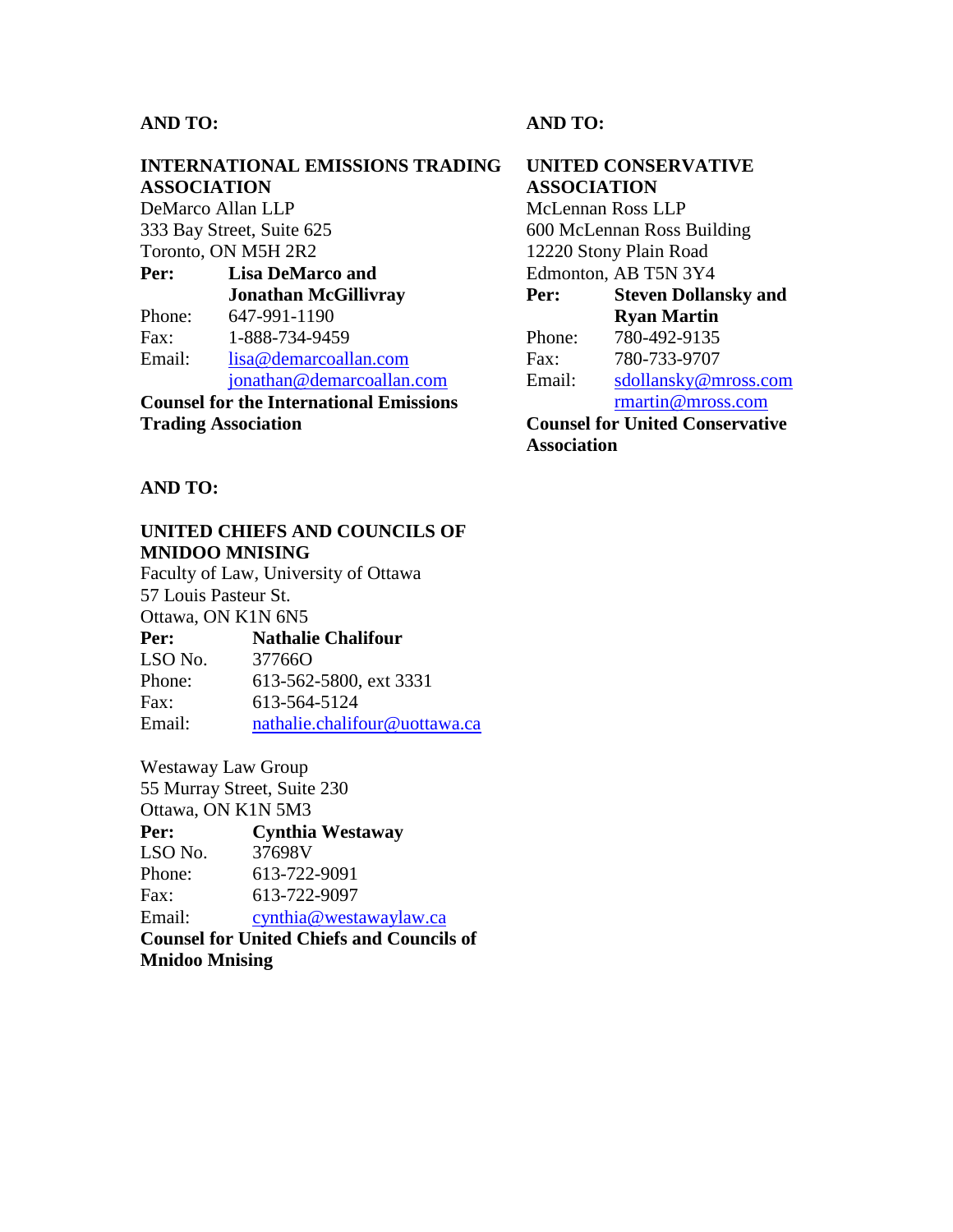# **TABLE OF CONTENTS**

| A. Climate change, fueled by GHG emissions, is an international concern2                                                                                                                                                                                                                                                                                                                                                                                                                                                                                                                                                                                                      |  |
|-------------------------------------------------------------------------------------------------------------------------------------------------------------------------------------------------------------------------------------------------------------------------------------------------------------------------------------------------------------------------------------------------------------------------------------------------------------------------------------------------------------------------------------------------------------------------------------------------------------------------------------------------------------------------------|--|
| International agreements to address climate change as an<br>i.<br>International support for and trend towards widespread carbon pricing5<br>ii.                                                                                                                                                                                                                                                                                                                                                                                                                                                                                                                               |  |
| B. The cumulative dimensions of GHG emissions is a matter of national concern6                                                                                                                                                                                                                                                                                                                                                                                                                                                                                                                                                                                                |  |
| i.<br>ii. The Vancouver Declaration on Clean Growth and Climate Change<br>iv. The Pan-Canadian Framework on Clean Growth and Climate Change 9                                                                                                                                                                                                                                                                                                                                                                                                                                                                                                                                 |  |
|                                                                                                                                                                                                                                                                                                                                                                                                                                                                                                                                                                                                                                                                               |  |
| i. Additional pre-enactment consultation and policy development 11<br>ii. Parliament's objective: Implementing a national carbon pricing<br>iii. Parliament understood that carbon pricing is an effective way to                                                                                                                                                                                                                                                                                                                                                                                                                                                             |  |
| D. Complementary measures to reduce Canada's GHG emissions  18                                                                                                                                                                                                                                                                                                                                                                                                                                                                                                                                                                                                                |  |
| E. Canada's environmental obligations and relations with its <i>Paris Agreement</i>                                                                                                                                                                                                                                                                                                                                                                                                                                                                                                                                                                                           |  |
| PART III - CANADA'S STATEMENT OF POSITION AND ARGUMENT19                                                                                                                                                                                                                                                                                                                                                                                                                                                                                                                                                                                                                      |  |
| A. Parliament has legislative competence to enact the Act under the peace,<br>order, and good government power to address matters of national concern 19<br>The <i>Act's</i> pith and substance is the cumulative dimensions of GHG<br>i.<br>emissions – its purpose is to ensure GHG emissions pricing applies<br>throughout Canada to create incentives for the behavioural changes<br>The cumulative dimensions of GHG emissions is a matter of<br>ii.<br>iii. The cumulative dimensions of GHG emissions is a single,<br>iv. A provincial failure to regulate GHG emissions will negatively<br>v. The scale of impact on provincial jurisdiction is reconcilable with the |  |
| fundamental distribution of legislative power under the Constitution 28                                                                                                                                                                                                                                                                                                                                                                                                                                                                                                                                                                                                       |  |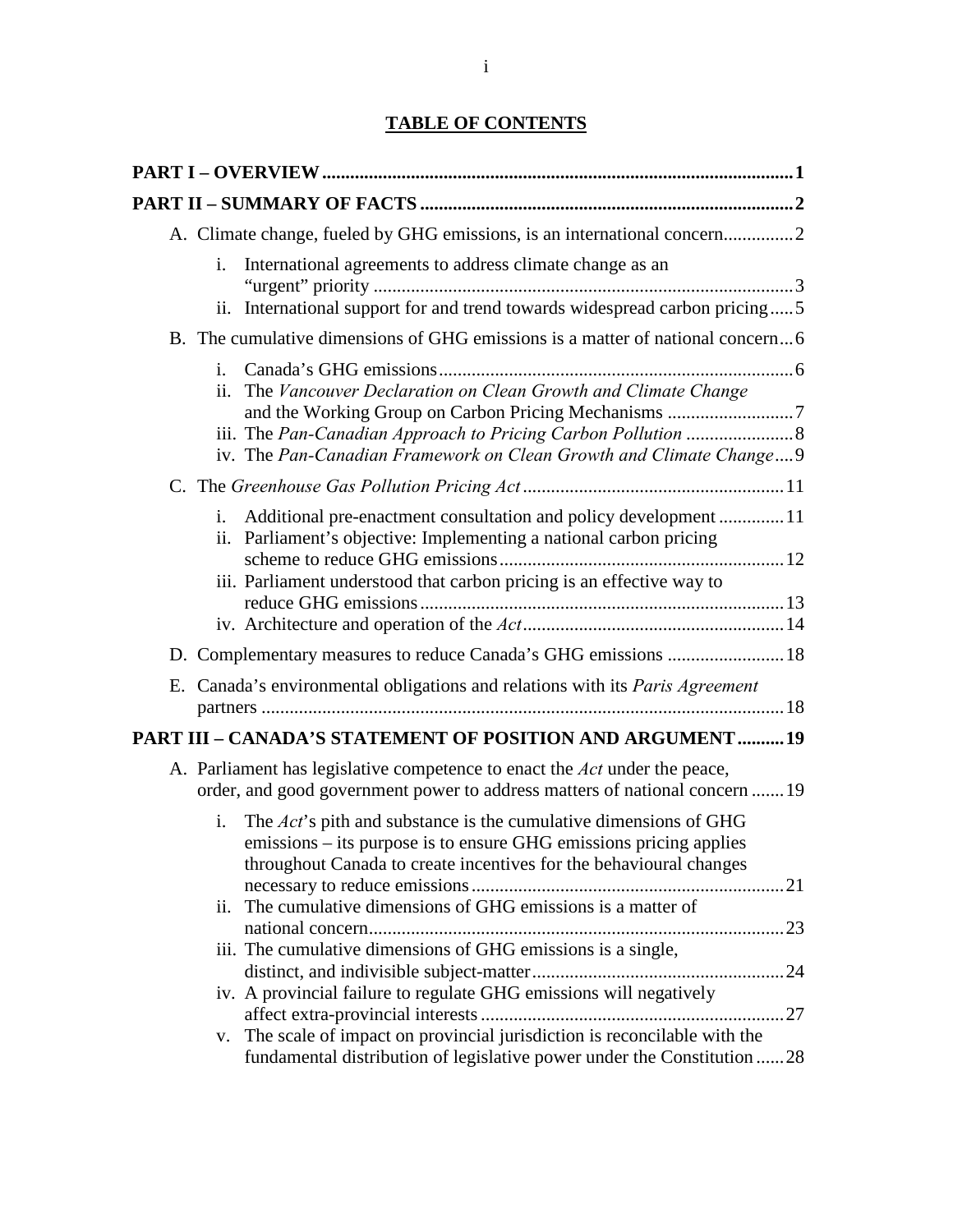|           | B. The charges under the <i>Act</i> are valid regulatory charges tied to the scheme                                                                                                                                                                                                             |     |
|-----------|-------------------------------------------------------------------------------------------------------------------------------------------------------------------------------------------------------------------------------------------------------------------------------------------------|-----|
|           |                                                                                                                                                                                                                                                                                                 |     |
| i.<br>ii. | Step 2: A relationship exists between the charges and the                                                                                                                                                                                                                                       |     |
|           |                                                                                                                                                                                                                                                                                                 | .34 |
| a.        | Jurisprudence does not require the use of revenues raised by a                                                                                                                                                                                                                                  |     |
|           | charge with a regulatory purpose to be tied to that purpose of the Act36<br>b. Requiring that revenues from behaviour changing charges be spent<br>in furtherance of the $Act$ 's regulatory purpose, as a pre-condition<br>for the charges' validity as a regulatory charge, is an unwarranted |     |
|           | iii. As the charges are regulatory charges, s. 53 of the Constitution Act,                                                                                                                                                                                                                      |     |
|           | C. If this Court finds that Part 1 of the <i>Act</i> imposes a tax, then it is validly<br>enacted under s. $91(3)$ in a manner consistent with s. 53 of the                                                                                                                                     | .38 |
|           |                                                                                                                                                                                                                                                                                                 |     |
|           |                                                                                                                                                                                                                                                                                                 | 41  |
|           |                                                                                                                                                                                                                                                                                                 |     |
|           |                                                                                                                                                                                                                                                                                                 | 42  |
|           |                                                                                                                                                                                                                                                                                                 | 46  |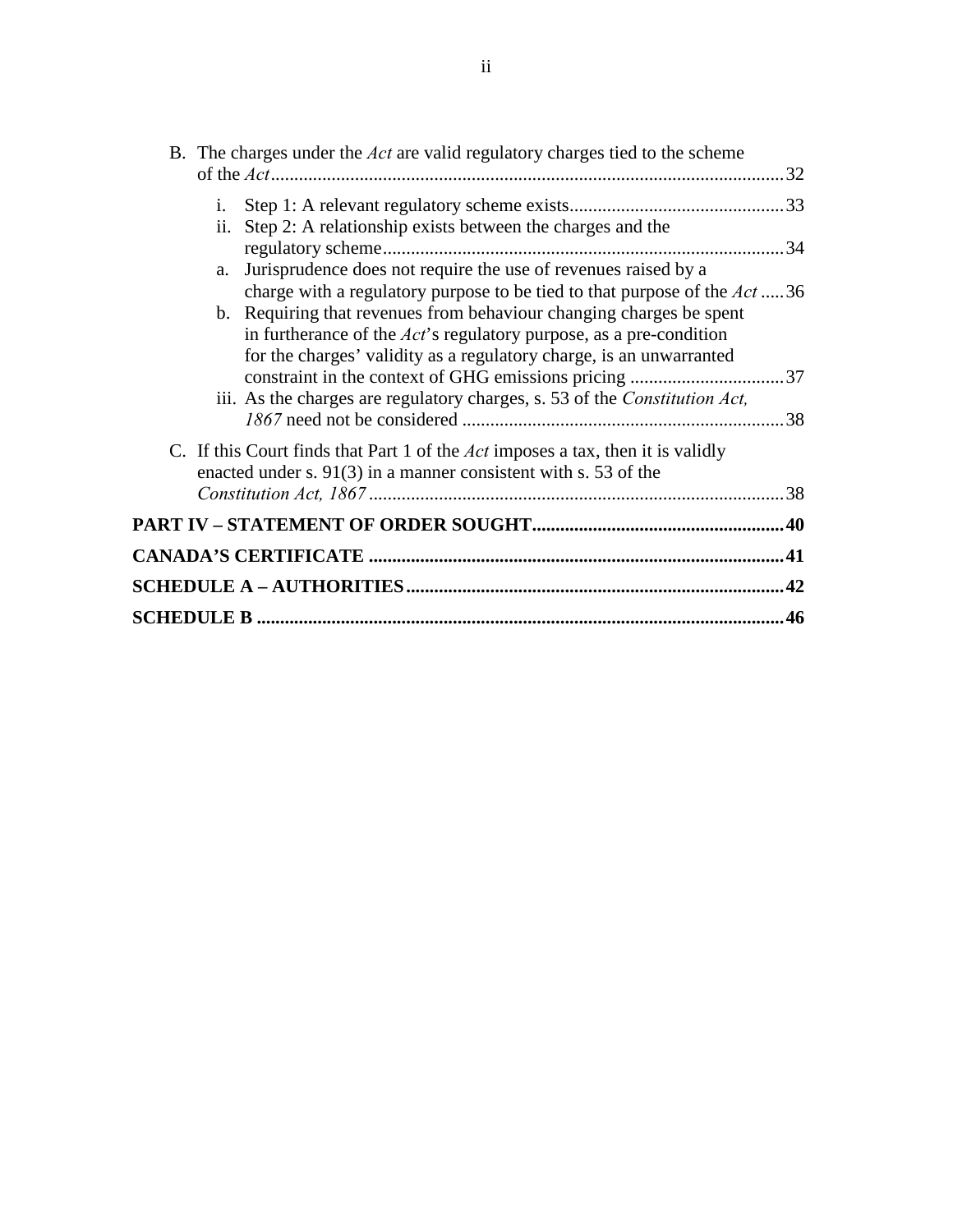#### **PART I – OVERVIEW**

<span id="page-7-0"></span>1. Global climate change is an urgent threat to humanity. Greenhouse gases ("GHGs") in the atmosphere enable global warming, causing climate change and creating national and international risks to human health and well-being. GHG emissions cannot be contained within geographic boundaries. Their deep reduction requires an integrated, pan-Canadian approach.

2. Parliament's enactment of the *Greenhouse Gas Pollution Pricing Act* ("*Act*") falls within its jurisdiction to legislate for the peace, order, and good government of Canada on matters of national concern. The cumulative dimensions of GHG emissions is a matter of national concern that only Parliament can address. The means chosen to address this matter, carbon pricing, is widely recognized as an effective and essential measure to encourage the behavioural changes needed to reduce GHG emissions. The *Act* sets national standards to ensure that every province and territory encourages this essential behavioural modification.

3. Provinces are constitutionally unable to address the cumulative dimensions of GHG emissions. The *Act* complements and respects provincial efforts to reduce GHG emissions. It fills in gaps where provincial pricing systems do not meet minimum national standards. Parliament's authority to regulate the cumulative dimensions of GHG emissions does not impair provincial legislative powers, including a province's power to regulate intra-provincial emissions in pursuit of provincial objectives. The modern approach to federalism recognizes that overlapping powers are unavoidable.

4. The fuel charge and excess emissions charge under the *Act* are valid regulatory charges. They are the means of advancing the *Act*'s objectives. Their purpose is to encourage consumers and industry to change their behaviour in ways that will reduce their consumption of fossil fuels in order to reduce GHG emissions.

- 1 -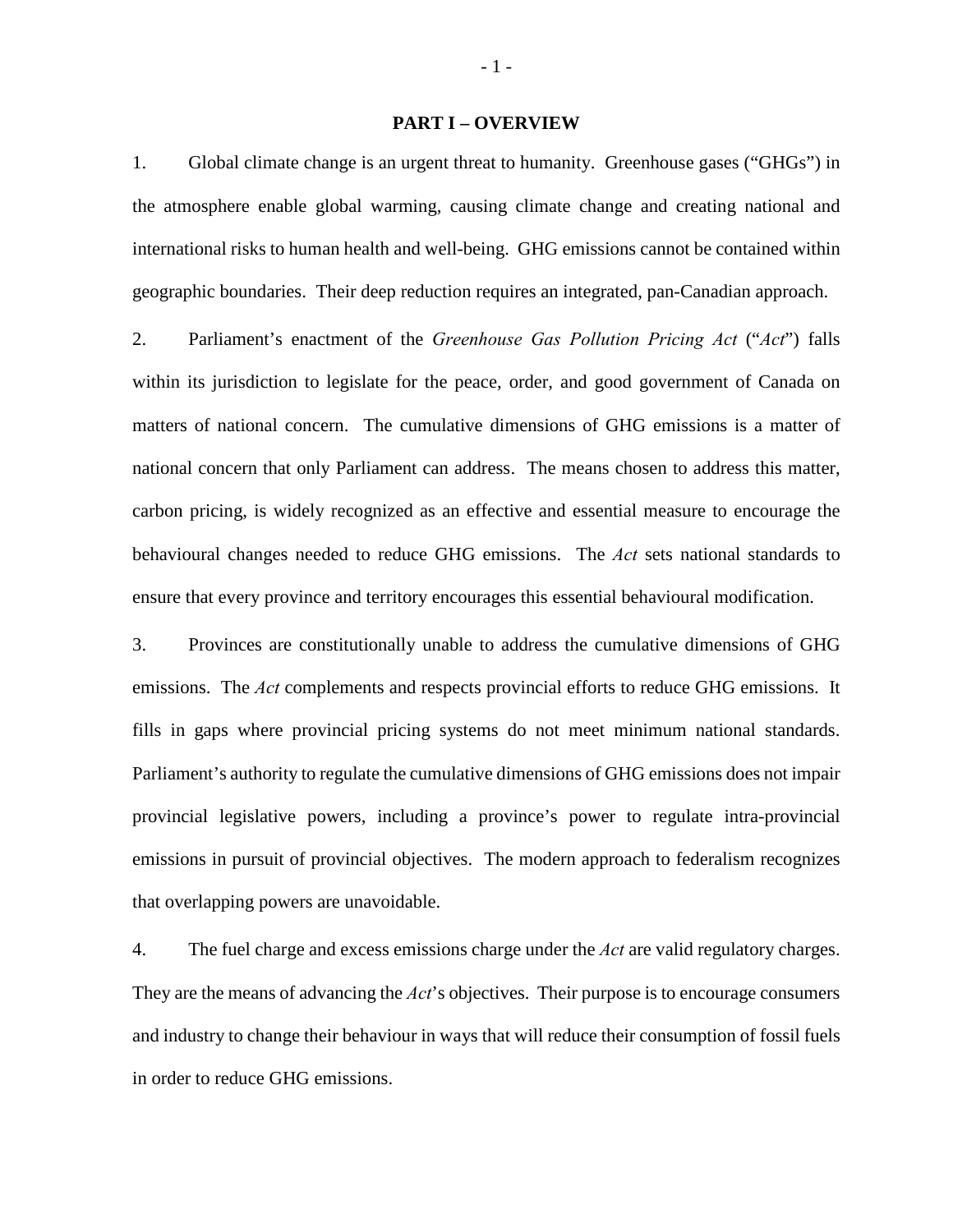5. In the alternative, the fuel charge is a valid exercise of Parliament's taxation power and the excess emissions charge is a valid regulatory charge.

#### **PART II – SUMMARY OF FACTS**

<span id="page-8-0"></span>6. Except as set out below, the Attorney General of Canada ("Canada") accepts the statement of facts set out in the Attorney General of Ontario's ("Ontario") factum. The following additional facts and clarifications are relevant to the issues before this Court.

## <span id="page-8-1"></span>**A. Climate change, fueled by GHG emissions, is an international concern**

7. Global climate change is happening now. The decisions we make today are critical to ensuring a safe and sustainable world for everyone, now and in the future. Climate records show that 17 of the 18 warmest years on record have occurred since 2001. The years 2014-17 are the hottest four years on record.

> Record of the Attorney General of Canada [**CR**] Vol 1, Tab 1, Affidavit of John Moffet, affirmed January 29, 2019, at paras 6, 7, 13-15, Exhibit E [**Moffet**].

8. Burning fossil fuels releases GHGs into the earth's atmosphere, which cause global climate change. The scientific properties of GHGs and the role they play in global climate change are well established. GHGs trap solar energy in the earth's atmosphere. Higher levels of GHGs trap more solar energy, increasing air and water temperatures, which is significantly affecting our global climate. Carbon dioxide  $(CO<sub>2</sub>)$  is the most abundant GHG emitted by human activity. Atmospheric  $CO<sub>2</sub>$  levels are higher now than at any time in the last 400,000 years – and are still climbing. Global net human-caused GHG emissions must fall by about 45% from 2010 levels by 2030 and reach "net zero" around 2050 to limit global warming to 1.5˚C and avoid the significantly more deleterious impacts of exceeding this temperature threshold. Thus, GHG emissions create a risk of harm to human health and the environment upon which life depends.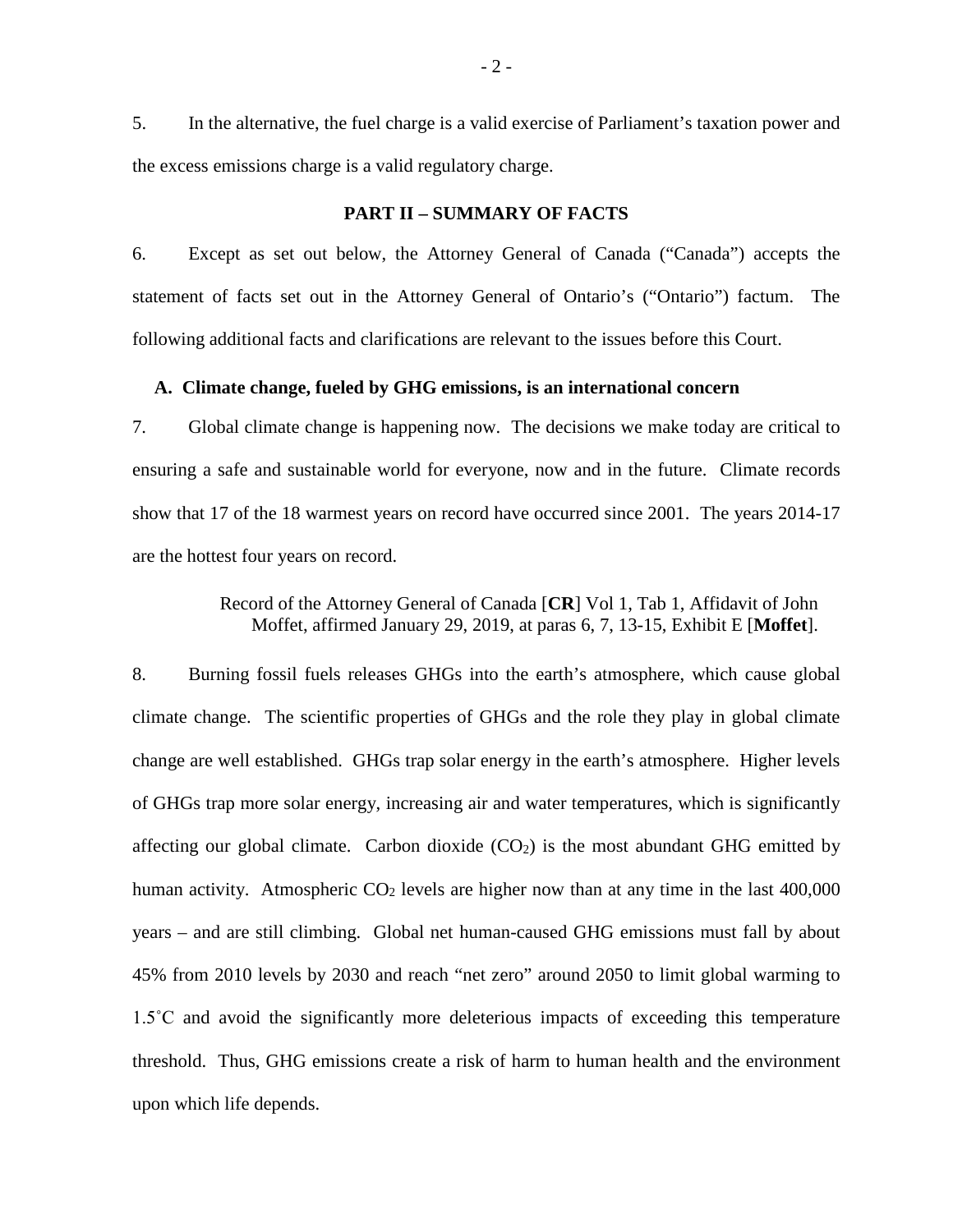CR, Vol 1, Tab 1, Moffet at paras 8-15, 30-31, 61, Exhibit A at 8, Exhibit B at 5, Exhibit C at 2-8, 13-16, Exhibit D at 4-8, 11-14, Exhibit E at 2, 4-5; *House of Commons Debates*, 42nd Parl, 1st Sess [*Debates*] [\(23 February 2017\) at 9294-5.](http://www.ourcommons.ca/Content/House/421/Debates/146/HAN146-E.PDF)

9. The climate change impacts in Canada are significant. While climate change encapsulates far more than warming temperatures, temperatures in Canada have increased at roughly double the average global rate. In the Arctic, average temperatures have increased at a rate of nearly three times the global average. Predictions are that Canada's temperature will continue to rise at a faster rate than the world as a whole.

CR, Vol 1, Tab 1, Moffet at paras 14, 17-18, 20-21, Exhibit G at 178-81; *Debates* [\(1](http://www.ourcommons.ca/Content/House/421/Debates/289/HAN289-E.PDF)  [May 2018\) at 18981, 18984](http://www.ourcommons.ca/Content/House/421/Debates/289/HAN289-E.PDF) (Hon. Catherine McKenna, Minister of Environment and Climate Change [ECC Minister]), [\(8 May 2018\) at 19235,](http://www.ourcommons.ca/Content/House/421/Debates/294/HAN294-E.PDF) [\(23 February 2017\) at](http://www.ourcommons.ca/Content/House/421/Debates/146/HAN146-E.PDF)  [9295.](http://www.ourcommons.ca/Content/House/421/Debates/146/HAN146-E.PDF)

10. Some of the existing and anticipated impacts of climate change in Canada include: changes in extreme weather events such as droughts, floods, longer fire seasons, and increased frequency and severity of heat waves (causing illness and death); degradation of soil and water resources; and expansion of the ranges of life-threatening vector-borne diseases, such as Lyme disease and West Nile virus. Melting permafrost in the North will undermine infrastructure (foundations) and winter roads. The increasing frequency and severity of extreme weather events has significant economic costs. In the past decade, insurance claims in Canada from severe weather events have risen dramatically, now costing up to \$1.2 billion a year.

> CR, Vol 1, Tab 1, Moffet at paras 14, 16-20, 22-26, Exhibit D at 10, para B3.3, Exhibit G at 183-88, Exhibit E at 10-11; *Debates* [\(1 May 2018\) at 18981](http://www.ourcommons.ca/Content/House/421/Debates/289/HAN289-E.PDF) (ECC Minister), [\(23 February 2017\) at 9295.](http://www.ourcommons.ca/Content/House/421/Debates/146/HAN146-E.PDF)

<span id="page-9-0"></span>**i. International agreements to address climate change as an "urgent" priority** 11. The United Nations has identified climate change caused by GHG emissions as an urgent global threat. GHG emissions circulate in the atmosphere, so emissions anywhere raise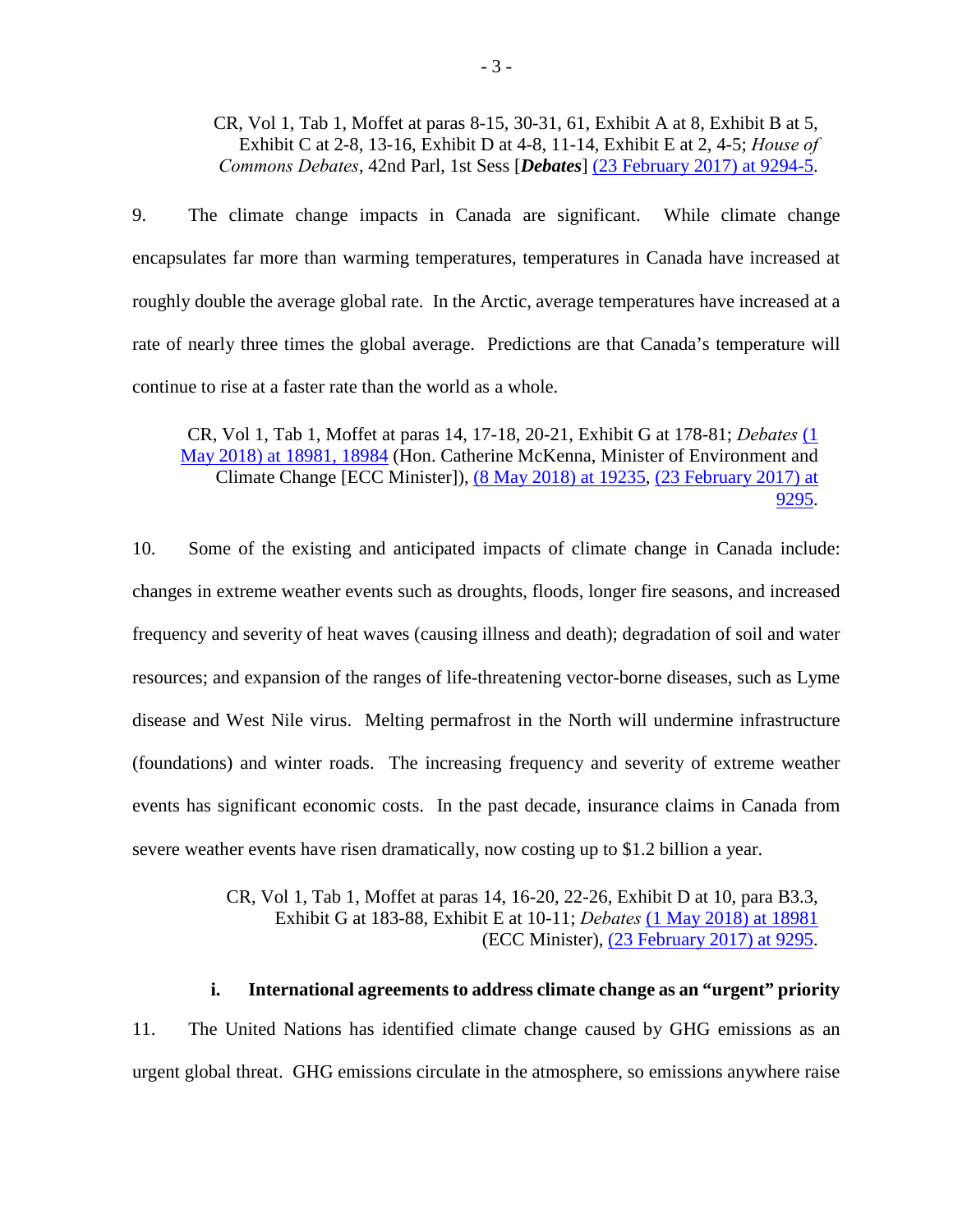concentration everywhere. In 1992, emerging international concern about the risks associated with climate change caused by GHG emissions led to adoption of the *United Nations Framework Convention on Climate Change* ("*UNFCCC*"). Subsequent international agreements and actions under the *UNFCCC* reflect the escalating crisis.

CR, Vols 1-2, Tab 1, Moffet at paras 8, 27-45, Exhibits H, I.

12. The *UNFCCC*'s ultimate objective is the "stabilization of greenhouse gas concentrations in the atmosphere at a level that would prevent dangerous anthropogenic interference with the climate system." Under the *UNFCCC*, Canada committed to taking GHG emissions mitigation measures, with the aim of returning GHG emissions to their 1990 levels. The *UNFCCC* created a framework for its implementation by establishing the "Conference of the Parties" ("COP"). All States Parties to the *UNFCCC* are represented at the COP, which reviews implementation of the *UNFCCC* and makes decisions necessary to achieve its objectives.

> CR, Vols 1-2, Tab 1, Moffet at paras 29, 32-45, and Exhibit H at 4-6, art 2, art 4, paras 2(a), 2(b) and at 10-12, art 7.

13. In December 2015, the COP adopted the *Paris Agreement* in which Canada and 194 other countries committed to strengthening the global response to the threat of climate change. The Parties formally recognized "that climate change represents an urgent and potentially irreversible threat to human societies and the planet and thus requires the widest possible cooperation by all countries, and their participation in an effective and appropriate international response, with a view to accelerating the reduction of global emissions". The Parties agreed to accelerate and intensify the actions and investments needed for a sustainable low-carbon future. The *Paris Agreement* aims to hold "the increase in the global average temperature to well below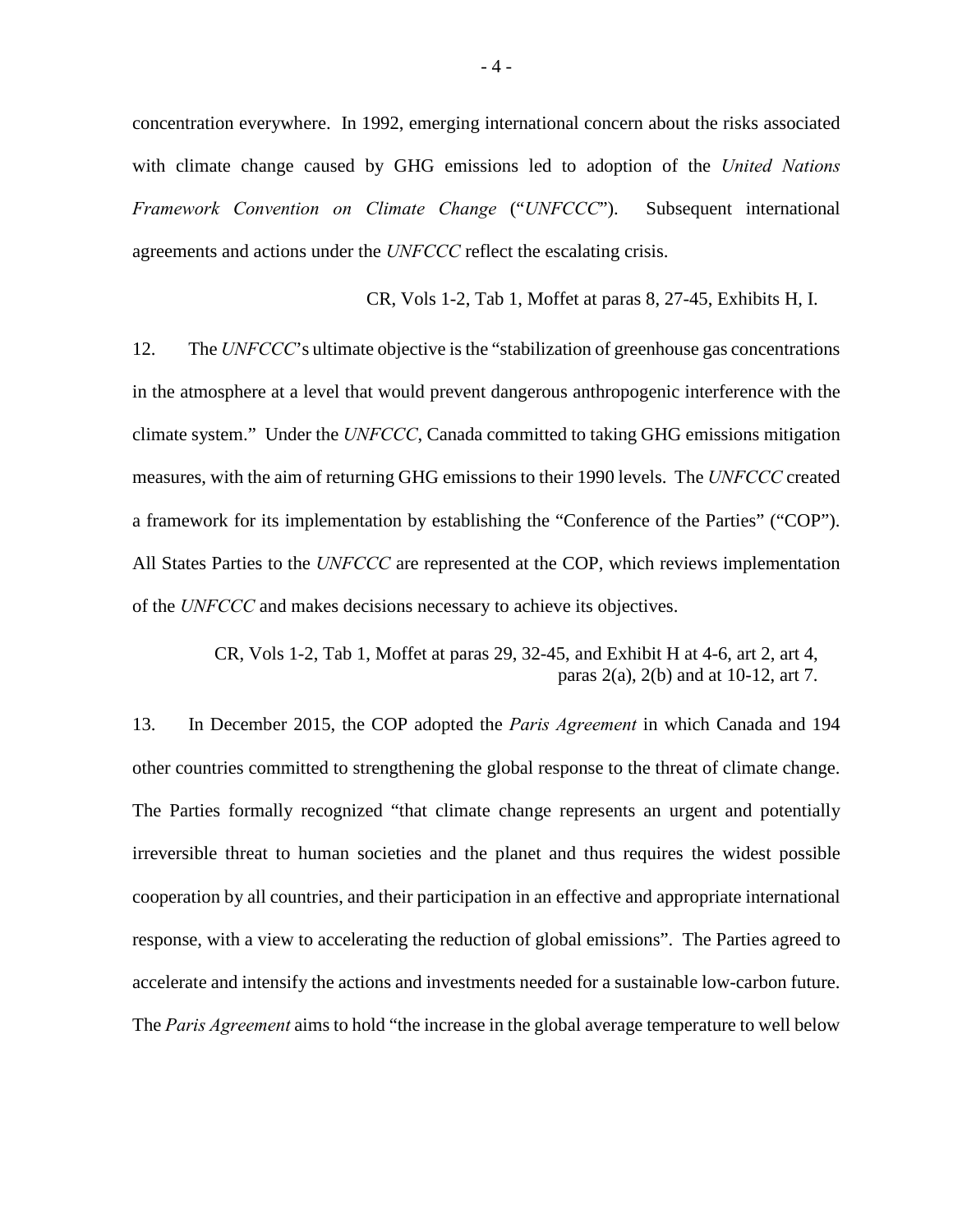$2^{\circ}$ C above pre-industrial levels and pursu[e] efforts to limit the temperature increase to 1.5<sup> $\circ$ </sup>C above pre-industrial levels."

> CR, Vols 1-2, Tab 1, Moffet at paras 35, 37-38, 40, Exhibit I at 2, 22-23, art 1, para  $1(a)$ , art 2, art 4.

14. On October 5, 2016, Canada ratified the *Paris Agreement,* under which Canada must report and account for its progress towards achieving its nationally determined contribution. Canada first communicated its intended nationally determined contribution on May 15, 2015. When Canada became a Party to the *Paris Agreement*, it reconfirmed this target, which is to reduce Canada's GHG emissions by 30% below 2005 levels by 2030. Canada is required to communicate its next, more ambitious, target by 2025.

CR, Vol 1, Tab 1, Moffet at paras 42-45.

#### **ii. International support for and trend towards widespread carbon pricing**

<span id="page-11-0"></span>[1](#page-11-1)5. There is international consensus that carbon pricing<sup>1</sup> is essential to achieve the necessary global GHG emissions reductions. The International Monetary Fund describes carbon pricing as potentially the most effective emissions mitigation instrument because it establishes the price signals needed to redirect technological changes towards low-emission investments. Recently, the High-Level Commission on Carbon Prices, comprised of economists and climate change and energy specialists from around the world, reported that "a well-designed carbon price is an indispensable part of a strategy for reducing emissions in an efficient way."

CR, Vols 1-2, Tab 1, Moffet at paras 46-48, 50, Exhibit K at i, 1-3, 9, Exhibit N at 5.

<u>.</u>

<span id="page-11-1"></span><sup>&</sup>lt;sup>1</sup> Pricing for GHG emissions is typically referred to as "carbon pricing" even though pricing applies to a range of GHG emissions. This nomenclature reflects the dominant role of  $CO<sub>2</sub>$  in total GHG effects and the practice of equating GHGs emissions on a  $CO<sub>2</sub>$  equivalent basis: CR, Vols 1-2, Tab 1, Moffet at paras 1 (footnote 1), 61, Exhibit R at 7.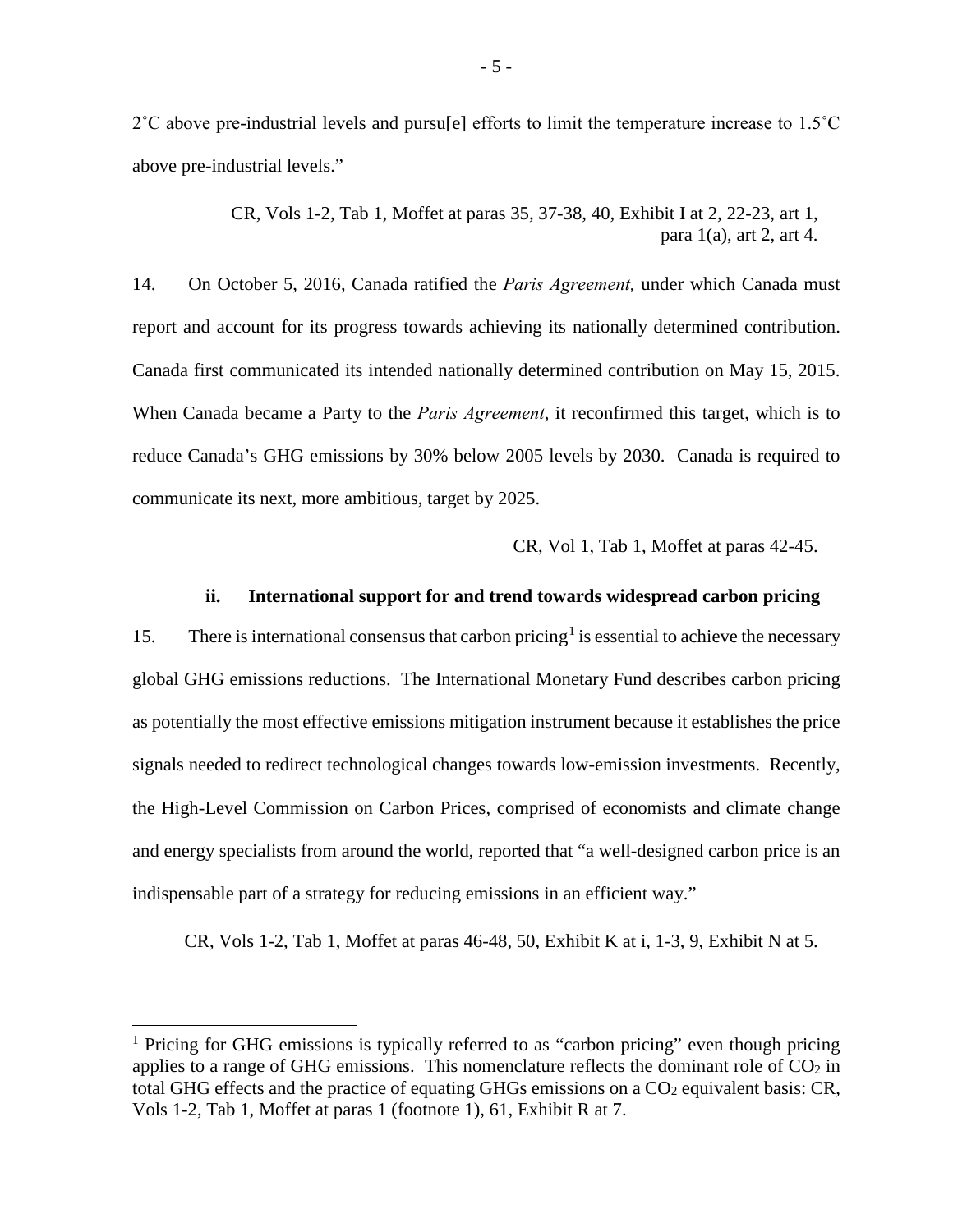#### <span id="page-12-0"></span>**B. The cumulative dimensions of GHG emissions is a matter of national concern**

## **i. Canada's GHG emissions**

<span id="page-12-1"></span>16. The *UNFCCC* defines "greenhouse gases" as "those gaseous constituents of the atmosphere, both natural and anthropogenic, that absorb and re-emit infrared radiation." The *UNFCCC* requires reporting for seven GHGs:  $CO<sub>2</sub>$ , methane (CH<sub>4</sub>), nitrous oxide (N<sub>2</sub>O), hydrofluorocarbons, perfluorocarbons, sulfur hexafluoride  $(SF_6)$ , and nitrogen trifluoride  $(NF_3)$ . The concept of "global warming potential" allows comparison of the ability of each GHG to trap heat in the atmosphere relative to  $CO<sub>2</sub>$ , which has a nominal global warming potential of 1.

CR, Vols 1-2, Tab 1, Moffet at paras 30-31, 61, Exhibit H at 3; CR, Vol 3, Tab 2, Affidavit of Dominique Blain, affirmed January 25, 2019, at paras 3, 6-11 [**Blain**].

17. Canada prepares GHG inventory reports in accordance with the *UNFCCC* Reporting Guidelines. Canada's most recent National Inventory Report reported emissions estimates between 1990 and 2016. These estimates show that, since 2005, annual emissions fluctuated between 2005 and 2008, dropped in 2009 due to the global financial crisis, then gradually increased until 2013. Emissions dropped slightly in 2015 and again in 2016. Canada's GHG emissions in 2005 were 732 megatonnes (732 million tonnes) of  $CO<sub>2</sub>$  equivalent (Mt  $CO<sub>2</sub>e$ ). Canada's 2016 GHG emissions were 704 Mt CO<sub>2</sub>e. This is a net decrease of 28 Mt, or 3.8%, from 2005 emissions. Canada's 2030 target under the *Paris Agreement* is 517 Mt CO<sub>2</sub>e.

CR, Vol 3, Tab 2, Blain at paras 10-18, CR, Vol 1, Tab 1, Moffet at para 64.

18. GHG emissions and emissions trends vary by province. Since 2005, GHG emissions in Alberta, Saskatchewan, Manitoba, Newfoundland and Labrador, Northwest Territories, and Nunavut have increased, while emissions in British Columbia, Ontario, Quebec, New Brunswick, Nova Scotia, Prince Edward Island, and Yukon have decreased. Ontario's emissions reductions are primarily due to the closure of coal-fired electricity generation plants.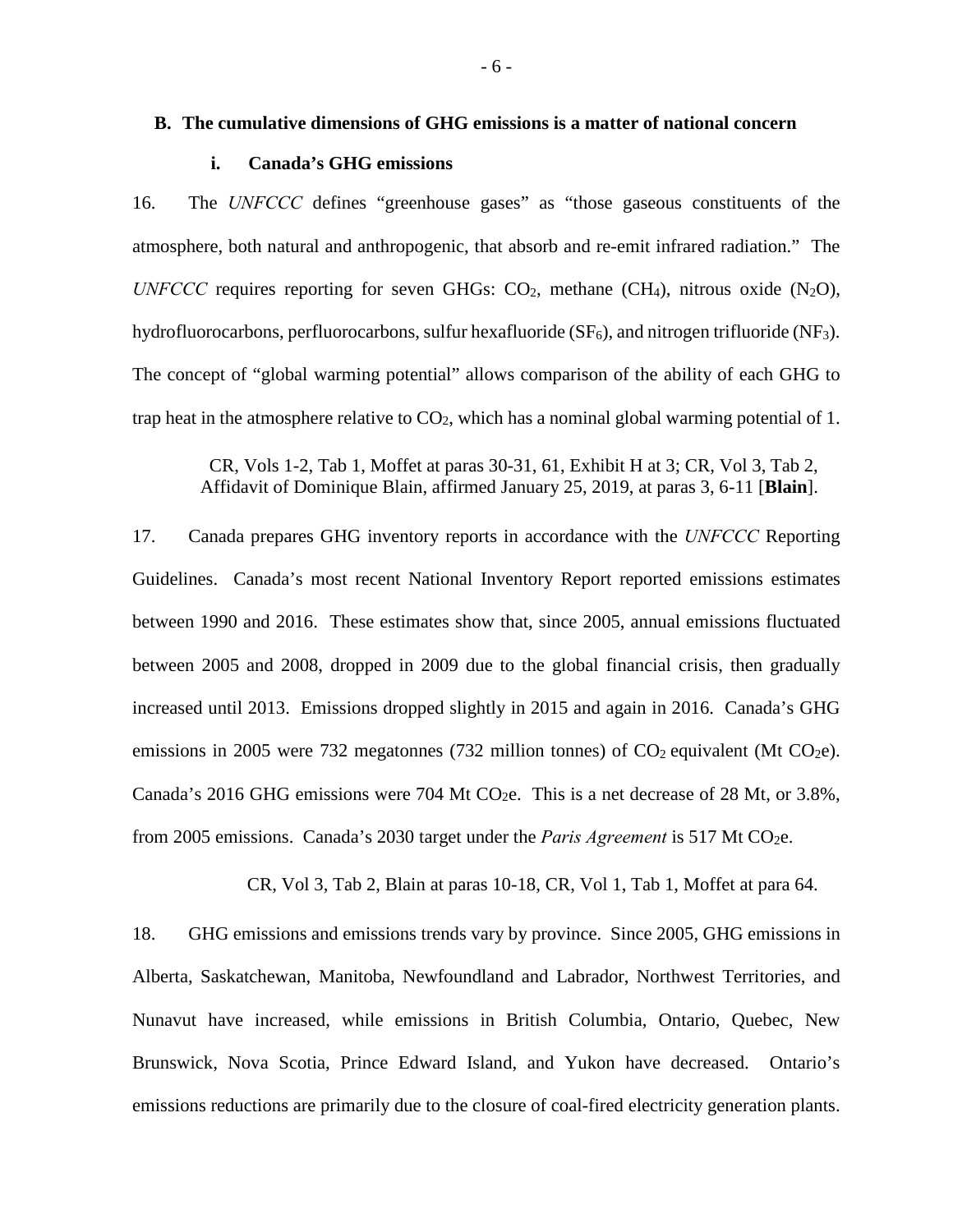In British Columbia, 5-15% of the emissions reductions have been attributed to carbon pricing. The top five emitters in 2016 were Alberta, Ontario, Quebec, Saskatchewan, and British Columbia. Ontario's GHG emissions accounted for 22.8% of Canada's emissions in 2016.

CR, Vol 3, Tab 2, Blain at para 21, Exhibit A at 13-14; CR, Vol 2, Tab 1, Moffet at Exhibit N at 10; CR, Vol 4, Tab 5, Affidavit of Nicholas Rivers, affirmed January 25, 2019, Exhibit B at 23-24 [**Rivers**].

## **ii. The** *Vancouver Declaration on Clean Growth and Climate Change* **and the Working Group on Carbon Pricing Mechanisms**

<span id="page-13-0"></span>19. The Government of Canada is working cooperatively with the provinces and territories to reduce GHG emissions. Before Canada signed the *Paris Agreement*, the Prime Minister met with all provincial and territorial Premiers in Vancouver to discuss actions to address climate change. At that meeting, the First Ministers committed to implement GHG mitigation policies in support of meeting or exceeding Canada's *Paris Agreement* target and agreed to work together to develop an integrated pan-Canadian framework on clean growth and climate change.

CR, Vols 1-2, Tab 1, Moffet Affidavit at paras 53-55, Exhibit Q at 1.

20. The *Vancouver Declaration* led to four joint Federal-Provincial-Territorial working groups including a Working Group on Carbon Pricing Mechanisms ("Working Group"). The Working Group's mandate was to "provide a report with options on the role of carbon pricing mechanisms in meeting Canada's emission reduction targets, including different design options taking into consideration existing and planned provincial and territorial systems." The *Final Report* was prepared on a consensus basis.

## CR, Vols 1-2, Tab 1, Moffet at paras 56-57, Exhibit R.

21. The Working Group's *Final Report* outlined that many experts regard carbon pricing as a necessary tool for reducing GHG emissions. It is considered one of the most efficient policy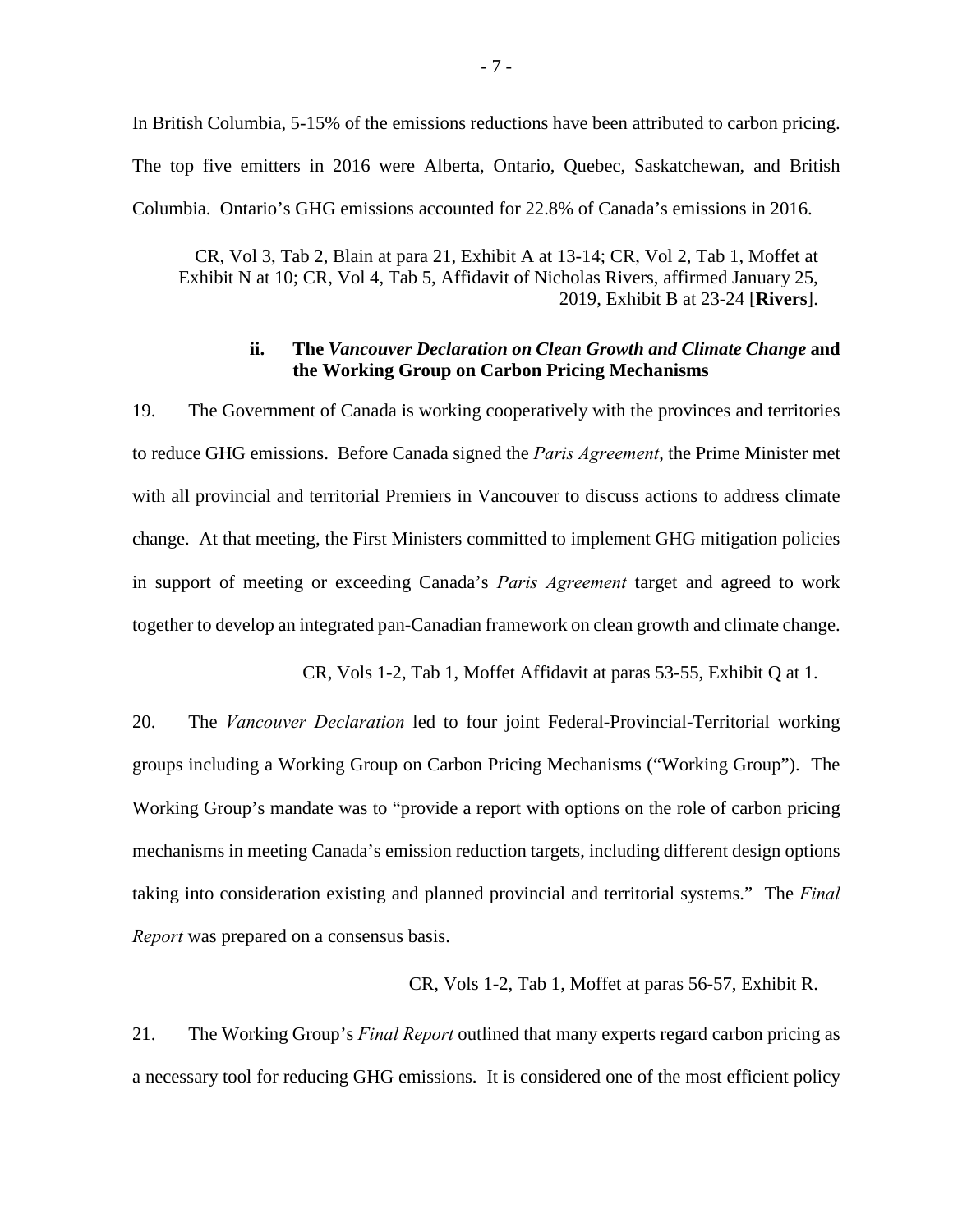approaches for reducing GHG emissions because it provides flexibility to industry and consumers to identify how they will reduce their own emissions, and spurs innovation to find new ways to do so. Extensive modelling supported the Working Group's examination of the economic and GHG emissions reduction impacts carbon pricing could have in Canada. Each carbon pricing scenario modelled resulted in GHG emissions reductions at the national level.

> CR, Vols 1-2, Tab 1, Moffet at paras 58-70, 63, Exhibit R at 5, 20-25; CR, Vol 4, Tab 3, Affidavit of Warren Goodlet, affirmed January 29, 2019, at paras 8-20 [**Goodlet**].

#### **iii. The** *Pan-Canadian Approach to Pricing Carbon Pollution*

<span id="page-14-0"></span>22. Based on the Working Group's *Final Report*, the Prime Minister announced in Parliament the pan-Canadian approach to pricing carbon pollution to "help Canada reach its targets" for reduced GHG emissions. The Government of Canada concurrently published the *Pan-Canadian Approach to Pricing Carbon Pollution* document. Both presented the pan-Canadian benchmark for carbon pricing ("Benchmark") and its underlying principles.

*Debates* [\(3 October 2016\) at 5359-61](http://www.ourcommons.ca/Content/House/421/Debates/086/HAN086-E.PDF) (Right Hon. Justin Trudeau, Prime Minister of Canada); CR, Vols 1, 3, Tab 1, Moffet at paras 71, 72, Exhibit S.

23. The Benchmark emphasizes carbon pricing as a foundational element of Canada's overall approach to fighting climate change. It expresses the objective of ensuring "that carbon pricing applies to a broad set of emission sources throughout Canada with increasing stringency over time to reduce GHG emissions". It was designed to achieve this goal while recognizing existing provincial systems and giving provinces and territories flexibility in developing their own carbon pricing system. The Benchmark provides guidance on the scope of GHG emissions to be covered by carbon pricing, provides criteria for each type of carbon pricing system, and includes minimum escalating stringency requirements. Finally, the Benchmark provides that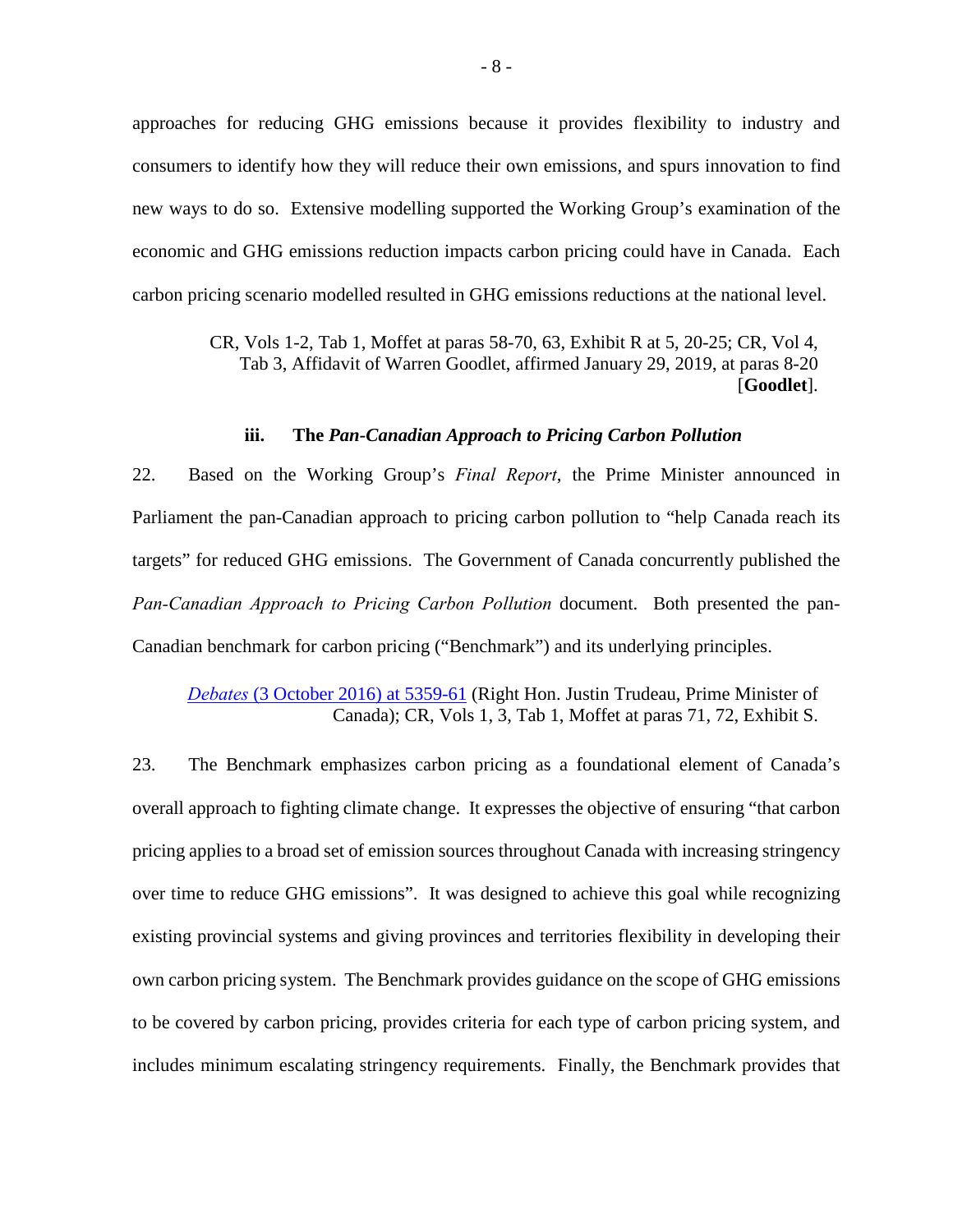the Government of Canada will implement a carbon pricing system that would apply in jurisdictions that do not develop a system that aligns with the Benchmark.

CR, Vols 1, 3, Tab 1, Moffet at paras 72-76, 89-90, Exhibits S, W, and X.

#### **iv. The** *Pan-Canadian Framework on Clean Growth and Climate Change*

<span id="page-15-0"></span>[2](#page-15-1)4. The *Vancouver Declaration* and the four working group reports<sup>2</sup> led to the adoption of the *Pan-Canadian Framework on Clean Growth and Climate Change* ("*Pan-Canadian Framework*") on December 9, 2016. The *Pan-*C*anadian Framework* is an agreement among First Ministers that includes commitments by federal, provincial, and territorial governments. It is the country's overarching framework to reduce GHG emissions. It aims to achieve the behavioural and structural changes needed to transition to a low-carbon economy, stimulate clean economic growth, and build resilience to the impacts of climate change. Eight provinces, including Ontario, and all three territories joined the *Pan-Canadian Framework* on December 9, 2016. Manitoba joined on February 23, 2018. Saskatchewan has not joined.

CR, Vols 1-3, Tab 1, Moffet at paras 46, 48-50, 77, 78, 82, 87, 120-1, Exhibit T at "Foreword", 1-5, Exhibit K at 3, 46-49, Exhibit N at 5-6, Exhibit DD; CR, Vol 4, Tab 3, Goodlet at para 29.

25. Pricing carbon pollution is central to the *Pan-Canadian Framework*, which reiterates the broad recognition of carbon pricing as one of the most effective and efficient policy approaches for reducing GHG emissions. The *Pan-Canadian Framework* rearticulated the pan-Canadian approach to carbon pricing and annexed the Benchmark. Because carbon pricing alone is not sufficient for Canada to reach its *Paris Agreement* emissions reduction target, the *Pan-Canadian Framework* also outlines extensive complementary measures.

-

<span id="page-15-1"></span><sup>2</sup> These working group reports include the *Specific Mitigation Opportunities Working Group Final Report* referred to at para 29 of Ontario's factum.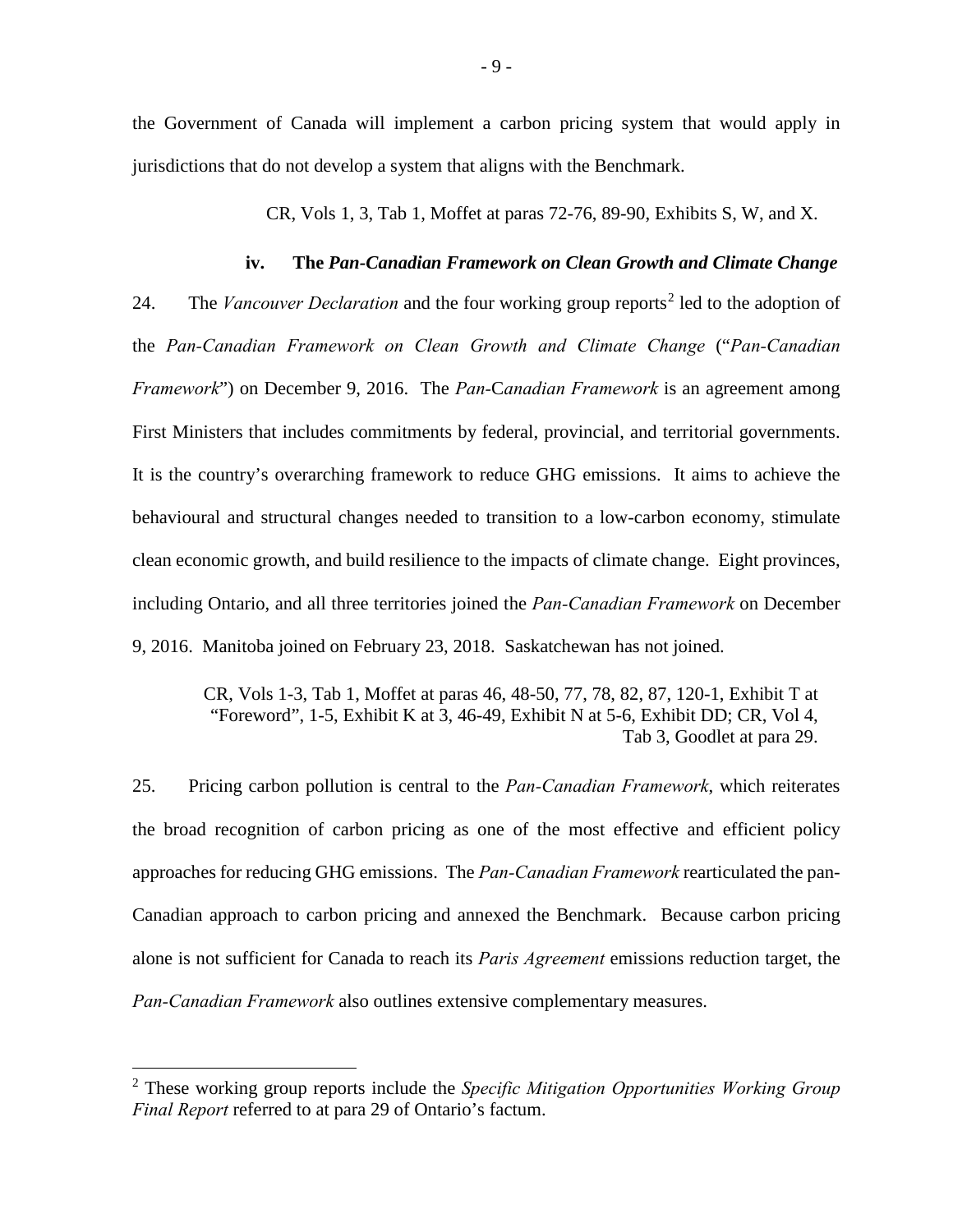CR, Vols 1, 3, Tab 1, Moffet at paras 46, 48, 82-87, 137 Exhibit T, ch 2, 3, 5, 6 and Annex I; House of Commons, Standing Committee on Finance, *Evidence*, 42nd Parl, 1st Sess, No. 148 (1 May 2018) at 5, 8 (Moffet) [**FINA**]; Senate, Standing Senate Committee on Energy, the Environment and Natural Resources, *Evidence*, 42nd Parl, 1st Sess, [No 44 \(1 May 2018\) at 44:9-11](https://sencanada.ca/Content/SEN/Committee/421/enev/pdf/44issue.pdf) (Moffet) [**ENEV**].

26. Despite joining the *Pan-Canadian Framework*, Ontario revoked its cap and trade carbon pricing system in 2018. Ontario also cancelled the programs Canada agreed to fund through the Low Carbon Economy Leadership Fund and a total of 752 renewable energy projects. Under federal and provincial policies in place in September 2018, not including the federal backstop, emissions in Ontario were projected to only decrease by 1 Mt CO<sub>2</sub>e between 2016 and 2030. The GHG mitigation targets in Ontario's new proposed climate change plan are substantially less ambitious than under its previous plan. It largely relies on past emissions reductions achieved from phasing out coal-fired electricity generation, which will occur in all provinces by 2030. Going forward, it only aims for a small amount of emissions reductions beyond those that they predict will occur without any policy support. There is currently insufficient information to assess the potential emissions reductions achievable under their proposed industry performance standards for large emitters. If developed, this proposed action would be an output-based carbon pricing system.<sup>[3](#page-16-0)</sup>

CR, Vol 1, 3, Tab 1, Moffet at paras 79, 135, 138, Exhibit RR; CR, Vol 4, Tab 3, Goodlet at paras 29-32; CR, Vol 4, Tab 5, Rivers at paras 10-11, Exhibit D; Ontario Record, Tab 4, pp 34-42.

-

<span id="page-16-0"></span><sup>&</sup>lt;sup>3</sup> Canada disagrees with the unsupported normative statements in paras 7, 11, and the misstatement of why federal funding was cancelled in para 44 of Ontario's Statement of Facts.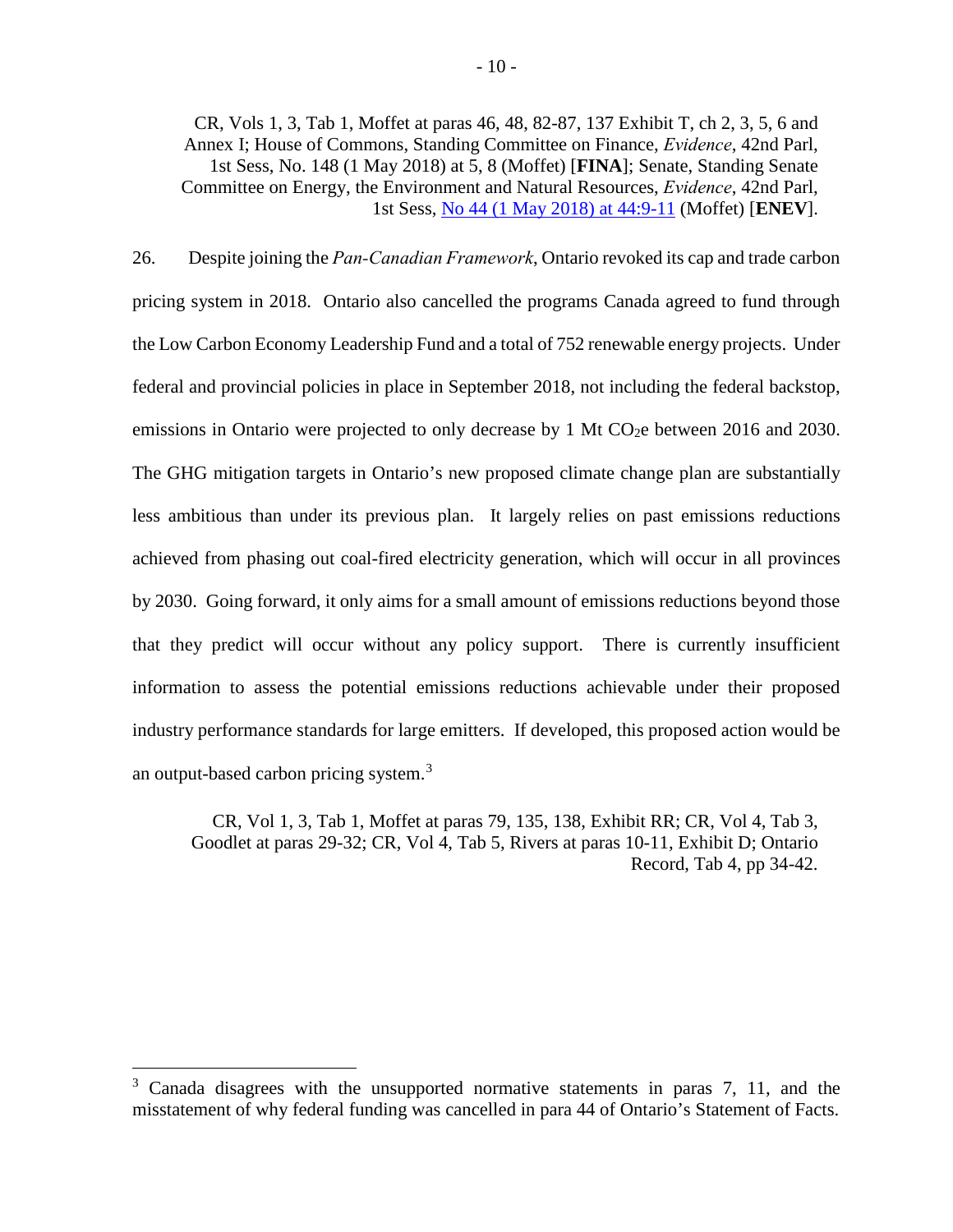#### <span id="page-17-0"></span>**C. The** *Greenhouse Gas Pollution Pricing Act*

#### **i. Additional pre-enactment consultation and policy development**

<span id="page-17-1"></span>27. Following up on its undertaking to introduce a federal carbon pricing system, the Government of Canada released a *Technical Paper* outlining the elements and operation of the proposed system in May 2017, inviting feedback. It explained the two complementary components of the federal system: a fuel charge and an Output-Based Pricing System ("OBPS").

CR, Vols 1, 3, Tab 1, Moffet at paras 88, Exhibit V.

28. During 2017, the Government of Canada also published *Guidance on the Pan-Canadian Carbon Pollution Pricing Benchmark* and *Supplemental Benchmark Guidance*. The Benchmark and the guidance documents set out common, basic requirements for carbon pricing systems while providing provinces and territories with flexibility to design their own system.

CR, Vols 1, 3, Tab 1, Moffet at paras 72-76, 89-91, Exhibits S at 2-3, W, and X.

29. In late 2017, the Ministers of Environment and Climate Change ("ECC") and Finance wrote to their provincial counterparts to outline the next steps in the federal government's process to price carbon. Provinces and territories opting to establish or maintain their own carbon pricing system were asked to outline how they were implementing carbon pricing by September 1, 2018. They were advised that "[b]ased on the information provided, as well as follow-up information as needed, Canada will work with the provinces and territories to confirm whether their carbon pricing system meets the Benchmark."

CR, Vol 1, Tab 1, Moffet at para 92.

30. In January 2018, the Ministers of ECC and Finance released a draft legislative proposal of the *Act* and the Government of Canada published a document called *Carbon Pricing: Regulatory Framework for the Output-based Pricing System*. It explains that the aim of the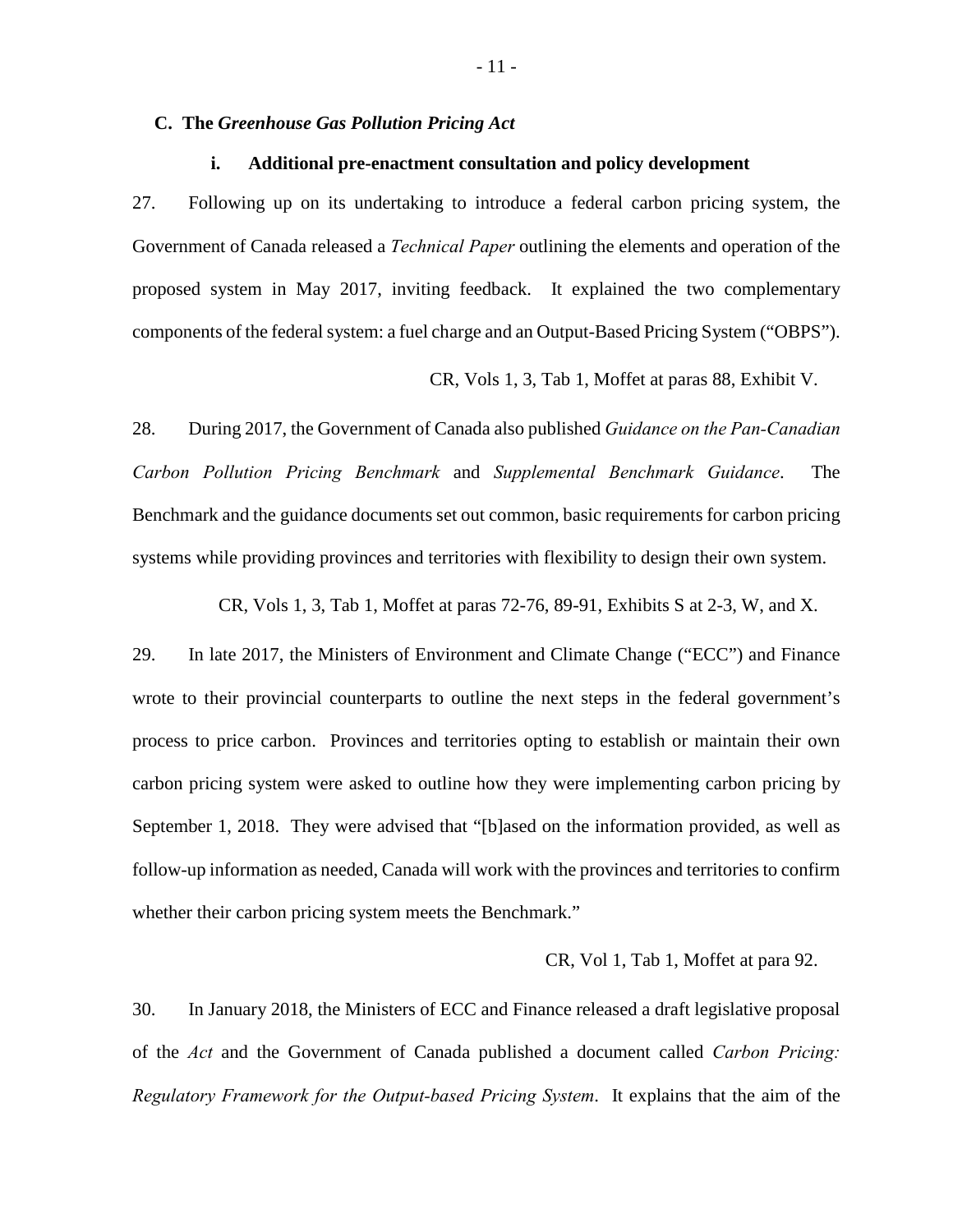OBPS is to minimize competitiveness impacts and carbon leakage for emissions-intensive, trade-exposed industrial facilities, while retaining the carbon price signal and incentive to reduce GHG emissions. This document provided additional design information, explained how output-based standards for industrial sectors would be established, and indicated that Environment and Climate Change Canada ("ECCC") would undertake structured engagement on the development of the OBPS.

CR, Vols 1, 3, Tab 1, Moffet at paras 93-95, and Exhibit Y at 1-2, 6-7.

## **ii. Parliament's objective: Implementing a national carbon pricing scheme to reduce GHG emissions**

<span id="page-18-0"></span>31. The *Act*, introduced on March 27, 2018 as Bill C-74, received Royal Assent on June 21, 2018. As reflected in the preamble, the key purpose of the *Act* is to create incentives for the behavioural changes and innovation necessary to reduce GHG emissions by ensuring that GHG emissions pricing applies broadly throughout Canada, with increasing stringency over time.

*An Act to mitigate climate change through the pan-Canadian application of pricing mechanisms to a broad set of greenhouse gas emission sources and to make consequential amendments to other Acts*, short title *Greenhouse Gas Pollution Pricing Act*, being Part 5 of the *Budget Implementation Act, 2018, No. 1*, SC 2018, c. 12, reproduced in Schedule B to Ontario's Factum [*Act*], Preamble.

32. Parliament's regulatory objective of incentivizing the behavioural changes necessary to reduce cumulative GHG emissions is reflected throughout debate on Bill C-74 and before the Parliamentary Committees considering it. For example, during second reading the Minister of ECC stated, "pricing pollution is making a major contribution to helping Canada meet its climate targets under the *Paris Agreement*". In her testimony before the Standing Senate Committee on Energy, the Environment and Natural Resources, the Minister of ECC explained that "[a] price on carbon creates a powerful incentive to cut pollution" and that pricing carbon "makes pollution more expensive and clean innovation cheaper, so it spurs innovation".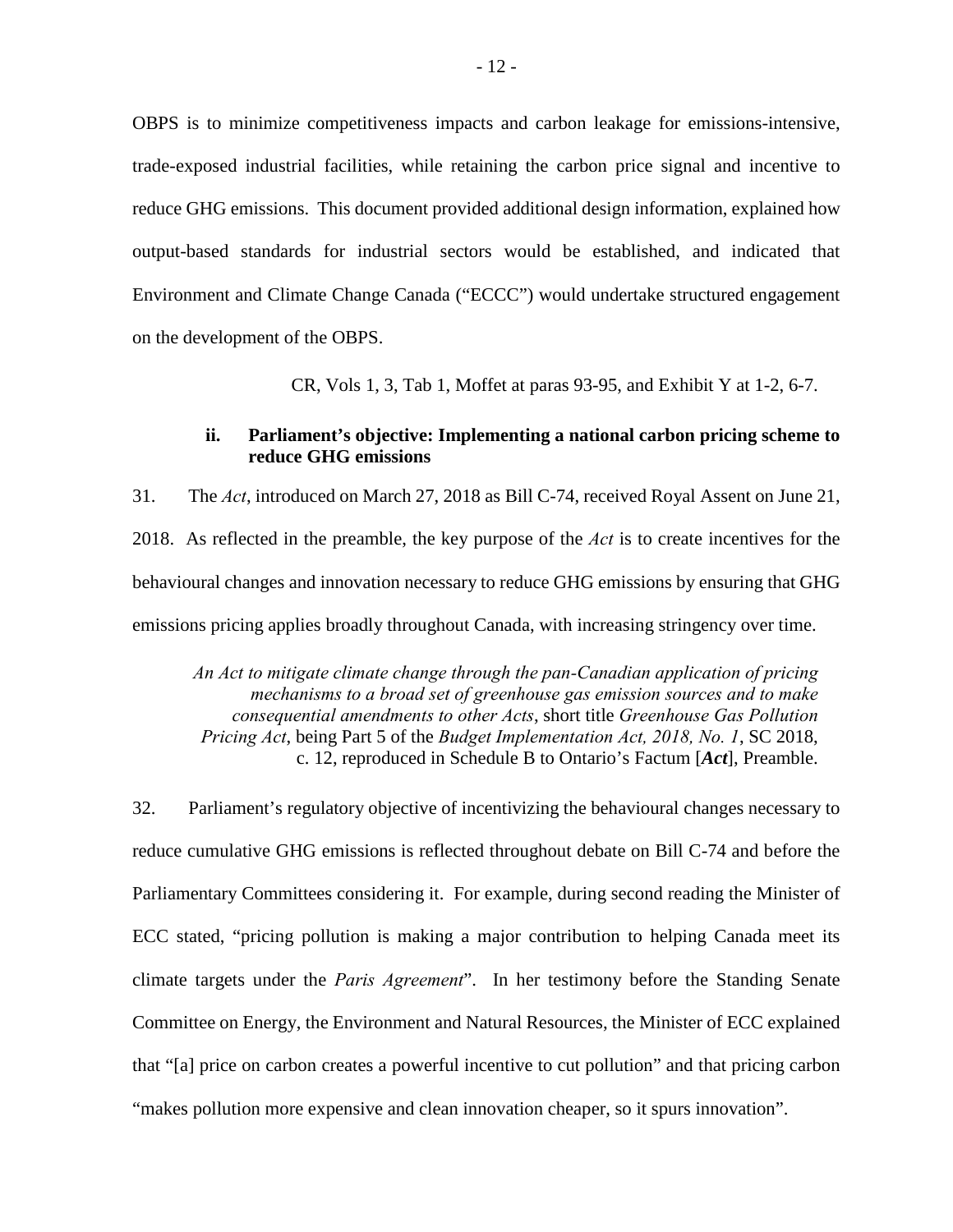ENEV, [No 46 \(22 May 2018\) at 46:7-8;](https://sencanada.ca/Content/SEN/Committee/421/enev/pdf/46issue.pdf) *Debates* [\(23 April 2018\) at 18612](http://www.ourcommons.ca/Content/House/421/Debates/283/HAN283-E.PDF) (Minister of Finance), [\(1 May 2018\) at 18982](http://www.ourcommons.ca/Content/House/421/Debates/289/HAN289-E.PDF) (ECC Minister), [\(31 May 2018\) at 19985](http://www.ourcommons.ca/Content/House/421/Debates/305/HAN305-E.PDF) (ECC Minister), [\(16 April 2018\) at 18315,](http://www.ourcommons.ca/Content/House/421/Debates/279/HAN279-E.PDF) [\(23 April 2018\) at 18629,](http://www.ourcommons.ca/Content/House/421/Debates/283/HAN283-E.PDF) [\(8 May 2018\) at](http://www.ourcommons.ca/Content/House/421/Debates/294/HAN294-E.PDF)  [19238;](http://www.ourcommons.ca/Content/House/421/Debates/294/HAN294-E.PDF) FINA, [No 146 \(25 April 2018\) at 5-6](http://www.ourcommons.ca/Content/Committee/421/FINA/Evidence/EV9803498/FINAEV146-E.PDF) (Judy Meltzer, Director General, Carbon Pricing Bureau, ECCC); Senate, Standing Senate Committee on Agriculture and Forestry*,* 42nd Parl, 1st Sess, [No 50 \(1 May 2018\) at 50:9-10](https://sencanada.ca/Content/SEN/Committee/421/agfo/pdf/50issue.pdf) (Moffet) [**AGFO**]; ENEV, [No 44 \(1 May 2018\) at 44:9-10](https://sencanada.ca/Content/SEN/Committee/421/enev/pdf/44issue.pdf) (Moffet).

## **iii. Parliament understood that carbon pricing is an effective way to reduce GHG emissions**

<span id="page-19-0"></span>33. Parliament understood the efficacy of carbon pricing as a means to encourage behavioural changes to reduce GHG emissions. Parliament was informed that "[e]xperts around the world, including the vast majority of Canadian economists, agree that carbon pricing is one of the most cost-effective ways to reduce emissions." Throughout the legislative process, the Minister of ECC, and others, repeated the evidence on the 5-15% emissions reduction impact of British Columbia's carbon pricing scheme. The testimony of non-governmental witnesses appearing before the Parliamentary Committees confirmed that carbon pricing is effective for reducing GHG emissions. Simply put, "[c]arbon pricing works. Study after study shows that in jurisdictions with a carbon price, emissions are lower than they would otherwise be."

*Act*, Preamble; *Debates* [\(1 May 2018\) at 18982](http://www.ourcommons.ca/Content/House/421/Debates/289/HAN289-E.PDF) (ECC Minister), [\(8 May 2018\) at](http://www.ourcommons.ca/Content/House/421/Debates/294/HAN294-E.PDF)  [19236, 19238,](http://www.ourcommons.ca/Content/House/421/Debates/294/HAN294-E.PDF) [\(30 May 2018\) at 19972-73;](http://www.ourcommons.ca/Content/House/421/Debates/304/HAN304-E.PDF) FINA, [No 146 \(April 25, 2018\) at 5](http://www.ourcommons.ca/Content/Committee/421/FINA/Evidence/EV9803498/FINAEV146-E.PDF) (Meltzer), [No 151 \(7 May 2018\) at 1](http://www.ourcommons.ca/Content/Committee/421/FINA/Evidence/EV9846959/FINAEV151-E.PDF) (Andrew Leach, University of Alberta), [and 3](http://www.ourcommons.ca/Content/Committee/421/FINA/Evidence/EV9846959/FINAEV151-E.PDF) (Dale Beugin, Canada's Ecofiscal Commission); ENEV, [No 46 \(22 May 2018\) at](https://sencanada.ca/Content/SEN/Committee/421/enev/pdf/46issue.pdf)  [46:8](https://sencanada.ca/Content/SEN/Committee/421/enev/pdf/46issue.pdf) (ECC Minister), [No 45 \(10 May 2018\) at 45:47](https://sencanada.ca/Content/SEN/Committee/421/enev/pdf/45issue.pdf) (Martha Hall Finlay, Canada West Foundation), [and 45:62](https://sencanada.ca/Content/SEN/Committee/421/enev/pdf/45issue.pdf) (Beugin); AGFO, [No 52 \(22 May 2018\) at 52:34-35](https://sencanada.ca/Content/SEN/Committee/421/agfo/pdf/52issue.pdf) (Beugin); CR, Vol, 3, Tab 5, Rivers at paras 5, 6, Exhibit B.

34. Additionally, on April 30, 2018, the Government of Canada published *Estimated Results of the Federal Carbon Pollution Pricing System*, which was provided to the committees considering the Bill. These estimates were based on a scenario in which the federal carbon pricing system was applied in the jurisdictions that did not have a pricing system in place and on the existing systems remaining in place in British Columbia, Alberta, Ontario, and Quebec.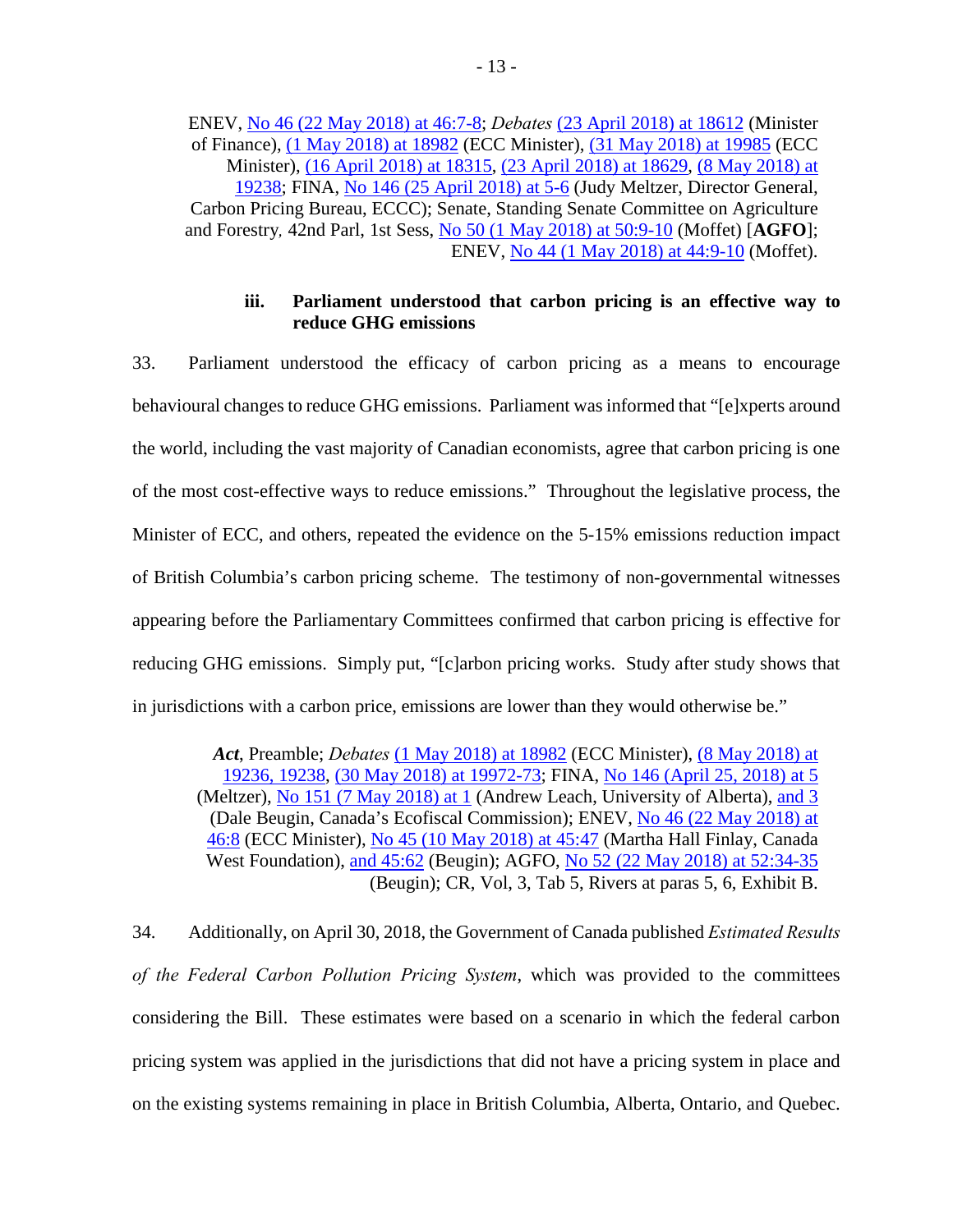That analysis estimated that, collectively, carbon pricing across Canada would achieve an 80 to 90 Mt CO2e reduction in annual GHG emissions by 2022 –contributing significantly towards meeting Canada's *Paris Agreement* targets, with minimal impact on estimated GDP growth. [4](#page-20-1)

CR, Vols 1, 3, Tab 1, Moffet at paras 97-99 and Exhibit Z at 3-5; CR, Vol 4, Tab 3, Goodlet at paras 25-26; ENEV, [No 44 \(1 May 2018\) at 44:9-10](https://sencanada.ca/Content/SEN/Committee/421/enev/pdf/44issue.pdf) (Moffet); FINA, No [148 \(1 May 2018\) at 5-6](http://www.ourcommons.ca/Content/Committee/421/FINA/Evidence/EV9824416/FINAEV148-E.PDF) (Moffet), [No 152 \(8 May 2018\) at 7-8](http://www.ourcommons.ca/Content/Committee/421/FINA/Evidence/EV9852772/FINAEV152-E.PDF) (Moffet).

## **iv. Architecture and operation of the** *Act*

<span id="page-20-0"></span>35. The *Act* provides the legal framework and enabling authorities for the federal carbon pricing system. Part 1 of the *Act* implements the fuel charge and Part 2 provides the framework for the OBPS and implements the excess emissions charge for large industrial emitters. Together, Parts 1 and 2 of the *Act* provide a complete and complementary system for pricing GHG emissions to ensure that comprehensive carbon pricing applies throughout Canada, with increasing stringency over time.

> *Act*, Part 1, ss. 3-168, and Part 2, ss. 169-261; CR, Vol 1, Tab 1, Moffet at paras 101-2.

36. The fuel charge under Part 1 applies to 22 kinds of GHG emitting fuels, including common fuels like gasoline, light fuel-oil (diesel), and natural gas, as well as less common fuels like methanol and coke oven gas. The specific fuels and their charge rates are set out in Schedule 2 of the *Act*. The charge rate for each fuel represents \$20 per tonne of CO<sub>2</sub>e emitted from each fuel in 2019, with annual increases of \$10 per tonne, rising to \$50 per tonne in 2022.

*Act*, Schedule 2, Table 2, Item 6; CR, Vol 1, Tab 1, Moffet at para 104.

<u>.</u>

<span id="page-20-1"></span><sup>4</sup> The estimated GHG emissions reduction impact of carbon pricing throughout Canada has since been updated to a 50-60 Mt annual reduction by 2022 due to Ontario's cancellation of its cap and trade system: CR, Vols 1, 3, Moffet at para 123 at Exhibit CC; CR, Vol 4, Tab 3, Goodlet at paras 28-30.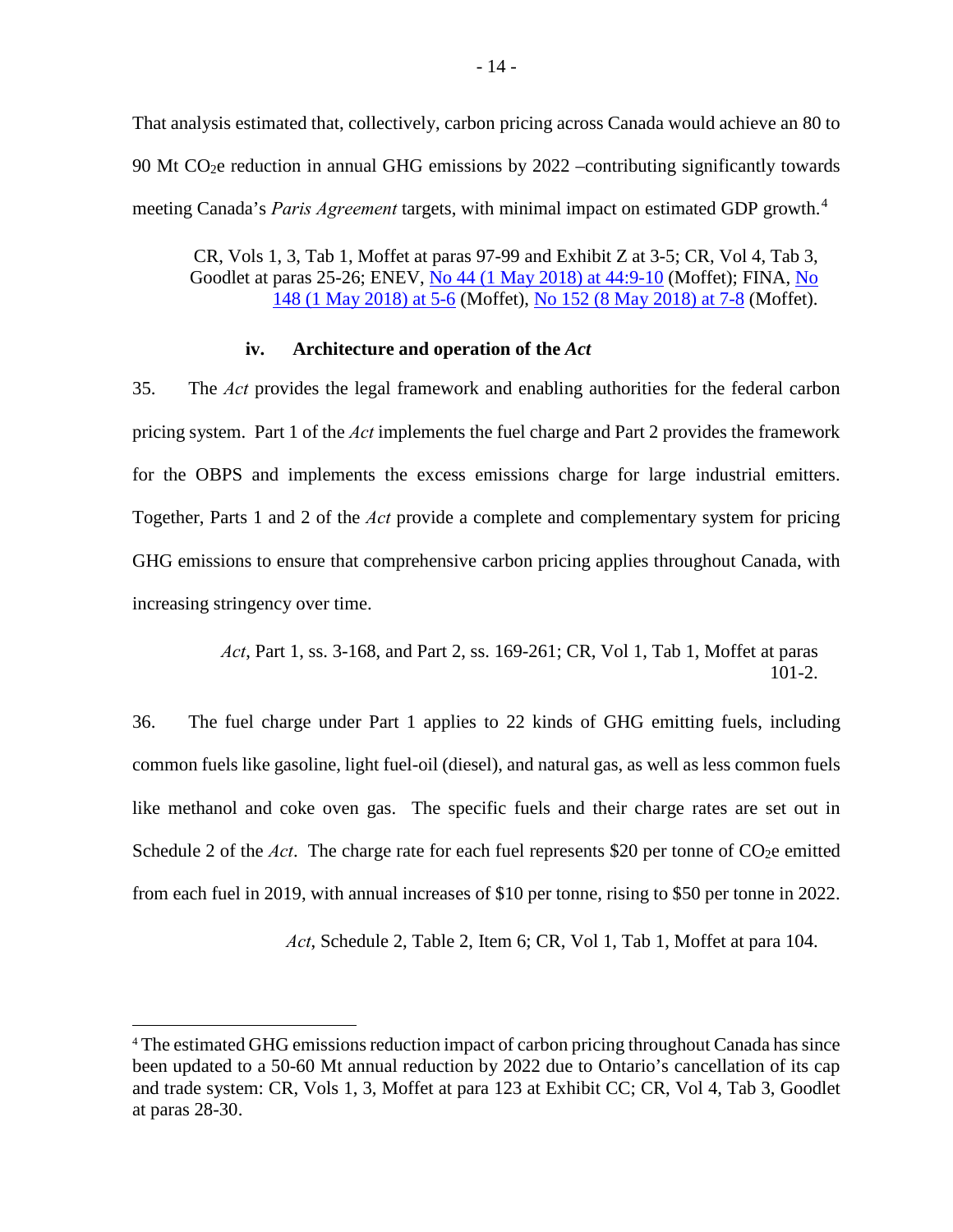37. The fuel charge will apply to fuels that are produced, delivered, or used in a listed province, brought to a listed province from another place in Canada, or imported into Canada at a place in a listed province. Most commonly, registered distributors are fuel producers or wholesale level fuel distributors, typically large businesses. Generally, they will pay the fuel charge for fuel they deliver to others. It is anticipated that they will accordingly adjust the price at which they sell the fuel to their customers, but the *Act* does not require them to do so.

*Act*, s 55; CR, Vol 1, Tab 1, Moffet at para 105; CR, Vol 3, Tab 5, Rivers at para 6, Exhibit B at 2, 4-7.

38. Part 1 provides for specific circumstances in which no charge is applicable on fuels delivered to individuals or industries with an exemption certificate. Most significantly, an industrial facility subject to the OBPS under Part 2 of the *Act* is exempted from the fuel charge because their excess GHG emissions are priced under Part 2 of the *Act*. As another example, fuel used by farmers exclusively for certain farming activities is exempted from carbon pricing.

*Act*, ss 28-36, esp ss 36(1)(b)(i), (v), (vii); CR, Vol 1, Tab 1, Moffet at paras 106-8.

39. Part 2 of the *Act* sets out the main powers and authorities for the OBPS for GHG emissions by large industrial facilities. Part 2 will apply to "covered facilities" and sets out registration and GHG emissions reporting requirements. Covered facilities will be required to determine the quantity of GHG they emit and compare this quantity against the prescribed GHG emissions limit. Schedule 3 lists the GHGs to which Part 2 of the *Act* applies.

*Act*, s 169, Schedule 3; ENEV, [No 44 \(1 May 2018\) at 44:14, 44:20-21;](https://sencanada.ca/Content/SEN/Committee/421/enev/pdf/44issue.pdf) CR, Vol 1, Tab 1, Moffet at para 110-2.

40. The OBPS and the excess emissions charge complement the fuel charge system. Rather than paying the fuel charge, covered facilities provide compensation for the portion of their GHG emissions that exceed their applicable emissions limit, based on a sector specific output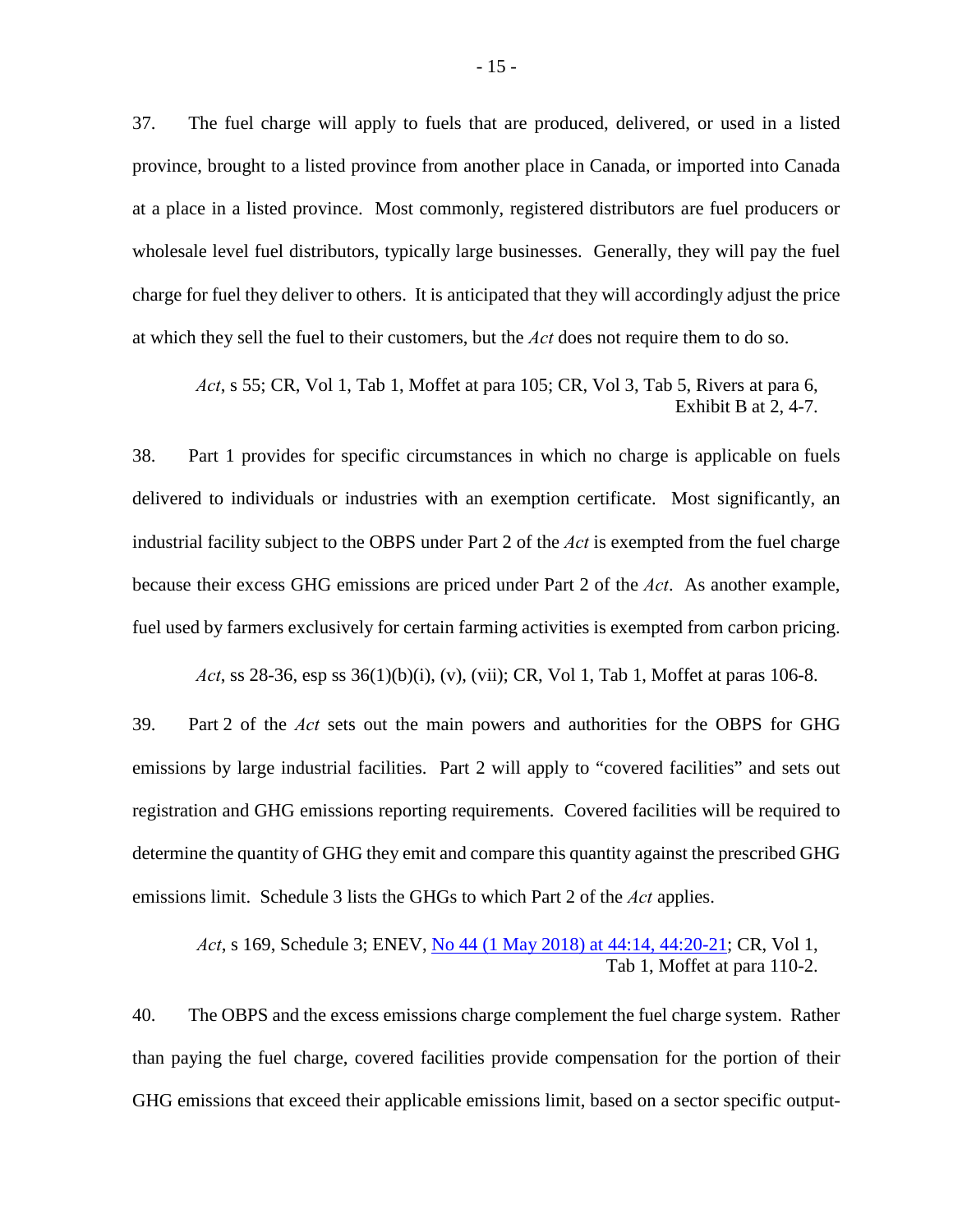based standard. The output-based standard for a sector will be set as a percentage of the quantity of GHGs emitted on average by that sector in the course of its activity (i.e. production of a product) in proposed regulations. The most recent update on the OBPS indicates that most sectors will have their output-based standard set at 80% of the sectors' average GHG emissions intensity. A subset of sectors assessed to be in a high competitiveness risk category will have their output-based standard set at 90% or 95% of the sectors' average emissions intensity.

*Act*, s 174; CR, Vols 1, 3, Tab 1, Moffet at paras 106-7, 111, 113, 117, 127.

41. Covered facilities that must compensate for excess emissions may do so in three ways. They may: submit surplus credits they have earned in the past, or that they have acquired from other facilities; submit other prescribed credits that they acquired; or pay an excess emissions charge. The excess emissions charge rates are set out in Schedule 4 of the *Act* and are equivalent to the escalating fuel charge rates. Conversely, facilities that emit less than their annual limit will receive surplus credits, which they may use for future compliance obligations or sell to other regulated facilities. In this way the system creates an incentive for continuous emissions reductions. The more a covered facility emits GHGs above its applicable emissions limit, the more it will have to pay. The more a covered facility reduces its GHG emissions below its limit, the more it will be able to earn by selling its credits.

> *Act*, ss 174, 175, 185, Schedule 4; CR, Vols 1-2, Tab 1, Moffet at paras 114-5, Exhibit P at 27.

42. Parts 1 and 2 of the *Act* operate in provinces or areas that are listed by the Governor in Council in Parts 1 and 2 of Schedule 1, respectively. The *Act* links the Governor in Council's decision to "the purpose of ensuring that the pricing of greenhouse gas emissions is applied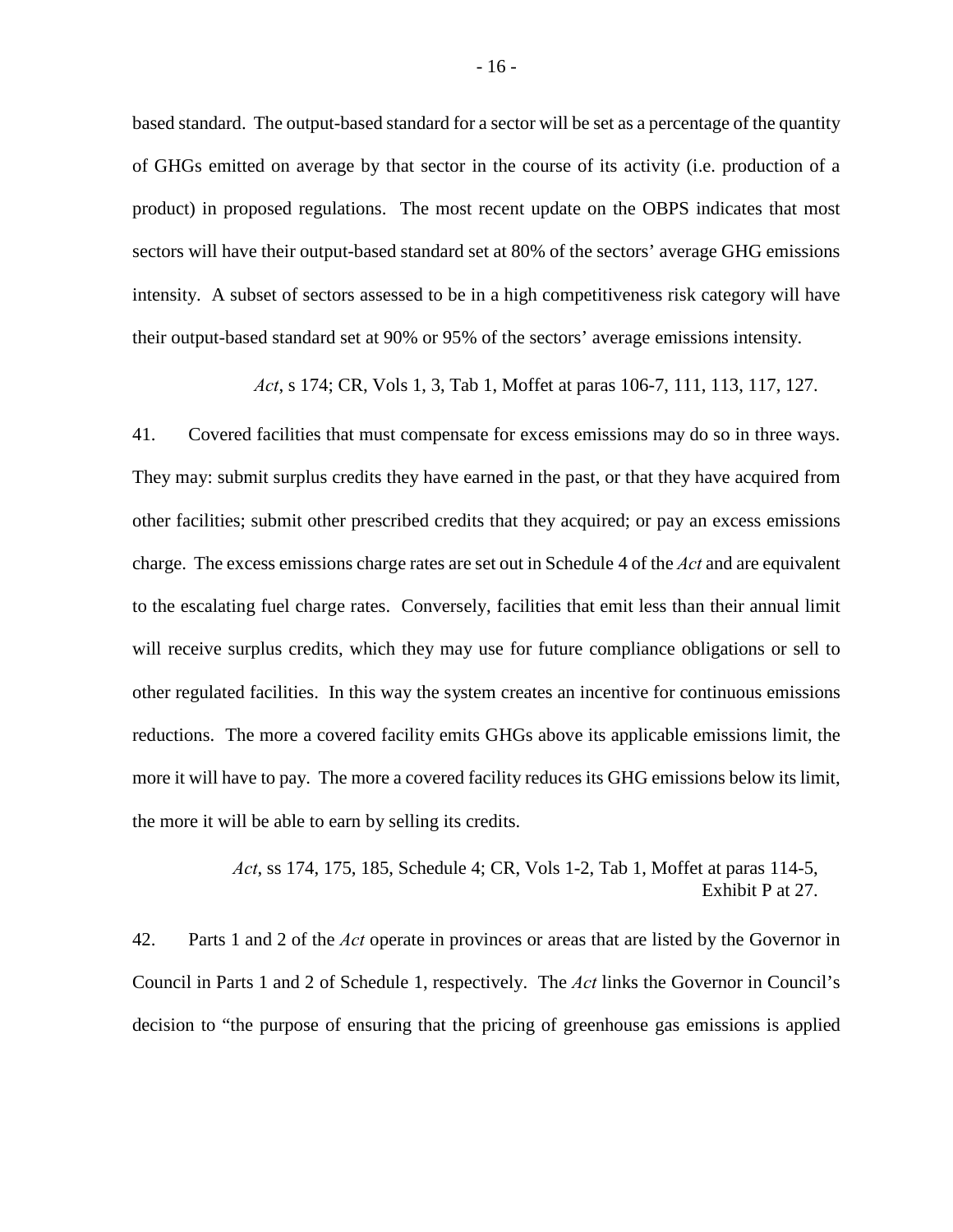broadly in Canada" and requires the Governor in Council to "take into account, as the primary factor, the stringency of provincial pricing mechanisms for greenhouse gas emissions".

*Act*, ss 166(2), 166(3), 189(1) and 189(2); [FINA, No 157 \(23 May 2018\) at 12-14;](http://www.ourcommons.ca/Content/Committee/421/FINA/Evidence/EV9883290/FINAEV157-E.PDF) CR, Vol 1, Tab 1, Moffet at para 102.

43. On October 23, 2018, the Government of Canada announced the outcome of its stringency assessment. It is proposed that the fuel charge under Part 1 will apply in Ontario, Saskatchewan, Manitoba, and New Brunswick starting in April 2019. The OBPS under Part 2 started applying in Ontario, Manitoba, New Brunswick, Prince Edward Island, and partially in Saskatchewan on January 1, 2019. For the territories, the Government of the Northwest Territories is planning to implement a system that meets the Benchmark on July 1, 2019. It is proposed that Parts 1 and 2 of the *Act* will apply in Yukon and Nunavut starting on July 1, 2019, to ensure alignment across the territories. [5](#page-23-0)

44. Where the federal carbon pricing system applies, all direct proceeds from the charges must be returned to the jurisdiction of origin. The *Act* provides that they may be returned to the province, or to prescribed persons, or to a combination of both.Jurisdictions that voluntarily adopted the federal system will receive the proceeds directly from the federal government, leaving those provinces to decide how to use them. For Ontario, Saskatchewan, Manitoba, and New Brunswick, the federal government will return the bulk (90%) of the proceeds from the fuel charge directly to residents in the province of origin in the form of Climate Action Incentive payments. The direct proceeds from the fuel charge not returned through Climate Action

<u>.</u>

<span id="page-23-0"></span><sup>&</sup>lt;sup>5</sup> The OBPS only applies partially in Saskatchewan, because Saskatchewan implemented its own output-based performance standards pricing system on January 1, 2019. The federal backstop will apply to the emission sources not covered by Saskatchewan's system (electricity generation and natural gas transmission pipelines). New Brunswick and Prince Edward Island asked to have Part 2 apply. The Yukon and Nunavut asked to have both Part 1 and Part 2 apply. CR, Vols 1, 3, Tab 1, Moffet at paras 119-21, 123, 126, Exhibits DD-JJ.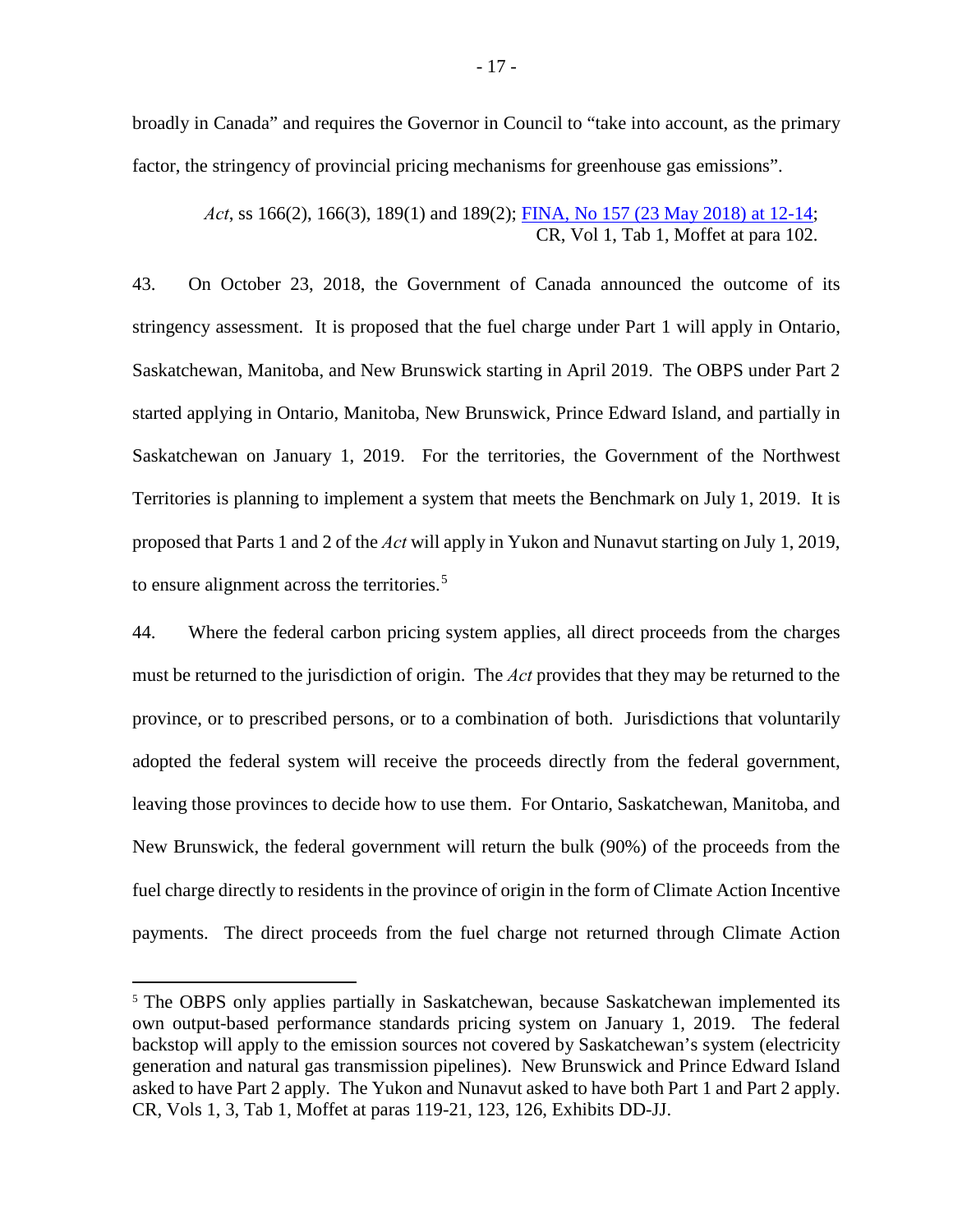Incentive payments will be returned to the originating jurisdictions through support to schools, hospitals, small and medium-sized businesses, colleges and universities, municipalities, not-forprofit organizations, and Indigenous communities in the province of origin.

*Act*, ss 165(2) and 188(1); *Budget Implementation Act, 2018, No 2,* SC 2018, c. 27, s. 13, CR, Vols 1, 3, Tabs 1, 3, Moffet at paras 122, 123, Exhibits BB-FF, GG, LL-OO.

#### <span id="page-24-0"></span>**D. Complementary measures to reduce Canada's GHG emissions**

45. Ensuring that carbon pricing applies throughout Canada is an essential part of Canada's approach to addressing the cumulative dimensions of GHG emissions, but it is not Canada's only measure to reduce GHG emissions on a national scale. Complementary federal GHG emissions reduction measures are in place or planned under the *Canadian Environmental Protection Act* ("*CEPA*")*, 1999*. The federal government is also investing in clean technology research, innovation, and other GHG emissions reduction programs.

CR, Vols 1, 3, Tab 1, Moffet at paras 82, 87, 123, 129-143, Exhibits T at 1-5, 9-26, 37-44, DD-JJ.

#### <span id="page-24-1"></span>**E. Canada's environmental obligations and relations with its** *Paris Agreement* **partners**

46. Canada's *Paris Agreement* partners in Europe have emphasized the importance they place on the *Paris Agreement* as a relevant factor in their trade relations going forward. The Canada-European Union Comprehensive Economic and Trade Agreement ("CETA") frames Canada's trade relations with the European Union's Member States. After the *Paris Agreement*  was ratified, it was of great importance to a number of the Member States that a commitment to environmental protection, including implementation of the *Paris Agreement,* be acknowledged. As a result, the CETA Parties negotiated a Joint Interpretive Instrument on CETA among Canada, the European Union, and its Member States. The Joint Interpretive Instrument identifies the *Paris Agreement* as "an important shared responsibility for the European Union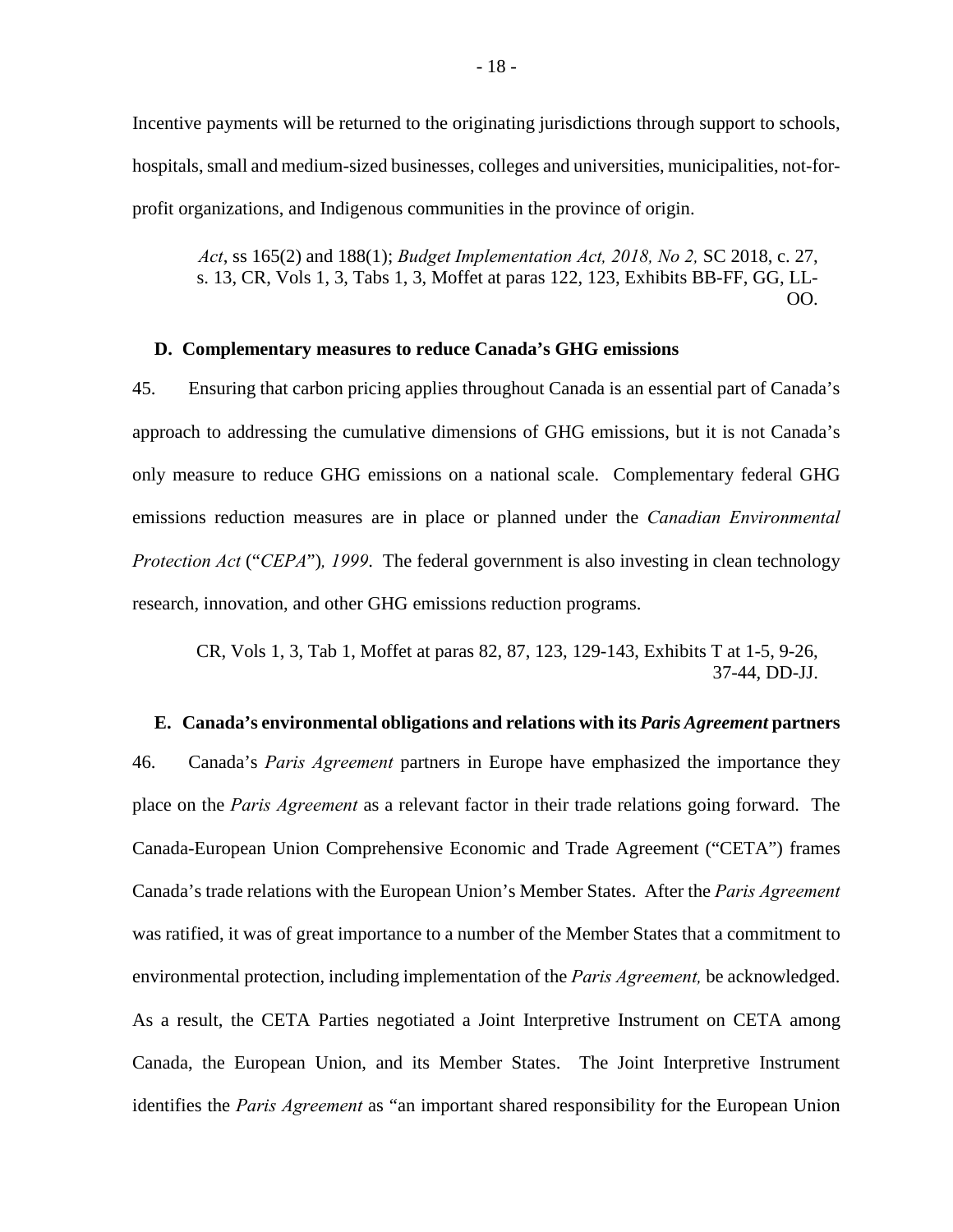and its Member States and Canada" and recognizes the Parties' agreement "not to lower levels of environmental protection in order to encourage trade or investment".

CR, Vol 4, Tab 4, Affidavit of André François Giroux, affirmed January 11, 2019, at paras 10-16, Exhibit B at 7-8 [**Giroux**].

47. CETA has yet to be ratified by 17 of the 28 Member States, including by countries such as France, Italy, and Germany. Should it become clear that Canada is not on track to meet its *Paris Agreement* GHG emissions reduction target, countries that have still not ratified CETA may not proceed. France, in particular, has expressed concern over making trade deals with countries that do not abide by climate conventions.

CR, Vol 4, Tab 4, Giroux at paras 11, 16-20, Exhibit B at 7-8.

## **PART III – CANADA'S STATEMENT OF POSITION AND ARGUMENT**

<span id="page-25-0"></span>48. The whole *Act* is constitutional. The cumulative dimensions of GHG emissions is a matter of national concern. Thus, Parliament has jurisdiction to legislate for the peace, order, and good government of Canada under s. 91 of the *Constitution Act, 1867*.

49. The fuel charge and excess emissions charge are regulatory charges intended to change behaviour, not taxes enacted to raise revenue for federal purposes.

<span id="page-25-1"></span>50. In the alternative, the fuel charge is a constitutionally enacted tax.

## **A. Parliament has legislative competence to enact the** *Act* **under the peace, order, and good government power to address matters of national concern**

51. The *Act* comes within Parliament's jurisdiction under the peace, order, and good government power because the cumulative dimensions of GHG emissions is a matter of national concern. Lord Watson first articulated the national concern doctrine in the *Local Prohibition*  case, where he stated, "[t]heir Lordships do not doubt that some matters, in their origin local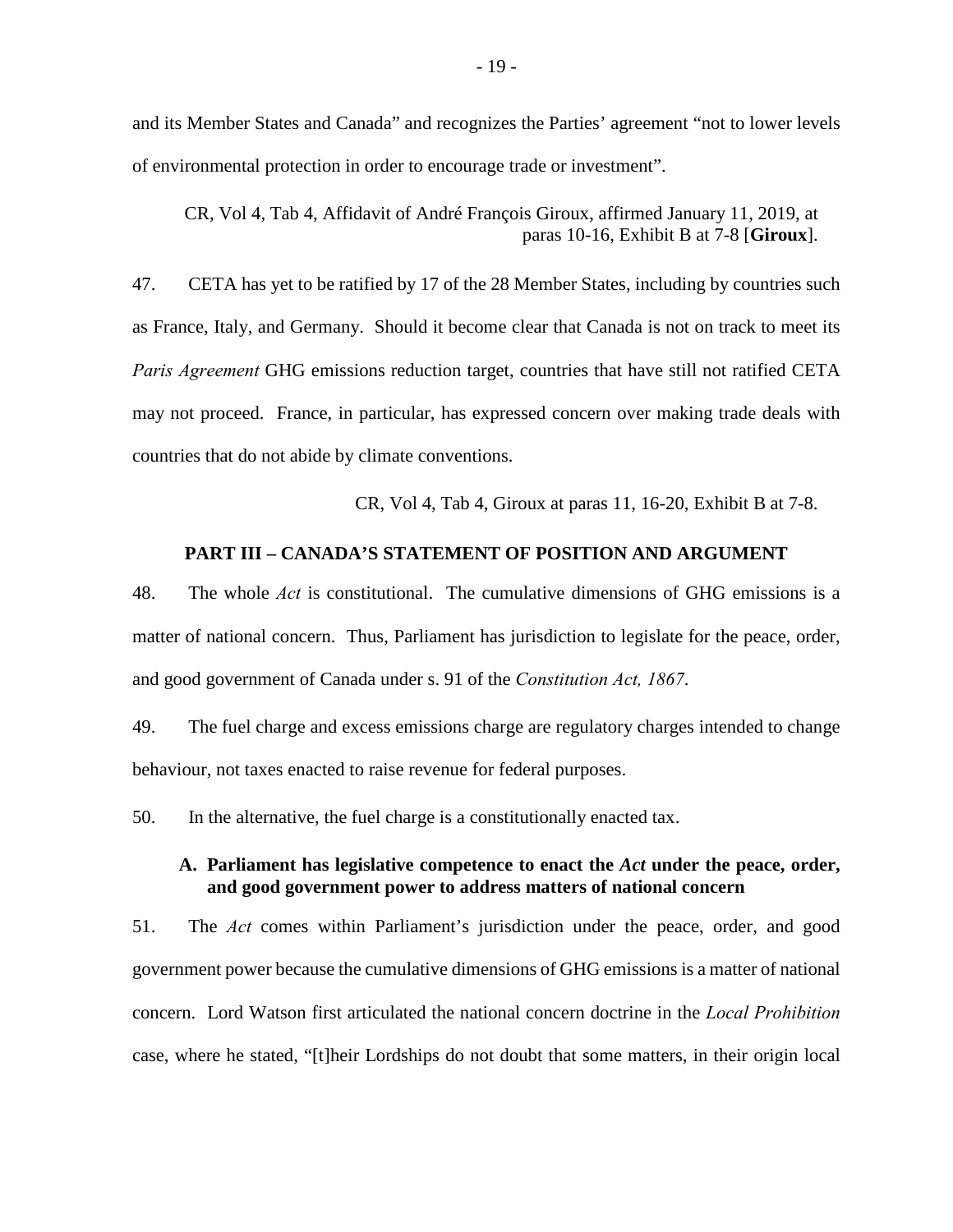and provincial, might attain such dimensions as to affect the body politic of the Dominion, and to justify the Canadian Parliament in passing laws for their regulation".

*[Ontario \(AG\) v. Canada \(AG\)](http://www.bailii.org/uk/cases/UKPC/1896/1896_20.html)*, [1896] UKPC 20 at 9, [1896] AC 348.

52. In *Crown Zellerbach*, the Supreme Court comprehensively reviewed the jurisprudential evolution of the national concern doctrine, which reflects and respects fundamental principles of Canadian federalism and the "equilibrium of the Constitution". After confirming that the national concern doctrine is distinct from the national emergency doctrine, the Court set out criteria to be used in determining whether a matter constitutes a national concern, as follows:

• The national concern doctrine applies both to new matters which did not exist at Confederation and to matters which, although originally of a local or private nature in a province, have since … become matters of national concern;

• For a matter to qualify as a matter of national concern in either sense it must have a singleness, distinctiveness and indivisibility that clearly distinguishes it from matters of provincial concern and a scale of impact on provincial jurisdiction that is reconcilable with the fundamental distribution of powers under the Constitution;

• In determining whether a matter has achieved the required degree of singleness, distinctiveness and indivisibility that clearly distinguishes it from matters of provincial concern it is relevant to consider what would be the effect on extra-provincial interests of a provincial failure to deal effectively with the control or regulation of the intraprovincial aspects of the matter [also referred to as the "provincial inability" test].

> *[R v. Crown Zellerbach Canada Ltd.](https://scc-csc.lexum.com/scc-csc/scc-csc/en/item/306/index.do)*, [1988] 1 SCR 401 at 423-34 [*Crown Zellerbach*].

53. The cumulative dimensions of GHG emissions is a matter of national concern that only Parliament can address. Indeed, the cumulative dimensions of GHG emissions is a matter of such international concern that it is the subject of joint international efforts, with a view to international solutions. GHG emissions, regardless of their origin, have extra-provincial and global impacts. The cumulative dimensions of GHG emissions are sufficiently defined to have a singleness, distinctiveness, and indivisibility distinguishing them from matters of merely provincial or local concern. Provinces are constitutionally unable to address the cumulative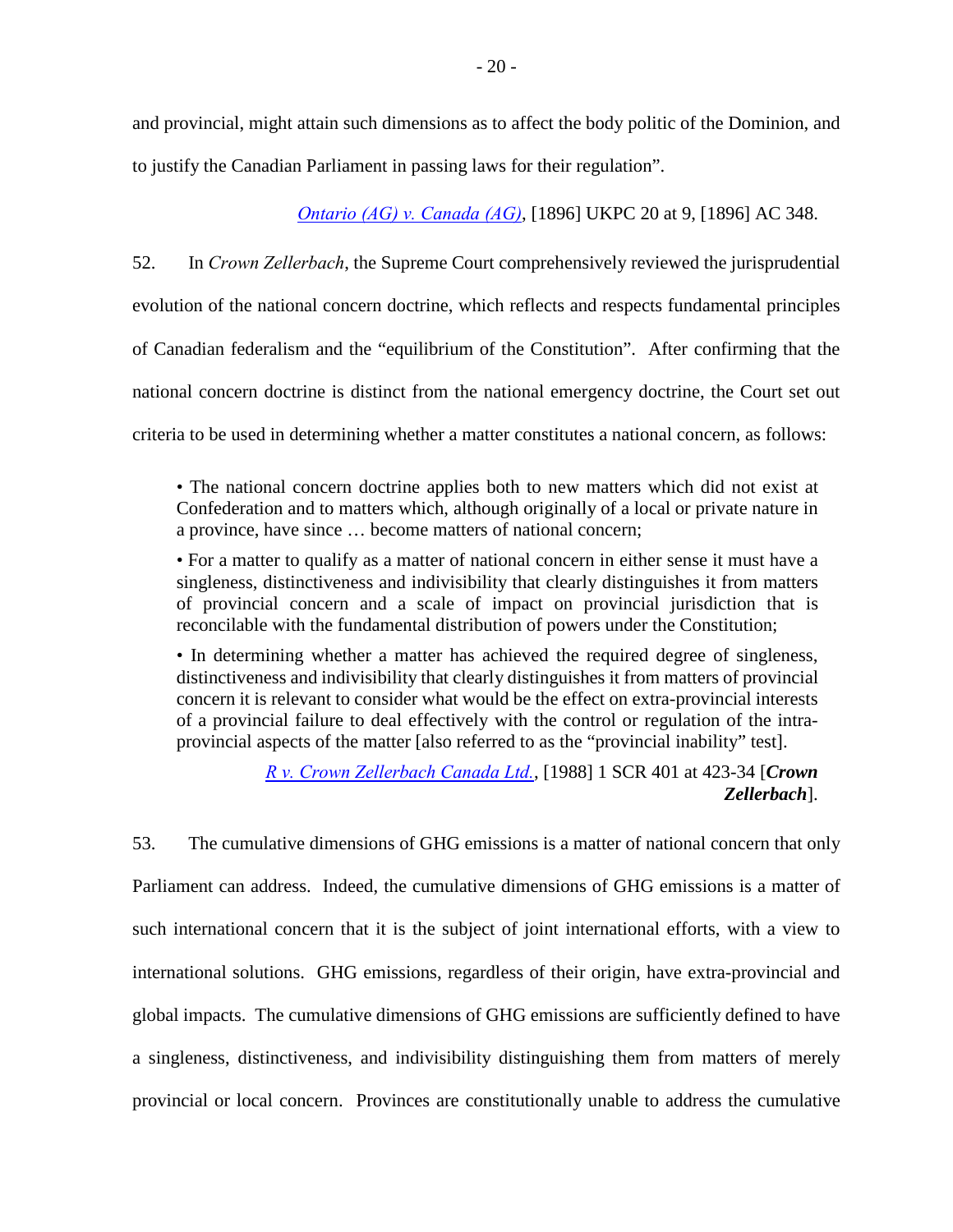dimensions of GHG emissions. A failure by one province to reduce intra-provincial GHG emissions will harm other provinces and territories, harm Canada's relations with other countries, impede Canada's abilities to meet its emissions reduction targets, and impede international efforts to mitigate climate change. Recognizing the cumulative dimensions of GHG emissions as a matter of national concern has a reconcilable scale of impact. It will not skew the fundamental jurisdictional division of powers.

## <span id="page-27-0"></span>**i. The** *Act***'s pith and substance is the cumulative dimensions of GHG emissions – its purpose is to ensure GHG emissions pricing applies throughout Canada to create incentives for the behavioural changes necessary to reduce emissions**

54. The first step in a division of powers analysis is an inquiry into the true nature of the law to determine its matter, or pith and substance. Considering the law's purpose and its legal and practical effects helps identify the matter to which the *Act* relates. The *Act*'s purpose and effect show that its pith and substance relates to the cumulative dimensions of GHG emissions.

*[Reference re: Firearms Act \(Can.\)](https://scc-csc.lexum.com/scc-csc/scc-csc/en/item/1794/index.do)*, 2000 SCC 31 at paras 15-16, [2000] 1 SCR 783 [*Firearms Reference*]; *[Quebec \(AG\) v. Canada \(AG\)](https://scc-csc.lexum.com/scc-csc/scc-csc/en/item/14713/index.do)*, 2015 SCC 14 at paras 28, 29, [2015] 1 SCR 693 [*Firearms Sequel*]; *[Reference re Securities Act](https://scc-csc.lexum.com/scc-csc/scc-csc/en/item/7984/index.do)*, 2011 SCC 66 at paras 63-64, [2011] 3 SCR 837 [*Securities Reference*]; *[Reference re Pan-Canadian](https://scc-csc.lexum.com/scc-csc/scc-csc/en/item/17355/index.do)  [Securities Regulation](https://scc-csc.lexum.com/scc-csc/scc-csc/en/item/17355/index.do)*, 2018 SCC 48 at para 86 [*Pan-Canadian Securities*].

55. A law's purpose may be determined by examining intrinsic evidence, such as the preamble and the structure of the statute, extrinsic evidence, such as a statute's legislative history and other accounts of the legislative process, and the context of its enactment. Purpose may also be determined by considering the problem that Parliament seeks to remedy. Ontario conflates the *Act*'s purpose with Canada's broader commitment to achieving Canada's nationally determined contribution under the *Paris Agreement* by taking comprehensive action. All of the relevant indicators confirm that the dominant purpose of the *Act* is to create incentives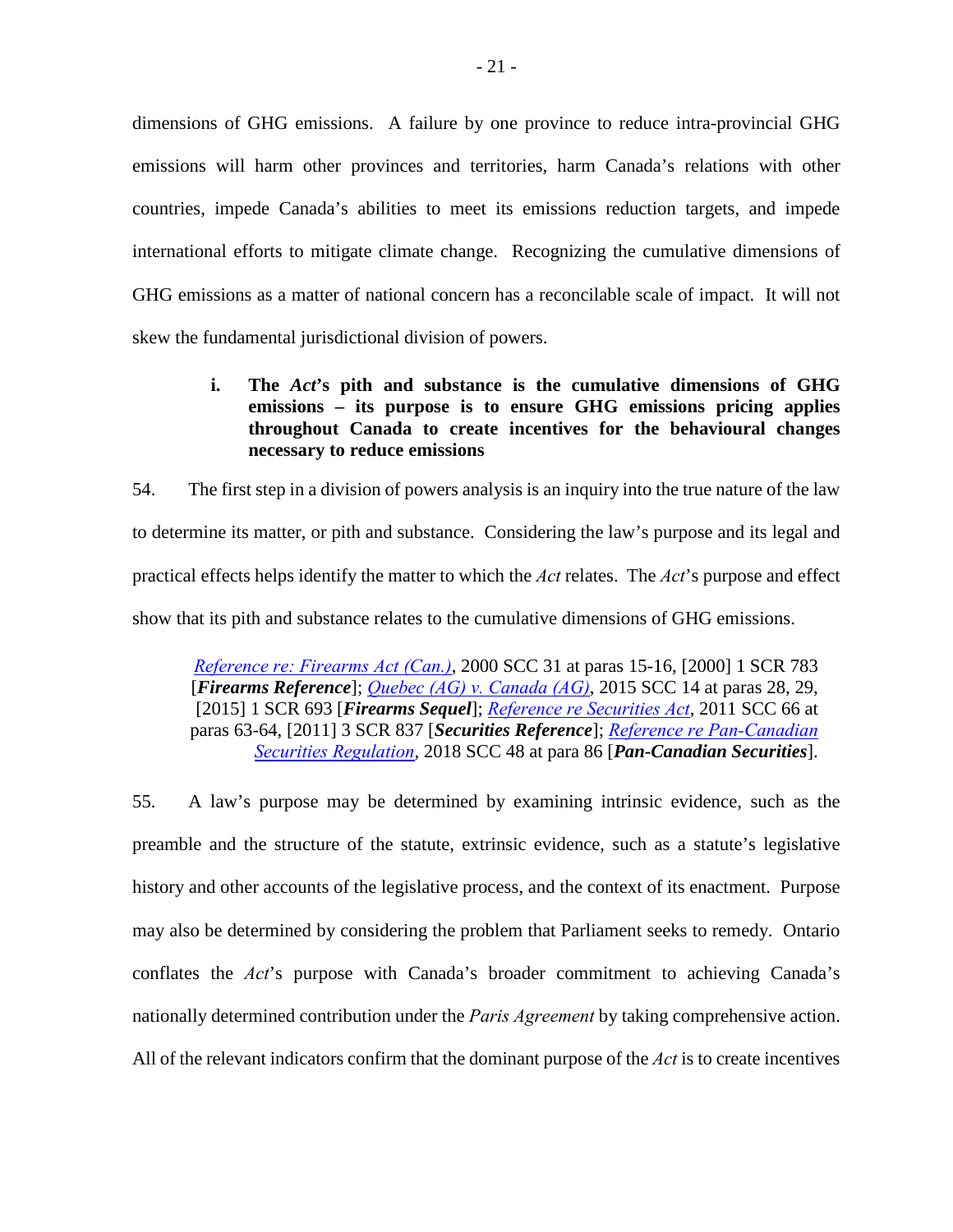for the behavioural changes and innovative solutions necessary to reduce cumulative GHG emissions by ensuring that a minimum GHG emissions price applies throughout Canada.

*[Securities Reference](https://scc-csc.lexum.com/scc-csc/scc-csc/en/item/7984/index.do)* at para 64; *[Firearms Reference](https://scc-csc.lexum.com/scc-csc/scc-csc/en/item/1794/index.do)* at para 17; *Act*, Preamble, paras 8, 11-16; See paras 22, 23, 25, 31-34 above. Contra Ontario's Factum at paras 51-53.

56. The *Act*'s effect aligns with its purpose. The inquiry into the effect of the *Act* "is directed to how the law sets out to achieve its purpose in order to better understand its 'total meaning'". Together, Parts 1 and 2 provide a complete and complementary system for pricing GHG emissions in a way that aims to minimize negative competitive impacts on emissions-intensive, trade-exposed industries. The *Act*'s operation in provinces and territories that do not have a pricing scheme that meets the Benchmark ensures that GHG emissions pricing will apply throughout Canada, with increasing stringency over time. Thus, the *Act* provides for a minimum national price signal.

*[Firearms Reference](https://scc-csc.lexum.com/scc-csc/scc-csc/en/item/1794/index.do)* at para 18; *Act*, Preamble, para 16; see paras 35-43 above.

57. Ontario incorrectly compares the *Act* to the statute considered by the Supreme Court in *Reference Re Anti-Inflation Act*, which targeted a wide range of local economic matters, such as setting the price for products and services, and controlling wages. The *Act* bears no resemblance to this kind of inflation legislation. The *Act* ensures that the external, extraprovincial costs of GHG emissions are internalized, but it does not set the final retail price of products. Sellers are free to choose whether to raise, maintain, or lower their prices, based on how successfully they are able to reduce their GHG emissions, making their own price decisions based on costs. Achieving efficiencies will be a competitive advantage.

*[Reference re Anti-Inflation Act](https://scc-csc.lexum.com/scc-csc/scc-csc/en/item/2696/index.do)*, [1976] 2 SCR 373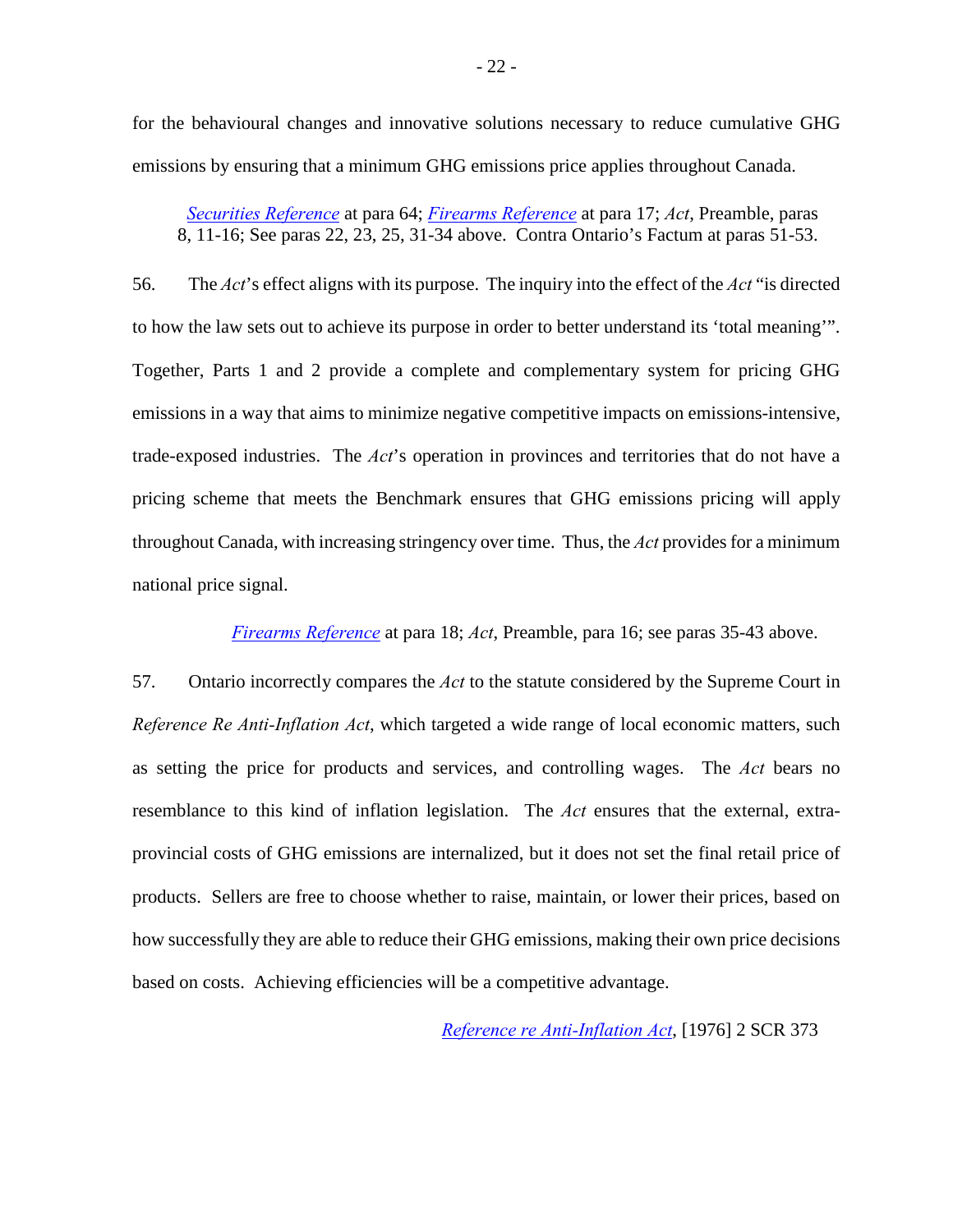## **ii. The cumulative dimensions of GHG emissions is a matter of national concern**

<span id="page-29-0"></span>58. The second step in the division of powers analysis requires classification of the law's essential character by reference to the heads of power in the *Constitution Act, 1867*. Here, the essential character of the *Act* comes under Parliament's peace, order, and good government power because the cumulative dimensions of GHG emissions is a matter of national concern.

59. The cumulative dimensions of GHG emissions is a new matter that did not exist at Confederation. Rapidly escalating climate change caused by anthropogenic GHG emissions was unimaginable in 1867 when provincial and federal constitutional "matters" were assigned. Scientists had only begun considering the role of  $CO<sub>2</sub>$  in the earth's atmosphere. Matters of local air pollution bear no resemblance to the now known global threat of GHG emissions.

> Spencer R. Weart, *The Discovery of Global Warming* (Cambridge, MA: Harvard University Press, 2008) ch. 1-2; James R. Fleming, *Historical Perspectives on Climate Change* (Oxford: Oxford University Press, 1998) ch. 6.

60. GHG emissions are a distinct type of transboundary pollution. Their cumulative detrimental impacts are significant and their reduction requires urgent, coordinated efforts. The Supreme Court has repeatedly recognized the importance of environmental protection. It has declared that "[t]he protection of the environment has become one of the major challenges of our time"; recognized "environmental protection … as a fundamental value in Canadian society"; emphasized that environmental protection measures relate "to a public purpose of superordinate importance"; and reiterated that

... our common future, that of every Canadian community, depends on a healthy environment. ... This Court has recognized that "(e)veryone is aware that individually and collectively, we are responsible for preserving the natural environment … environmental protection [has] emerged as a fundamental value in Canadian society"....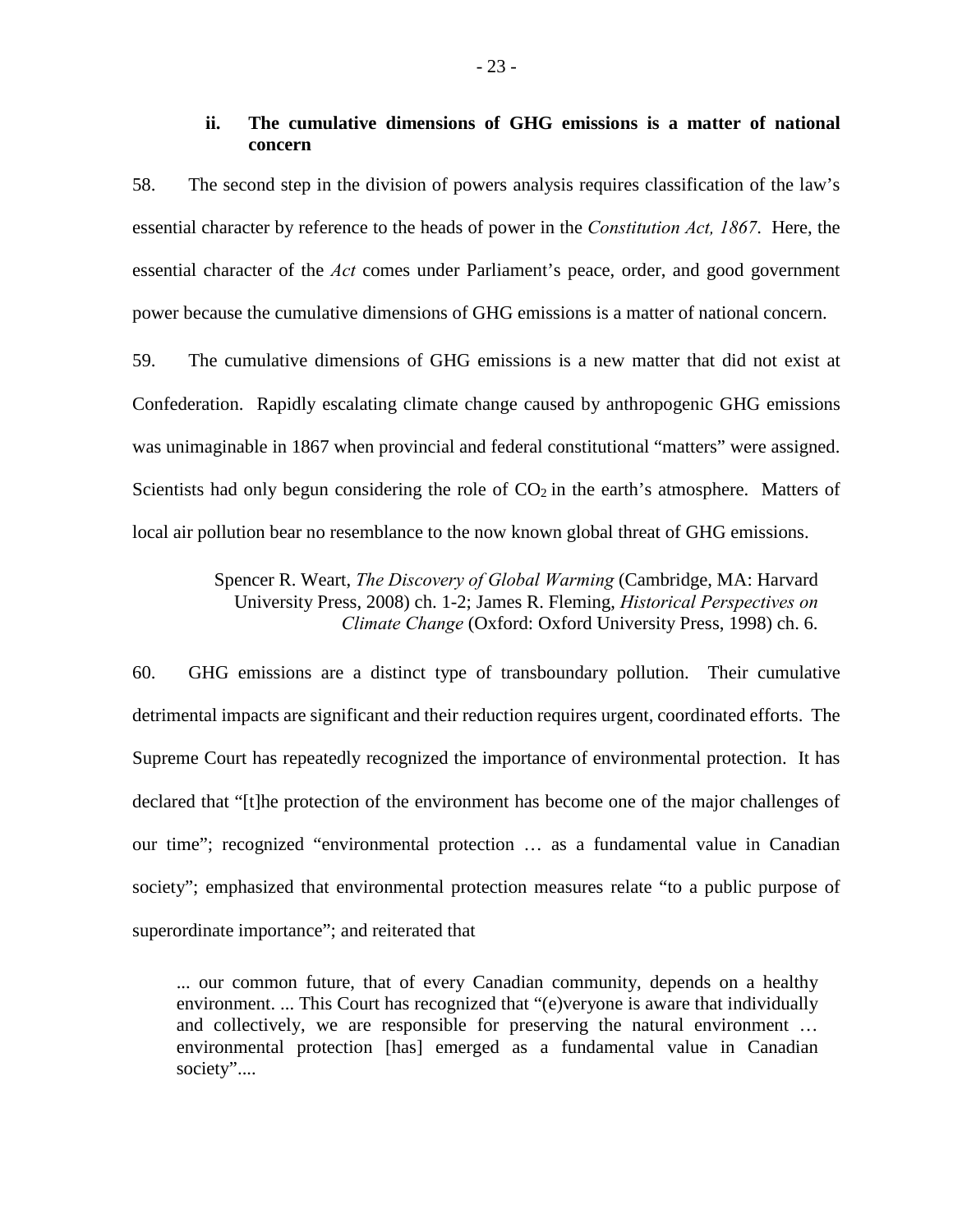*[Friends of the Oldman River Society v. Canada \(Minister of Transport\)](https://scc-csc.lexum.com/scc-csc/scc-csc/en/item/829/index.do)*, [1992] 1 SCR 3 at 16 [*Oldman River*]; *[Ontario v. Canadian Pacific Ltd..](https://scc-csc.lexum.com/scc-csc/scc-csc/en/item/1280/index.do)*, [1995] 2 SCR 1031 at para 55; *[R v. Hydro-Québec](https://scc-csc.lexum.com/scc-csc/scc-csc/en/item/1542/index.do)*, [1997] 3 SCR 213 at para 112 [*Hydro-Québec*]; *[British Columbia v. Canadian Forest Products Ltd](https://scc-csc.lexum.com/scc-csc/scc-csc/en/item/2152/index.do)*., 2004 SCC 38 at para 7, [2004] 2 SCR 74, citing *[114957 Canada Ltée \(Spraytech, Société d'arrosage\) v. Hudson](https://scc-csc.lexum.com/scc-csc/scc-csc/en/item/1878/index.do)  [\(Town\)](https://scc-csc.lexum.com/scc-csc/scc-csc/en/item/1878/index.do)*, 2001 SCC 40 at para 1, [2001] 2 SCR 241 [*Spraytech*].

61. Given their role in causing climate change, the cumulative dimensions of GHG emissions are a national and international concern. The *UNFCCC* and related international agreements confirm the international community's concern and Canada's obligations in respect of addressing GHG emissions. They have "predominately extra-provincial as well as international character and implications" – GHG emissions, regardless of their origin, have extra-provincial, national, and global impacts. The scientific properties of GHGs and their role in global climate change are well established. The existing and anticipated detrimental national and global impacts of climate change are not correlated to the location of the GHG emission source. The cumulative dimensions of GHG emissions create a risk of harm to both human health and the environment upon which life depends, impacts that affect Canada as a whole. The cumulative dimensions of GHG emissions is a quintessential matter of national concern.

CR, Vol 1, Tab 1, Moffet at paras 8-25, Exhibits A-G; *[Crown Zellerbach](https://scc-csc.lexum.com/scc-csc/scc-csc/en/item/306/index.do)* at 436-7; Court of Appeal, The Hague, October 9, 2018, *[Urgenda Foundation v. The State of](https://uitspraken.rechtspraak.nl/inziendocument?id=ECLI:NL:GHDHA:2018:2610)  [the Netherlands](https://uitspraken.rechtspraak.nl/inziendocument?id=ECLI:NL:GHDHA:2018:2610)*, Case Number: 200.178.245/01 (The Netherlands) at paras 44, 45, 67, 71.

## **iii. The cumulative dimensions of GHG emissions is a single, distinct, and indivisible subject-matter**

<span id="page-30-0"></span>62. The *Act* deals with a single, distinct, and indivisible matter – the cumulative dimensions of GHG emissions. Ontario's submissions inaccurately conflate GHG emissions with environmental pollution generally, air pollution categorically, or even with the environment as a whole. Canada is not claiming that pollution generally, or air pollution at large, are matters of national concern. Nor is Canada claiming that the environment generally is a matter of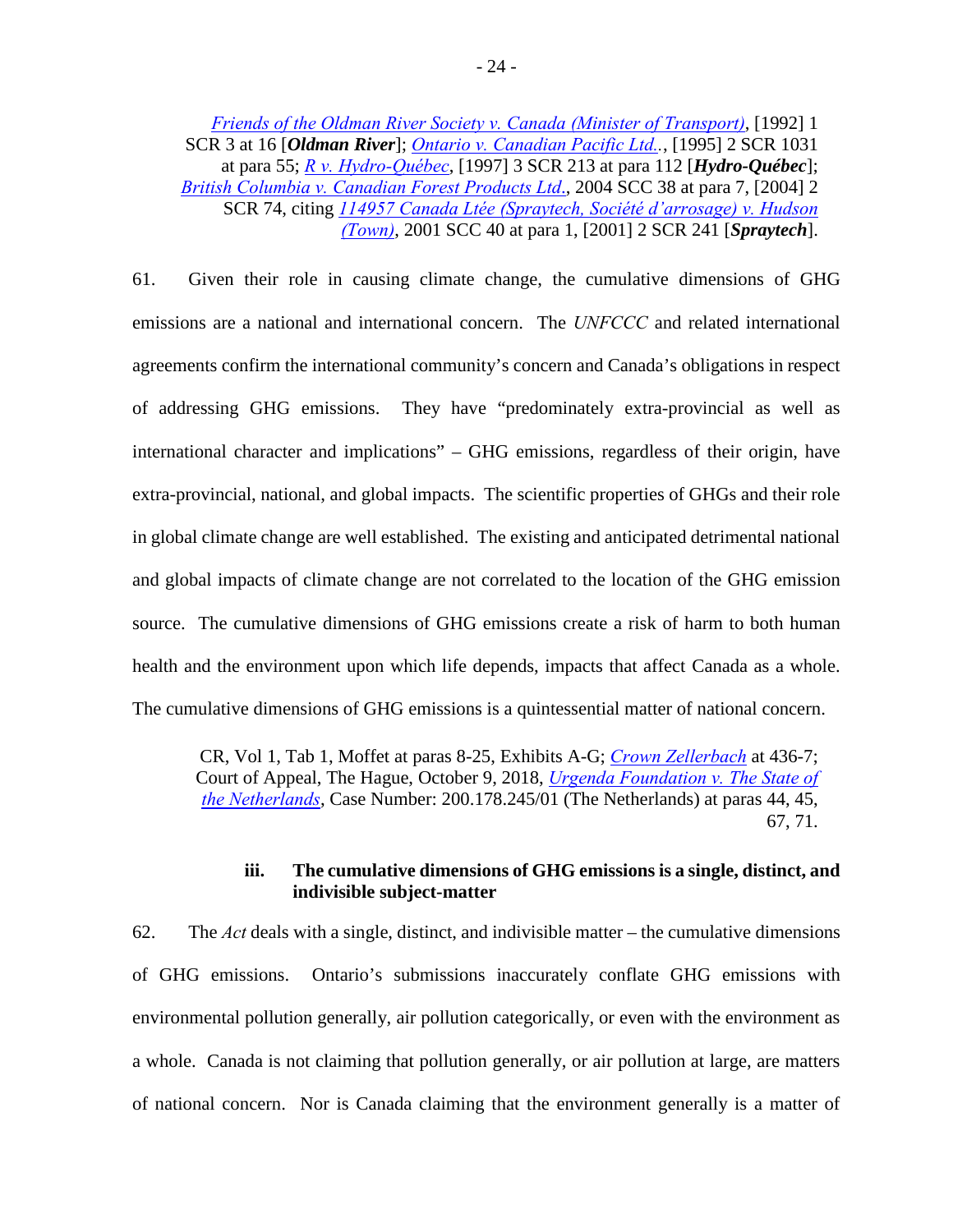national concern. Canada only says that the cumulative dimensions of GHG emissions is a matter of national concern. GHG emissions are a discrete and distinct form of air pollution. Their cumulative effect provides the necessary unity and indivisibility and distinguishes the matter from provincial jurisdiction over local GHG emissions.

63. The *UNFCCC* and subsequent international agreements explicitly define and target GHG emissions. The United Nations' identification of GHG emissions as a distinct matter provides definable boundaries for scoping GHG emissions as a Canadian constitutional concept.

CR Vols 1-2, Tab 1, Moffet at paras 8, 27-44, 112, Exhibits H and I.

64. Like marine pollution in *Crown Zellerbach*, the cumulative dimensions of GHG emissions has sufficiently distinct and separate characteristics to make it amenable to Parliament's residual power. GHGs are a unique transboundary type of pollution, defined based on specific scientific characteristics, including their global warming potential. They are a measurable and persistent atmospheric pollutant. Their interprovincial, national, and global effects are well established. While many sectors generate GHG emissions, their regulation implicates only one specific aspect of those sectors – the GHG emissions they generate. The cumulative dimensions of GHG emissions is a matter that is suitable for regulation under the national concern doctrine. "[B]oth the majority and dissenting judgments in *Crown Zellerbach*  support federal legislation that is appropriately targeted at reducing nationally and internationally significant environmental harm."

> CR, Vol 1, Tab 1, Moffet at para 61, Exhibit D at 4; CR, Vol 3, Tab 2, Blain generally, esp paras 7-8, 16-19, 21; Nathalie Chalifour, "Canadian Climate Federalism: Parliament's Ample Constitutional Authority to Legislate GHG Emissions" 2016 36 NJCL 331 at 365-67 [*Canadian Climate Federalism*].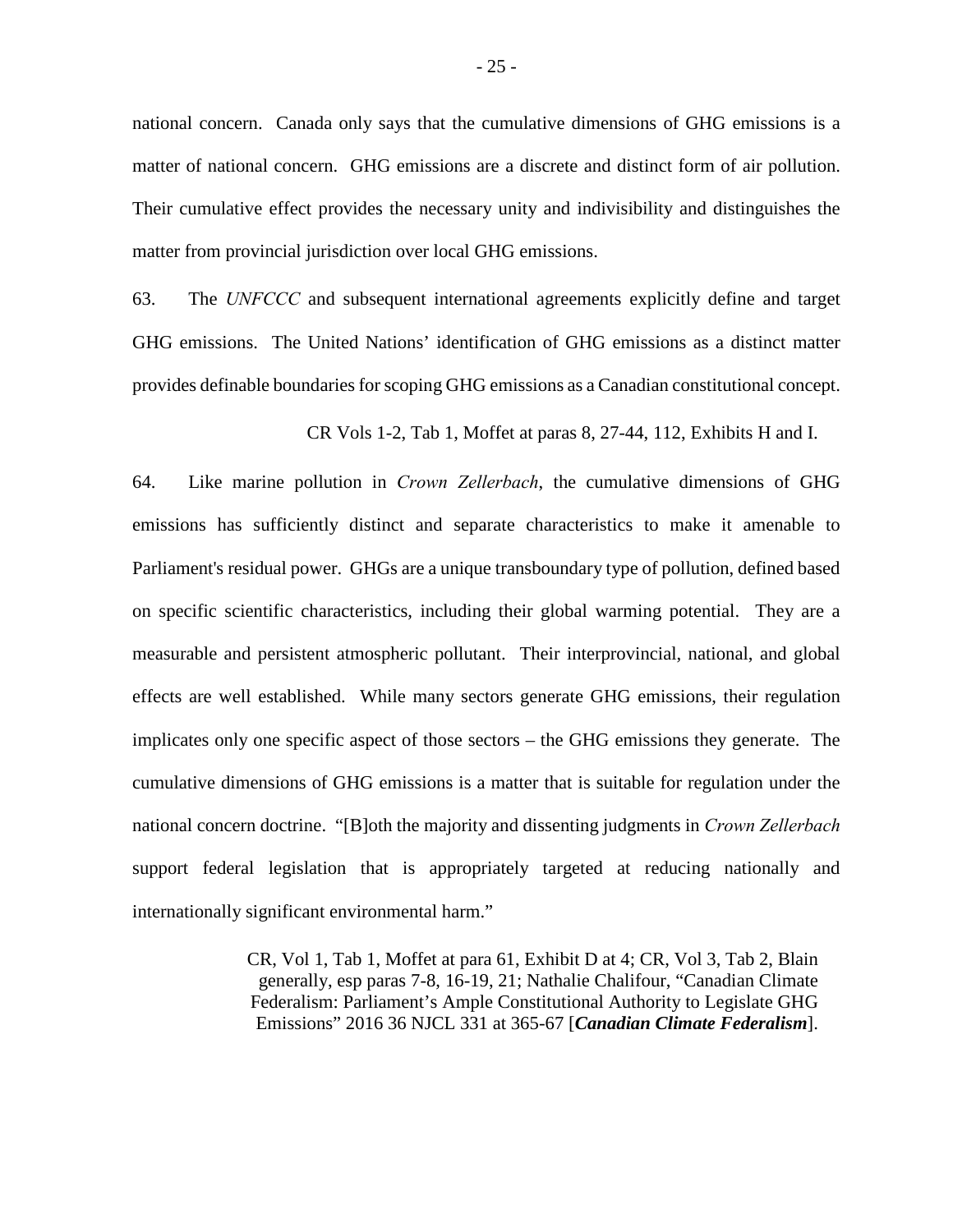65. Contrary to Ontario's submissions at paragraph 72 of its factum, the precise scientific characteristics of GHG emissions contrast starkly with the broad definition of "toxic substance" in the former *CEPA*. In *Hydro-Québec*, a majority of the Supreme Court upheld federal regulation of toxic substances under Part II of the *CEPA* as a valid exercise of Parliament's criminal law power. They found it unnecessary to determine whether it could also be upheld under the national concern doctrine. Ontario relies on the dissent's view that Part II could not be upheld under the national concern doctrine. The dissent's reasoning was that there was "no analogous clear distinction between types of toxic substances, either on the basis of degree of persistence and diffusion into the environment and the severity of their harmful effect or on the basis of their extraprovincial aspects." In stark contrast, the *Act* targets a single category of pollutants with indisputable persistence, atmospheric diffusion, harmful effects, and interprovincial aspects: GHG emissions.

## *[Hydro-Québec](https://scc-csc.lexum.com/scc-csc/scc-csc/en/item/1542/index.do)* at paras 68-70, 75, 110, 161.

66. Further, while the amorphous definition of "toxic substance" was central to this issue in *Hydro-Québec*, the *Act*'s definition of "fuel" is neither amorphous, nor central. The Part 1 fuel charge applies to the fuels listed in Schedule 2, each of which emit GHGs when burned and for which the charge rate is based on their CO<sub>2</sub>e emissions factor. The Part 2 OBPS applies to the GHGs listed in Schedule 3 of the *Act*, being the *UNFCCC* defined GHGs. While the *Act* gives the Governor in Council discretion to prescribe additional substances as a "fuel" for Schedule 2 and to add a "gas… and its global warming potential" to Schedule 3, the *Act*'s purpose, and the *UNFCCC*'s reporting requirements, circumscribes this discretion. All grants of discretionary administrative power are circumscribed by the statutory context in which they arise.

CR Vol 1, Tab 1, Moffet at para 104; *Act*, Preamble, ss. 3, 166(1), 169, 190, Schedules 2, 3; *[Katz Group Canada Inc. v. Ontario \(Health and Long‐Term Care\)](https://scc-csc.lexum.com/scc-csc/scc-csc/en/item/13342/index.do)*,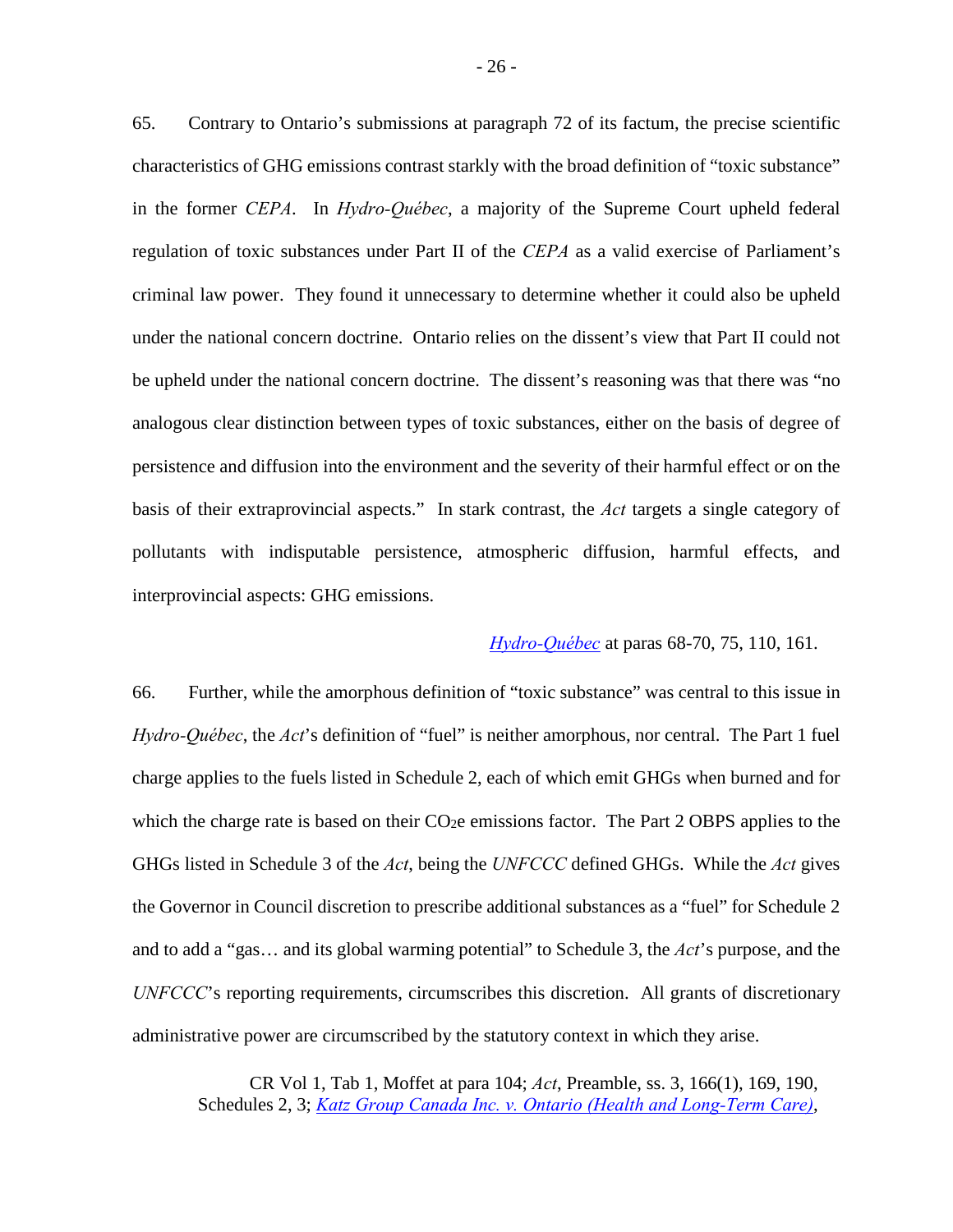67. The cumulative dimensions of GHG emissions is a single, distinct, and indivisible matter suitable for regulation under the national concern doctrine.

## **iv. A provincial failure to regulate GHG emissions will negatively affect extra-provincial interests**

<span id="page-33-0"></span>68. The "provincial inability" test asks "what would be the effect on extra-provincial interests of a provincial failure" to regulate the matter. Contrary to Ontario's submissions, this test does not ask whether provinces can constitutionally address GHG emissions, or whether provinces are taking steps to reduce GHG emissions. Canada agrees that provinces can and do address GHG emissions under various provincial heads of power. But, the test asks what would be the effect if a province fails to do so. Because the answer is that a provincial failure to address GHG emissions, particularly a large emitting province, will adversely affect extraprovincial interests, this test is met. The cumulative dimensions of GHG emissions mean they necessarily have interprovincial and international effects. "It is a notorious fact that air is not impounded by provincial boundaries." In the case of GHG emissions, this is compounded by their contribution to global climate change regardless of the location of their source. No single province or territory can constitutionally address the cumulative dimensions of GHG emissions.

*[Crown Zellerbach](https://scc-csc.lexum.com/scc-csc/scc-csc/en/item/306/index.do)* at 432-434; *[Pan-Canadian Securities](https://scc-csc.lexum.com/scc-csc/scc-csc/en/item/17355/index.do)* at paras 113-16; *[Canada](https://www.canlii.org/en/mb/mbqb/doc/1982/1982canlii2994/1982canlii2994.html)  [Metal Co. v. R](https://www.canlii.org/en/mb/mbqb/doc/1982/1982canlii2994/1982canlii2994.html)* (1982), 144 DLR (3d) 124 (Man QB) at para 16; *[Interprovincial Co-](https://scc-csc.lexum.com/scc-csc/scc-csc/en/item/5932/index.do)[Operatives Ltd. et al. v R](https://scc-csc.lexum.com/scc-csc/scc-csc/en/item/5932/index.do)*, [1976] 1 SCR 477 at 516 [*Interprovincial Co-Operatives*]; *Canadian Climate Federalism* at 367-69.

69. Only Parliament can ensure that GHG emissions pricing applies throughout Canada. While carbon pricing is the means, not the matter, the national and international expert evidence is convergent in finding that pricing carbon reduces GHG emissions. The means used helps demonstrate the focused nature of the concern. Many expert international bodies, such as the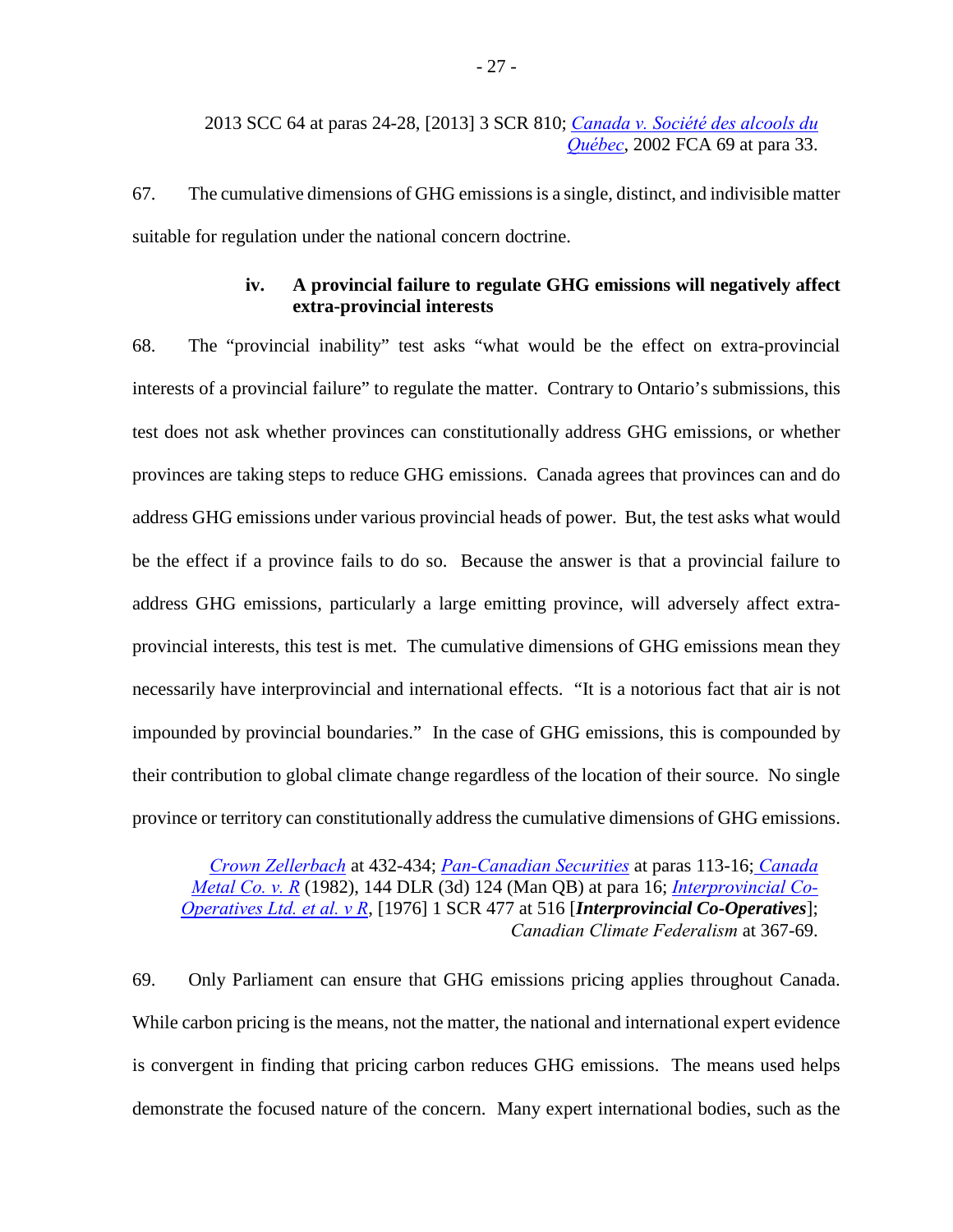International Monetary Fund, consider carbon pricing to be a necessary measure. The failure of some provinces to implement carbon pricing undermines the GHG emissions pricing measures taken by the rest. Additionally, interprovincial carbon leakage is a possible negative impact of inconsistent GHG emissions pricing among provinces. Carbon leakage refers to an increase in carbon emissions in one jurisdiction as a result of a stricter emissions policy in another. This may occur if, for reasons of costs, emitting industries transfer production from a jurisdiction with a carbon price to a jurisdiction that does not price carbon.

CR, Vol 3, Tab 5, Rivers at para 6, Exhibit B; CR, Vols 1-2, Tab 1, Moffet at paras 46-52, 59, 65, 67, Exhibit N at 6, R at 4, 5, 43, 56-57; ENEV, [No 44 \(1-3 May 2018\)](https://sencanada.ca/Content/SEN/Committee/421/enev/pdf/44issue.pdf)  [at 44:14](https://sencanada.ca/Content/SEN/Committee/421/enev/pdf/44issue.pdf) (Philippe Giguère, Manager, Legislative Policy, ECCC), [44:20-21 \(Moffet\),](https://sencanada.ca/Content/SEN/Committee/421/enev/pdf/44issue.pdf) and [44:30-32](https://sencanada.ca/Content/SEN/Committee/421/enev/pdf/44issue.pdf) (Peter Boag, President and CEO, Canadian Fuels Association), [No 44](https://sencanada.ca/Content/SEN/Committee/421/enev/pdf/44issue.pdf)  [\(3 May 2018\) at 44:65-68](https://sencanada.ca/Content/SEN/Committee/421/enev/pdf/44issue.pdf) (Adam Auer, Vice President, Environment and Sustainability, Cement Association of Canada).

70. Finally, actions taken in Canada toward fulfilling Canada's contribution to achieving the *Paris Agreement* objectives are important in Canada's ongoing relationships with its *Paris Agreement* partners. The European Commission and a number of key Member States are watching the developments in Canada closely. If it becomes clear that Canada is not on track to meet its GHG emissions reduction targets, some European countries that have not ratified CETA may not proceed. This possibility represents a real risk associated with insufficient action on GHG emissions. Thus, a provincial failure to act could undermine an agreement that is important to the country's prosperity as a whole.

CR, Vol 4, Tab 4, Giroux at paras 3, 7-8, 10, 16-21.

## **v. The scale of impact on provincial jurisdiction is reconcilable with the fundamental distribution of legislative power under the Constitution**

<span id="page-34-0"></span>71. Recognizing the cumulative dimensions of GHG emissions as a matter of national concern within Parliament's legislative jurisdiction will not skew the constitutional distribution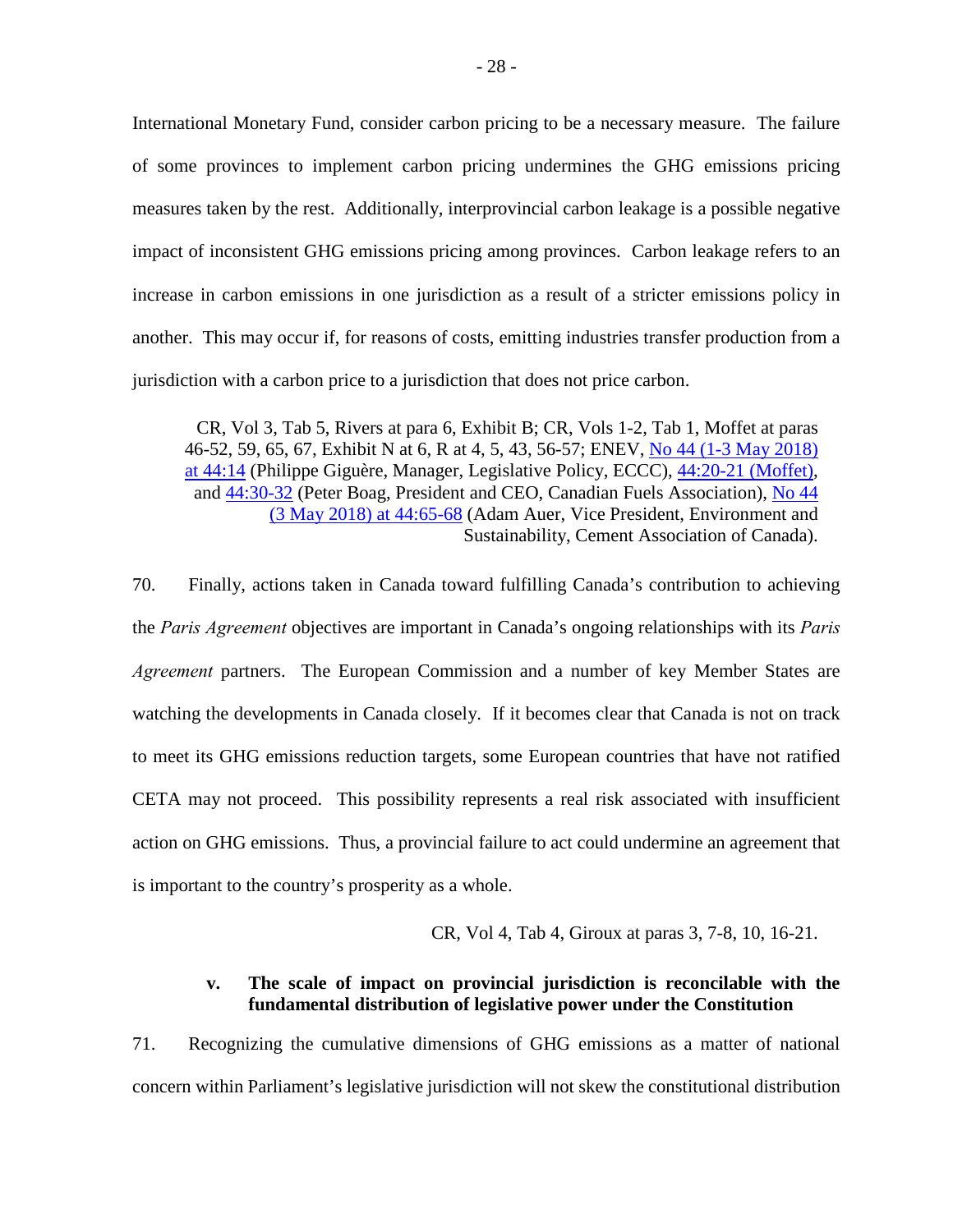of powers. The scale of impact on provincial jurisdiction is reconcilable with the balance of federal and provincial legislative powers and, thus, respects the principles of federalism.

72. Ontario again conflates GHG emissions with pollution generally, the environment as a whole, or "any kind of gas". Ontario also ignores that it is already well established that Parliament's legislative powers, including its power to legislate on matters of national concern, can embrace specific environmental matters in appropriate circumstances. One of those circumstances is where a defined type of pollution cannot be contained within geographic boundaries.

*[Crown Zellerbach](https://scc-csc.lexum.com/scc-csc/scc-csc/en/item/306/index.do)*; *[Hydro-Québec](https://scc-csc.lexum.com/scc-csc/scc-csc/en/item/1542/index.do)*; *[Oldman River](https://scc-csc.lexum.com/scc-csc/scc-csc/en/item/829/index.do)* at 63-64; *[Syncrude Canada Ltd. v](https://decisions.fca-caf.gc.ca/fca-caf/decisions/en/item/144495/index.do)  [Canada \(Attorney General\)](https://decisions.fca-caf.gc.ca/fca-caf/decisions/en/item/144495/index.do)*, 2016 FCA 160 [*Syncrude Canada*]; *[Interprovincial Co-](https://scc-csc.lexum.com/scc-csc/scc-csc/en/item/5932/index.do)[Operatives](https://scc-csc.lexum.com/scc-csc/scc-csc/en/item/5932/index.do)*; Peter W. Hogg, *Constitutional Law of Canada*, loose-leaf, 5<sup>th</sup> ed (Toronto: Carswell, 2007) at 30.7 "Environmental protection"; Ontario's Factum at paras 84, 85, 91.

73. Federal jurisdiction to regulate to address the cumulative dimensions of GHG emissions will not impair a provincial legislature's power to continue regulating all aspects of local matters, including intra-provincial GHG emissions. The modern approach to federalism recognizes that areas of overlapping powers are unavoidable. Consistent with the "dominant tide of constitutional doctrines", the double aspect doctrine applies to matters of national concern in the same way it applies to other exclusive federal heads of power under s. 91. Similar laws can be validly enacted by both Parliament and provincial legislatures, and concurrently applied, where "[t]he federal law pursues an objective that in pith and substance falls within Parliament's jurisdiction, while the provincial law pursues a different objective that falls within provincial jurisdiction."

*[Canadian Western Bank v. Alberta](https://scc-csc.lexum.com/scc-csc/scc-csc/en/item/2362/index.do)*, 2007 SCC 22 at paras 26, 28-30, 36, 42, [2007] 2 SCR 3 [*Canadian Western Bank*]; *[Pan-Canadian Securities](https://scc-csc.lexum.com/scc-csc/scc-csc/en/item/17355/index.do)* at para 114; *[Securities](https://scc-csc.lexum.com/scc-csc/scc-csc/en/item/7984/index.do)  [Reference](https://scc-csc.lexum.com/scc-csc/scc-csc/en/item/7984/index.do)* at para 66; *[Law Society of British Columbia v. Mangat](https://scc-csc.lexum.com/scc-csc/scc-csc/en/item/1907/index.do)*, 2001 SCC 67 at paras 23, 49, [2001] 3 SCR 113; *[Ontario Hydro v. Ontario \(LRB\)](https://scc-csc.lexum.com/scc-csc/scc-csc/en/item/1051/index.do)*, [1993] 3 SCR 327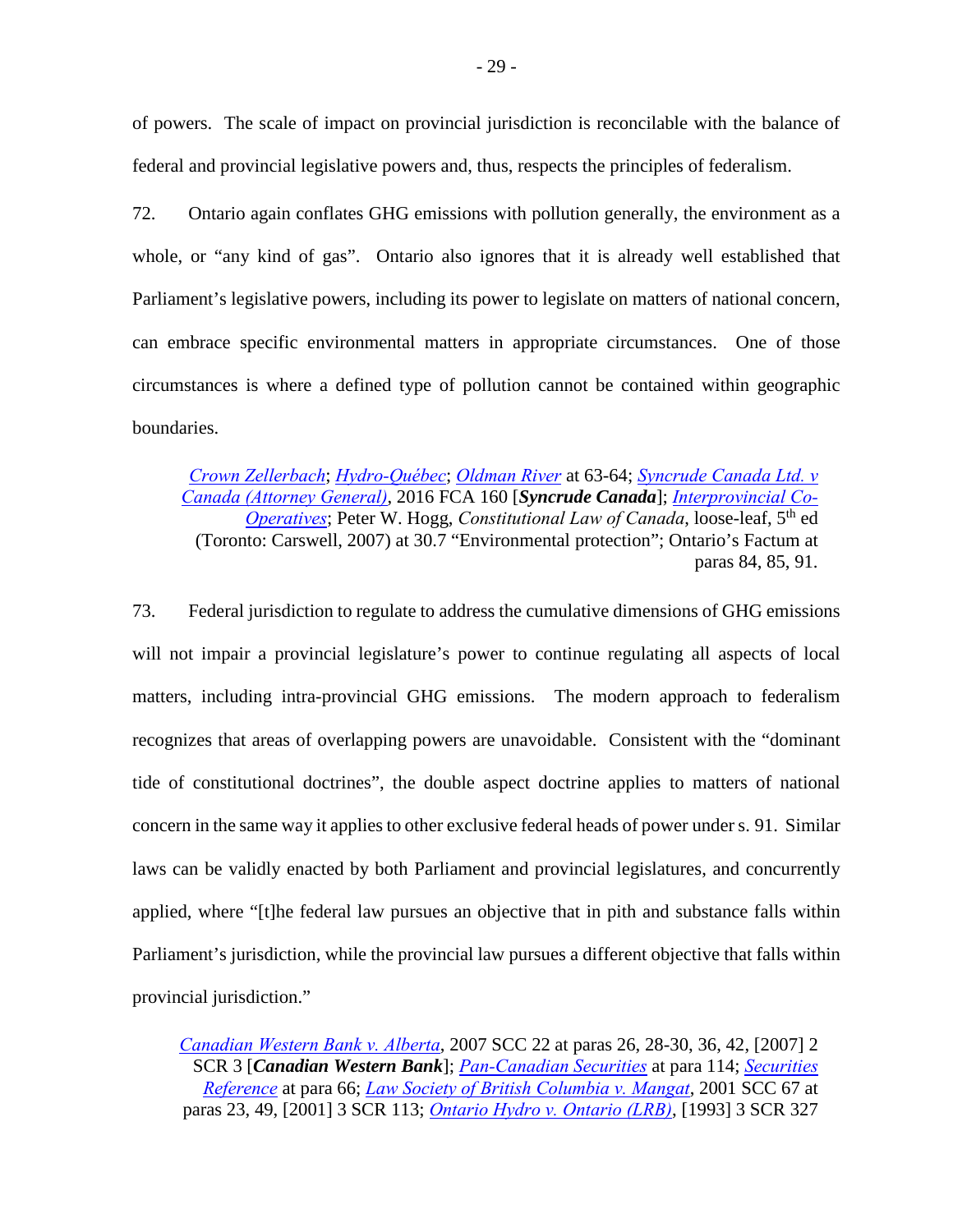at 339-40; Morris J. Fish, "The Effect of Alcohol on the Canadian Constitution … Seriously" (2011) 57 McGill L. J. 189 at 204-05; Stewart Elgie, "Kyoto, the Constitution, and carbon trading: waking a sleeping BNA bear (or two)" (2007-08) 13:1 Rev. Const. Stud. 67 at 81-90, esp 87-8; Peter W. Hogg, "Constitutional Authority over Greenhouse Gas Emissions", (2009) 46:2 Alta. L. Rev. 507 at 510-11; *Canadian Climate Federalism* at 399-400; contra Ontario's Factum at paras 57-9, 65, 90.

74. The double aspect doctrine ensures continued space for the operation of provincial heads of power, including where those powers are exercised in a manner that addresses GHG emissions. The *Pan-Canadian Framework* outlines extensive complementary measures in relation to electricity generation, construction practices, transportation, industry, forestry, agriculture, and waste management, which are within the provinces' jurisdiction. Provincial legislation that is, in pith and substance, directed towards these provincial matters may validly include GHG emissions mitigation measures. Federal statutes regulating the cumulative dimensions of GHG emissions and provincial statutes regulating GHG emissions as a local matter can coexist provided the provincial law does not directly conflict with, or frustrate, the purpose of the federal power. Thus, Quebec's cap-and-trade legislation, as local industrial regulation, or British Columbia's carbon tax, as a direct tax on GHG emissions, will each remain valid and operable exercises of provincial jurisdiction. As the Supreme Court has stated, when "courts apply the various constitutional doctrines, they must take into account the principle of co-operative federalism, which favours, where possible, the concurrent operation of statutes enacted by governments at both levels."

CR, Vols 1, 3, Tab 1, Moffet at paras 77, 78, 82, Exhibit T at 9-26; *[Rogers](https://scc-csc.lexum.com/scc-csc/scc-csc/en/item/16016/index.do)  [Communications Inc.](https://scc-csc.lexum.com/scc-csc/scc-csc/en/item/16016/index.do) v. Châteauguay (City)*, 2016 SCC 23 at para 38, [2016] 1 SCR 467; *[Marine Services International Ltd. v. Ryan Estate](https://scc-csc.lexum.com/scc-csc/scc-csc/en/item/13192/index.do)*, 2013 SCC 44 at para 50, [2013] 3 SCR 53; *[General Motors of Canada Ltd. v. City National Leasing](https://scc-csc.lexum.com/scc-csc/scc-csc/en/item/433/index.do)*, [1989] 1 SCR 641 at 669-70 **[***General Motors***]**; *[Firearms Sequel](https://scc-csc.lexum.com/scc-csc/scc-csc/en/item/14713/index.do)* at paras 17-21; *[Canadian](https://scc-csc.lexum.com/scc-csc/scc-csc/en/item/2362/index.do)  [Western Bank](https://scc-csc.lexum.com/scc-csc/scc-csc/en/item/2362/index.do)* at paras 54-75; *[Spraytech](https://scc-csc.lexum.com/scc-csc/scc-csc/en/item/1878/index.do)* at paras 34, 35.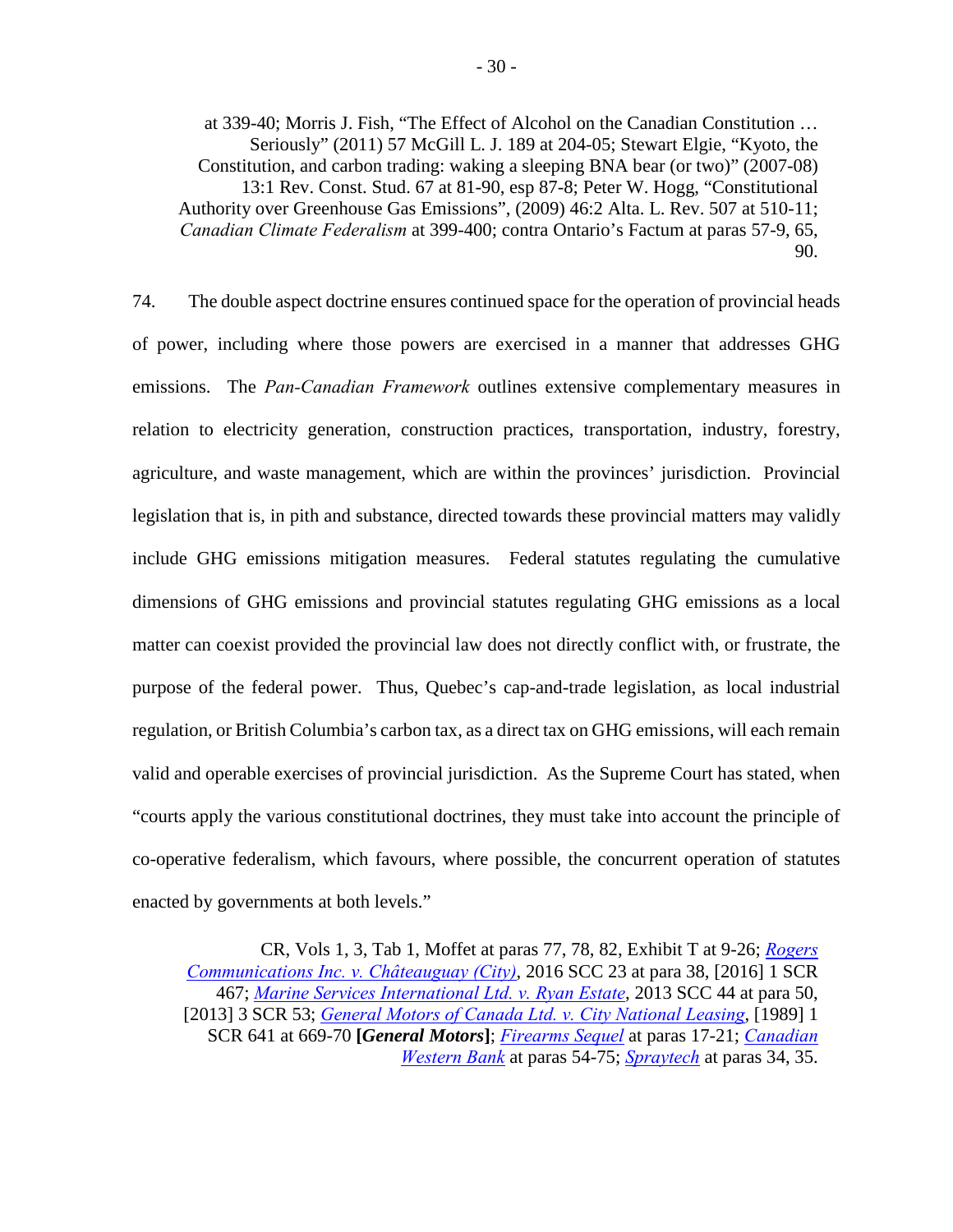75. With respect to the *Act* itself, its backstop architecture precludes the possibility of conflict, while ensuring that carbon pricing meeting minimum national standards of stringency and scope applies throughout Canada. The *Act* supports existing provincial GHG emissions pricing schemes, and responds to provincial inaction. The possibility of provincial GHG emissions pricing schemes does not turn the matter of the cumulative dimensions of GHG emissions into a local matter.

76. Further, Parliament designed the *Act* to intrude minimally on facilities' operations. Rather than enact specific prohibitions or obligations aimed at reducing GHG emissions, the *Act* implements the "polluter pays" principle, which is "firmly entrenched in environmental law in Canada." The coordination between Parts 1 and 2 provides the necessary price signal in a manner well-tailored to particular industries. The *Act* prices GHG emissions to encourage behavioural change, but it does not tell facilities how they must operate, or how they must change their behaviour. The means by which facilities achieve GHG emissions reductions or otherwise respond to the increasing cost of GHG emissions remains entirely open to them. Regulations that require specific outcomes or use of particular technologies in specific sectors are less flexible and more intrusive. Recognizing federal jurisdiction to regulate the cumulative dimensions of GHG emissions does not shift the balance of legislative power, but rather provides Parliament with a flexible tool, reflecting the scale of the problem.

*[Imperial Oil Ltd. v. Quebec \(Minister of the Environment\)](https://scc-csc.lexum.com/scc-csc/scc-csc/en/item/2092/index.do)*, 2003 SCC 58 at para 23, [2003] 2 SCR 624; *[Syncrude Canada](https://decisions.fca-caf.gc.ca/fca-caf/decisions/en/item/144495/index.do)* at paras 8-12, 20, 41-45, 77, 93, 101; *[Hydro-](https://scc-csc.lexum.com/scc-csc/scc-csc/en/item/1542/index.do)[Québec](https://scc-csc.lexum.com/scc-csc/scc-csc/en/item/1542/index.do)* at para 115-18; CR, Vol 1, Tab 1, Moffet at paras 102, 110-13, 117, 126-27.

77. Ontario's assertion that recognizing the cumulative dimensions of GHG emissions as a matter of national concern will allow Parliament to regulate "virtually every segment of the provincial economy and society" is exaggerated and inconsistent with what it acknowledges to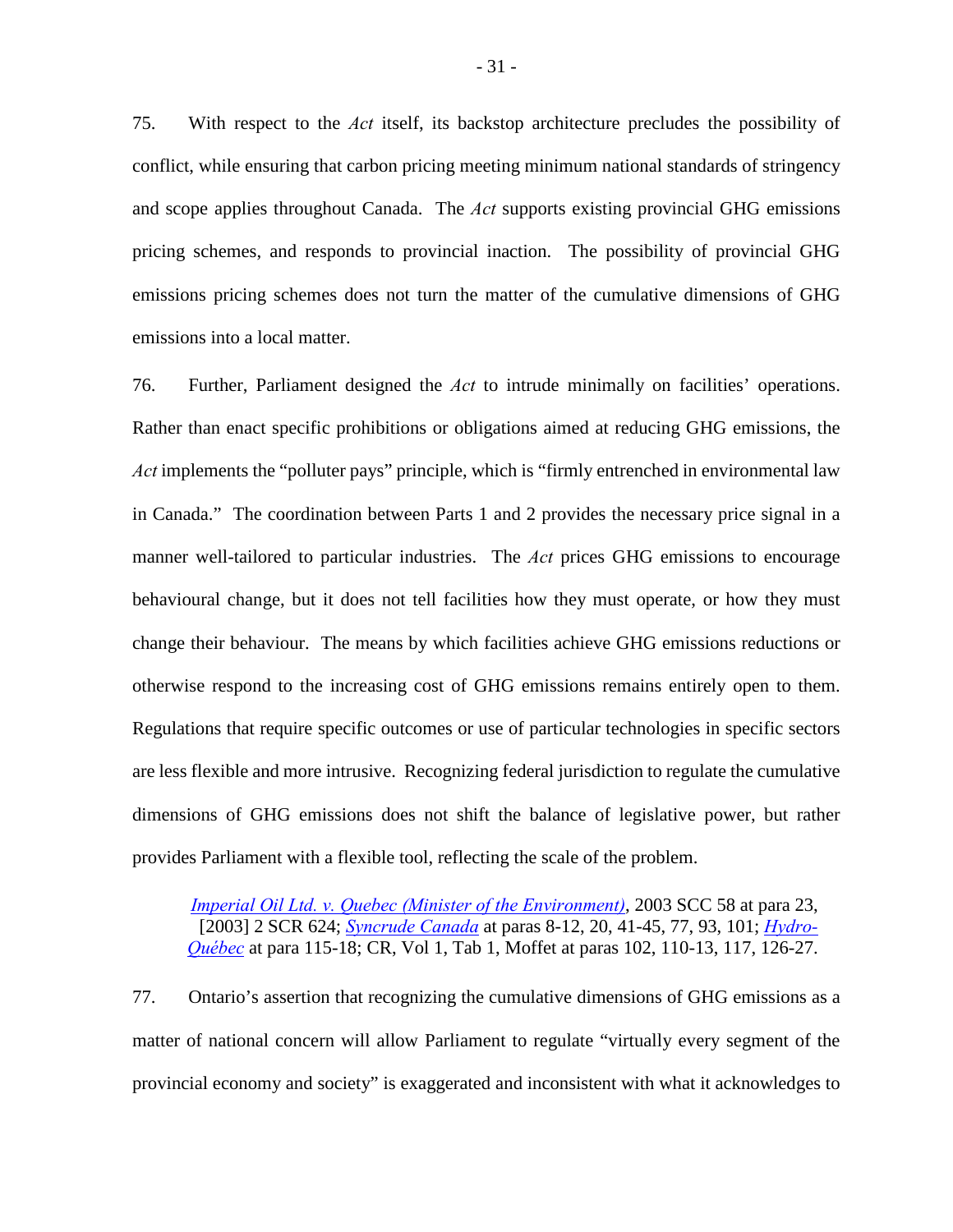be the proper division of powers analysis. The pith and substance doctrine dictates that Parliament's jurisdiction over the cumulative dimensions of GHG emissions would only permit laws, like the *Act*, that have this matter as their dominant purpose. Parliament would not be empowered to pass laws that only tangentially relate to the cumulative dimensions of GHG emissions. The doctrine of colourability would ensure that federal legislation cannot take over areas of provincial jurisdiction under the pretext of purporting to legislate concerning the cumulative dimensions of GHG emissions.

*[Goodwin v. British Columbia \(Superintendent of Motor Vehicles\),](https://scc-csc.lexum.com/scc-csc/scc-csc/en/item/15550/index.do)* 2015 SCC 46 at para 23, [2015] 3 SCR 250

## <span id="page-38-0"></span>**B. The charges under the** *Act* **are valid regulatory charges tied to the scheme of the** *Act*

78. "In the context of whether a government levy is a tax or a regulatory charge, it is the *primary purpose* of the law that is determinative". The character of a levy is determined by "its dominant or most important characteristic". If a levy is primarily imposed to raise revenue for general federal purposes then it will be a tax. If a levy is imposed primarily for a regulatory purpose, or as necessarily incidental to a broader regulatory scheme, it will be a regulatory charge. The fuel charge and the excess emissions charge imposed by the *Act* are valid regulatory charges because their dominant purpose is to modify behaviour.

*[620 Connaught Ltd. v. Canada \(Attorney General\)](https://scc-csc.lexum.com/scc-csc/scc-csc/en/item/2405/index.do)*, 2008 SCC 7 at paras 16, 17, 24 [2008] 1 SCR 131 [*620 Connaught*]; *[Westbank First Nation v. British Columbia](https://scc-csc.lexum.com/scc-csc/scc-csc/en/item/1727/index.do)  [Hydro and Power Authority](https://scc-csc.lexum.com/scc-csc/scc-csc/en/item/1727/index.do)*, [1999] 3 SCR 134 at paras 30, 43 [*Westbank*]; *[Re:](https://scc-csc.lexum.com/scc-csc/scc-csc/en/item/5493/index.do)  [Exported Natural Gas Tax](https://scc-csc.lexum.com/scc-csc/scc-csc/en/item/5493/index.do)*, [1982] 1 SCR 1004 at 1070 [*Exported Natural Gas*].

79. The parties agree that the *Act* creates a regulatory scheme. Contrary to Ontario's position, the requisite relationship between the charges and the scheme is also present. The charges are related to the scheme because they are the means by which Parliament seeks to achieve the regulatory purpose of the *Act* – to create incentives for the behavioural changes and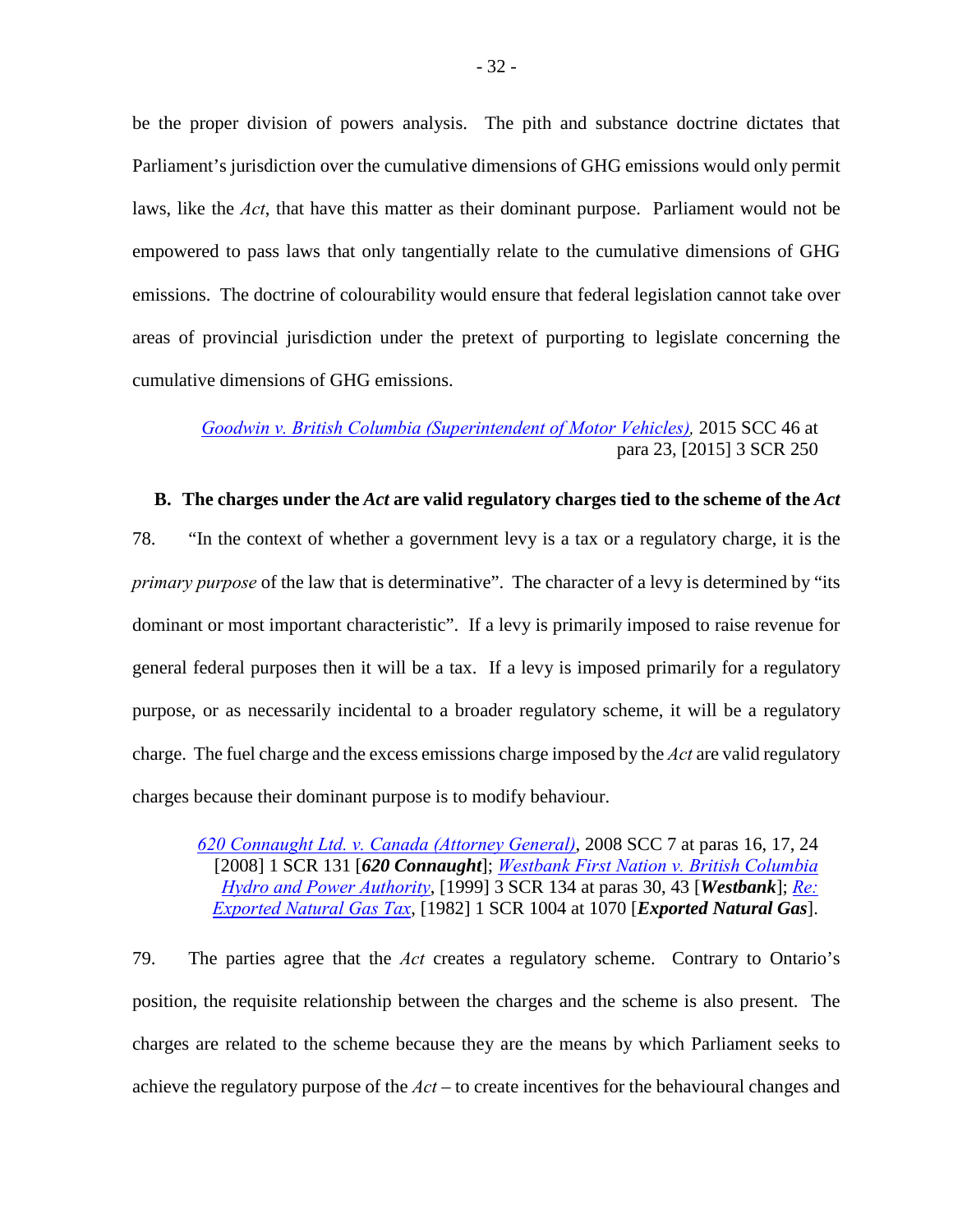innovation necessary to reduce GHG emissions. Supreme Court jurisprudence confirms that "regulatory charges themselves may be the means of advancing a regulatory purpose." Where a charge is the regulatory mechanism, set to influence behaviour, there is no need for the use of the revenue it generates to be "tied to" the costs or purposes of the regulatory scheme for the requisite nexus between charge and scheme to exist. The nexus is inherent in the charge's regulatory purpose. Ontario's focus on the use of the charges' revenue is therefore misplaced.

*[Westbank](https://scc-csc.lexum.com/scc-csc/scc-csc/en/item/1727/index.do)* at paras 29, 44; *[620 Connaught](https://scc-csc.lexum.com/scc-csc/scc-csc/en/item/2405/index.do)* at paras 20, 27; *[British Columbia \(AG\) v](https://scc-csc.lexum.com/scc-csc/scc-csc/en/item/9319/index.do)  [Canada \(AG\)](https://scc-csc.lexum.com/scc-csc/scc-csc/en/item/9319/index.do)* (1922), 64 SCR 377 [*Johnnie Walker*], [aff'd \[1923\] 4 DLR 669](https://www.canlii.org/en/ca/ukjcpc/doc/1923/1923canlii426/1923canlii426.html)  [\(JCPC\);](https://www.canlii.org/en/ca/ukjcpc/doc/1923/1923canlii426/1923canlii426.html) Ontario's Factum at paras 93, 105-6.

80. The test for determining whether a charge is connected to a regulatory scheme involves two steps: (1) determining whether a relevant regulatory scheme exists; and (2) establishing a relationship between the charge and the scheme.

*[620 Connaught](https://scc-csc.lexum.com/scc-csc/scc-csc/en/item/2405/index.do)* at paras 16, 17; *[Westbank](https://scc-csc.lexum.com/scc-csc/scc-csc/en/item/1727/index.do)* at paras 24, 30, 44.

#### **i. Step 1: A relevant regulatory scheme exists**

<span id="page-39-0"></span>81. Ontario agrees that a regulatory scheme exists. A regulatory scheme will be found to exist where some or all of the following indicia are present: (1) a complete, complex, and detailed code of regulation; (2) a regulatory purpose which seeks to affect some behaviour; (3) the presence of actual or properly estimated costs of the regulation; and (4) a relationship between the person being regulated and the regulation, where the person being regulated either benefits from, or causes the need for, the regulation. Not all of these indicia need to be present to find that a regulatory scheme exists.

## *[Westbank](https://scc-csc.lexum.com/scc-csc/scc-csc/en/item/1727/index.do)* at para 44; *[620 Connaught](https://scc-csc.lexum.com/scc-csc/scc-csc/en/item/2405/index.do)* at paras 24-28.

82. There is no dispute that the first, second, and fourth indicia are present. The carbon pricing system established by the *Act* and regulations constitute a complete, complex, and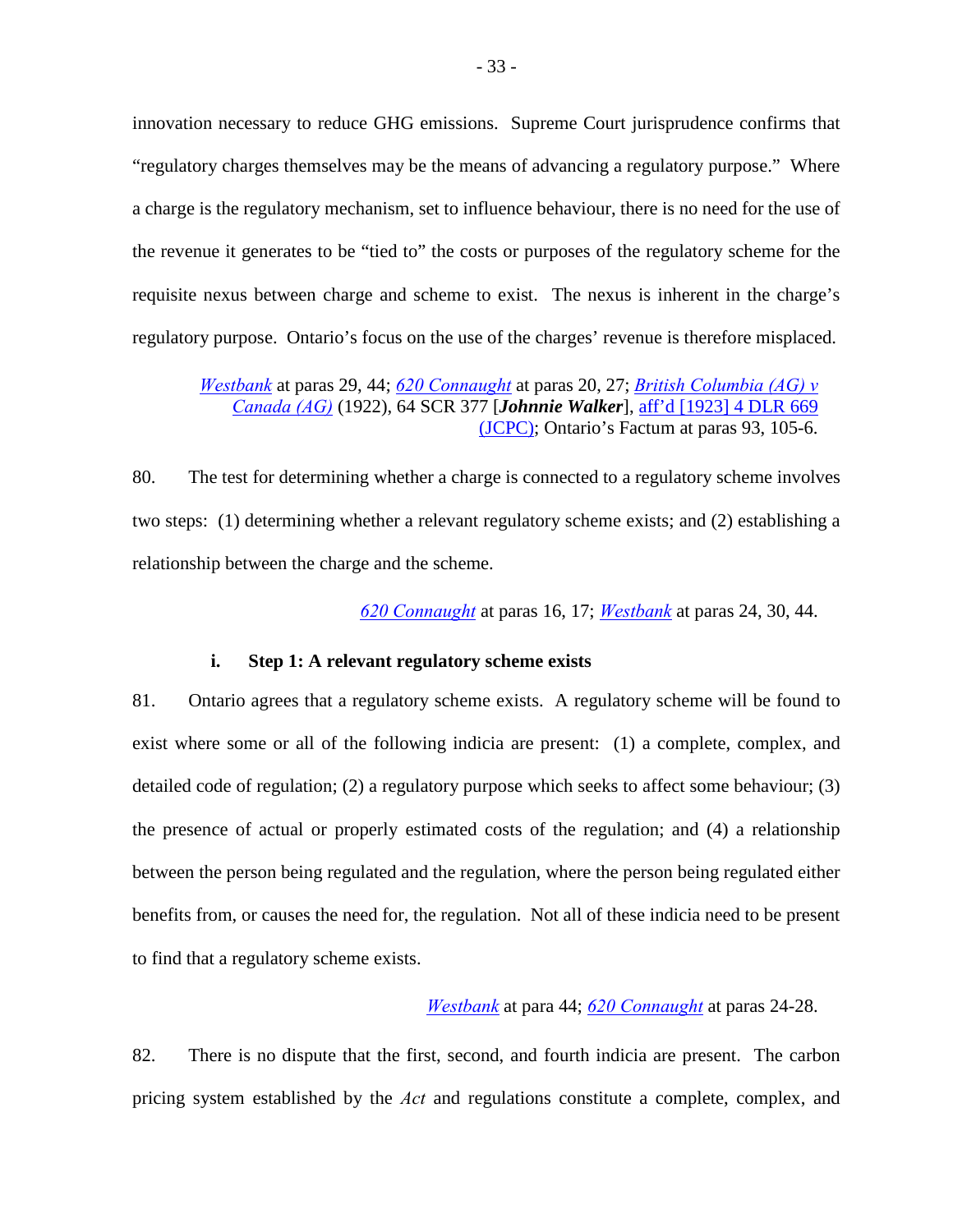detailed code of regulation for pricing GHG emissions. The charges are intended to create a financial incentive for businesses and individuals to change their behaviour in ways that will reduce cumulative GHG emissions and encourage innovation in low-emissions technologies. The need to regulate GHG emissions is caused by industry, by the producers and importers of GHG-emitting fuels, and by consumers. The excess emissions charge applies directly to industrial emitters. The fuel charge applies directly to fuel producers, importers, and distributors. While the fuel charge is not imposed directly on end-use consumers, it will likely be passed on to them, bringing them within the scope of the regulation.

Ontario's Factum at para 93; CR, Vols 1-3, Tab 1, Moffet at paras 101-16, 123, 125, Exhibits R at 7, CC; *Act*, Preamble, paras 10-12; CR, Vol 4, Tab 3, Goodlet at paras 17-18, 24, and 26-29; CR, Vol 4, Tab 5, Rivers, Exhibit B at 4-14.

83. The third indicium is not relevant in this case. That there will be regulatory costs incurred in the operation of the federal scheme is self-evident. However, since the charges are not imposed to defray the costs of the scheme, but as the catalyst for behavioural change, focusing on actual or estimated regulatory costs does not assist in determining the existence of a regulatory scheme.

> *[Westbank](https://scc-csc.lexum.com/scc-csc/scc-csc/en/item/1727/index.do)* at paras 24, 44; *[620 Connaught](https://scc-csc.lexum.com/scc-csc/scc-csc/en/item/2405/index.do)* at para 20; *[Canadian Association of](https://decisions.fca-caf.gc.ca/fca-caf/decisions/en/item/35984/index.do)  [Broadcasters v Canada](https://decisions.fca-caf.gc.ca/fca-caf/decisions/en/item/35984/index.do)*, 2008 FCA 157 at para 53 [*Canadian Broadcasters*].

<span id="page-40-0"></span>**ii. Step 2: A relationship exists between the charges and the regulatory scheme**  84. As a valid regulatory regime exists, the second step is to determine if there is a relationship or nexus between the charges and the overall scheme. This relationship exists in either of two situations: where "the revenues are tied to the cost of the scheme", or where the charge itself has "a regulatory purpose of influencing the behaviour of the persons concerned." In *Westbank*, the Supreme Court explained that charges that "proscribe, prohibit, or lend preferences to certain conduct with the view of changing individual behaviour" are regulatory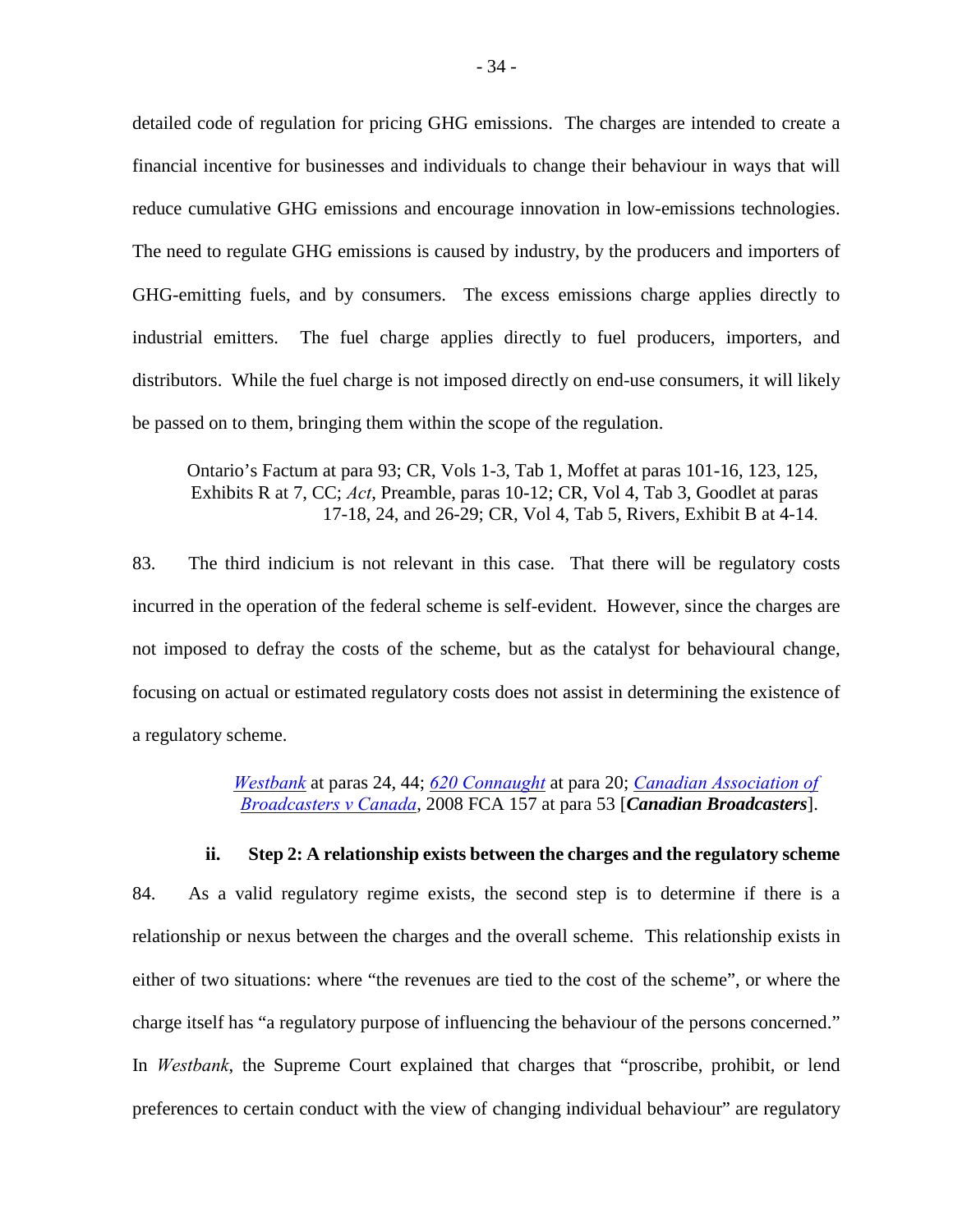charges. Ontario mischaracterizes the *Westbank* test in arguing that establishing the nexus also requires tying the use of the resulting revenue to the regulatory scheme. This requirement is not part of the nexus test for behaviour-changing regulatory charges.

## *[Westbank](https://scc-csc.lexum.com/scc-csc/scc-csc/en/item/1727/index.do)* at paras 29, 44; *[620 Connaught](https://scc-csc.lexum.com/scc-csc/scc-csc/en/item/2405/index.do)* at paras 20, 27; *[Canadian Broadcasters](https://decisions.fca-caf.gc.ca/fca-caf/decisions/en/item/35984/index.do)* at paras 44, 53; Ontario's Factum at paras 93, 105-6.

85. The charges in the *Act* are behaviour-changing regulatory charges. Significant evidence shows that pricing carbon pollution is an effective regulatory means to promote the behavioural changes and innovation needed to reduce GHG emissions throughout Canada. The convergent evidence that carbon pricing reduces emissions, the international consensus that carbon pricing is an essential measure to achieve the necessary global reductions in GHG emissions, the extensive work done by the Working Group, and the *Pan-Canadian Framework* are all important aspects of the background and circumstances surrounding the *Act*'s enactment. Parliament was fully informed of the evidence supporting the behaviour-changing efficacy of GHG emissions pricing when enacting the *Act*. The repeated references to the efficacy of economy-wide GHG emissions pricing as the most efficient way to encourage behavioural changes to reduce emissions – in the pan-Canadian approach to carbon pricing, in the Parliamentary legislative record, and in the preamble to the *Act* – all speak to how the fuel charge and excess emissions charge are linked to the regulatory objective. In short, the charges themselves have the regulatory purpose of influencing behaviour.

CR, Vol 4, Tab 5, Rivers at para 6, Exhibit B; CR, Vol 1, Tab 1, Moffet at paras 46- 50, 56-70, 77-87; CR, Vol 4, Tab 3, Goodlet at paras 14-20; *Act*, Preamble, para 12; see paras 15, 21, 25, 32-33 above.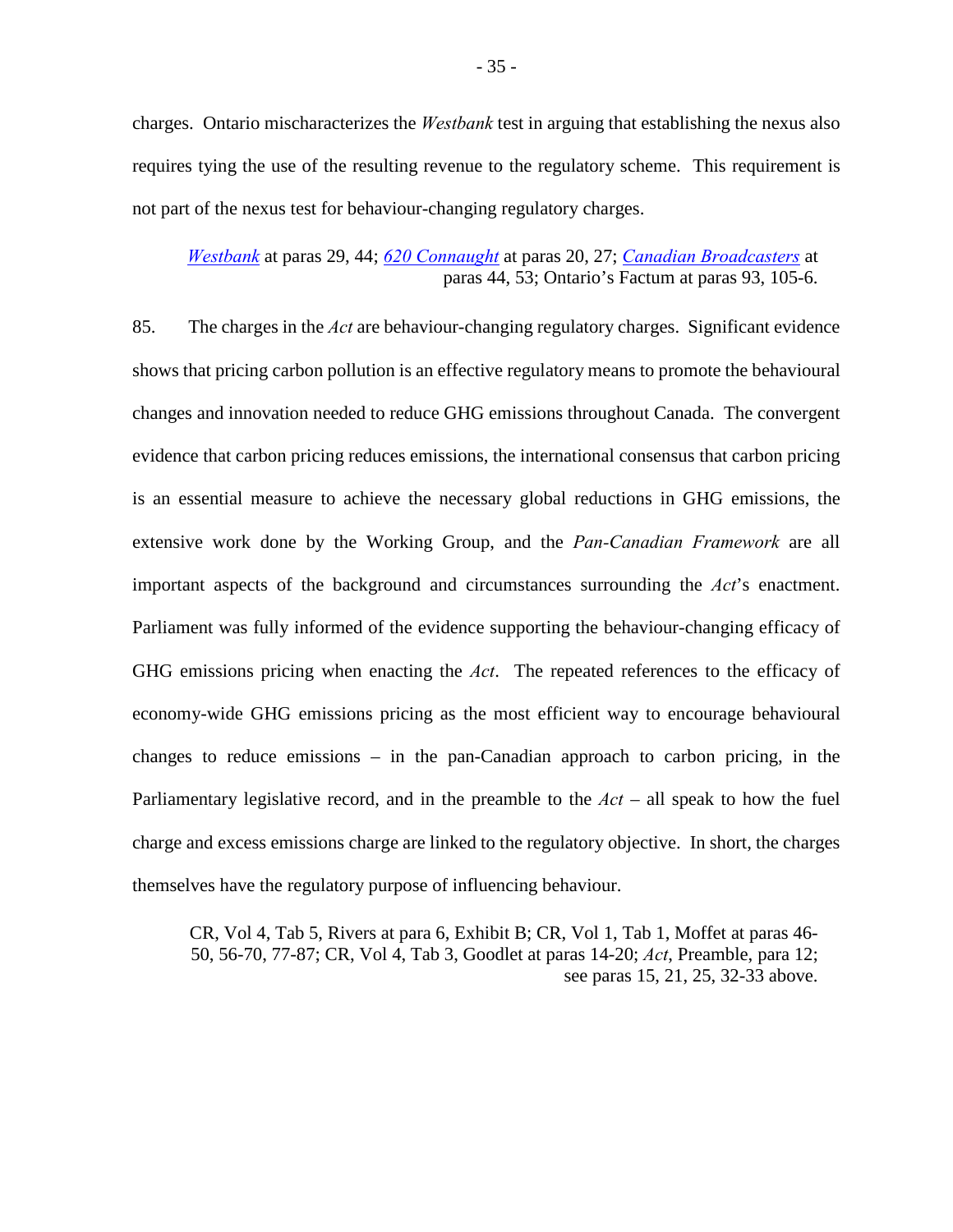## **a. Jurisprudence does not require the use of revenues raised by a charge with a regulatory purpose to be tied to that purpose of the** *Act*

<span id="page-42-0"></span>86. Courts have specifically considered a charge with a regulatory purpose of influencing behaviour in only a few cases, but none has explicitly ruled on what use can be made of revenues generated by a charge with a regulatory purpose. Nonetheless, the *Johnnie Walker* case provides implicit guidance. In that case, British Columbia claimed the province was exempt from paying customs duties under s. 125 of the *Constitution Act, 1867*. While decided at a time when the jurisprudence on the characterization of a government charge was less evolved, the Supreme Court found that the federal customs duties in issue had elements of both taxation and regulation, with the regulatory element predominating. As described in *Westbank*, the Supreme Court in *Johnnie Walker* explained,

... that customs duties were the method of advancing the regulatory purpose of encouraging the importation of certain products, and discouraging the importation of others. Anglin J., at p. 387, explained that customs duties "are, it seems to me, something more" than simple taxation.

*[Westbank](https://scc-csc.lexum.com/scc-csc/scc-csc/en/item/1727/index.do)* at para 29; *[Johnnie Walker](https://scc-csc.lexum.com/scc-csc/scc-csc/en/item/9319/index.do)* at 386.

87. The conclusion drawn from the *Johnnie Walker* case is that customs duties, because their *primary* purpose is the regulation of trade and commerce under s. 91(2) of the *Constitution Act, 1867*, are properly characterized as regulatory charges. Thus, the "fiscal immunity of the provincial Crown could not prevail". Neither *Johnnie Walker* nor any later case has stated that the use of revenues from customs duties cannot be used for general federal purposes (which they are) but must instead be dedicated exclusively to the regulatory purpose animating them.

## *[Exported Natural Gas](https://scc-csc.lexum.com/scc-csc/scc-csc/en/item/5493/index.do)* at 1069.

88. With respect to Ontario's suggestion that allowing the nexus requirement "to be met solely by *alleging* that the charge discourages undesirable behaviour" (emphasis changed)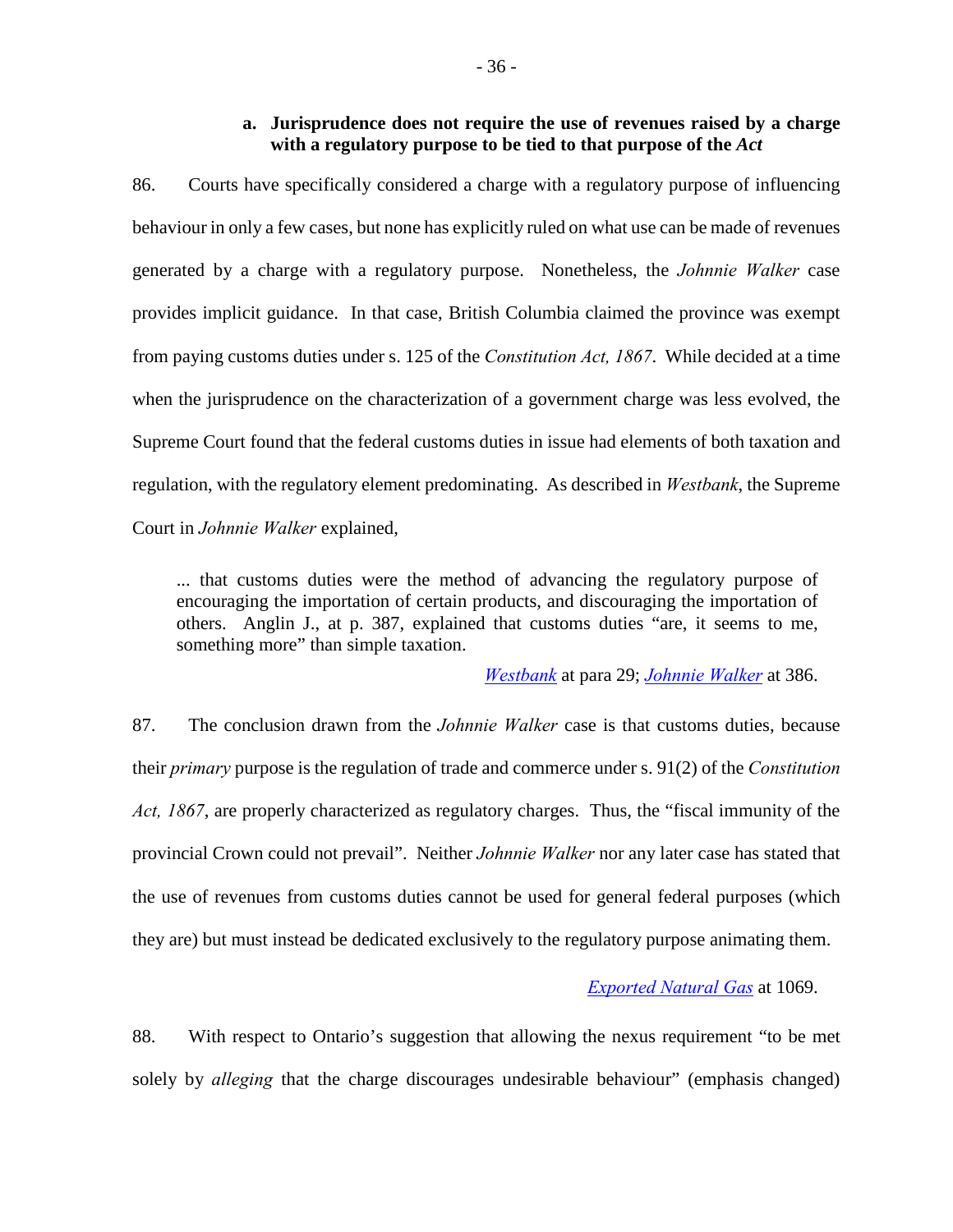would undermine s. 53 of the *Constitution Act, 1867*, Canada is not simply alleging that carbon pricing changes behaviour to reduce GHG emissions in the abstract. There is extensive evidence to support the regulatory purpose of the charges.

## **b. Requiring that revenues from behaviour changing charges be spent in furtherance of the** *Act***'s regulatory purpose, as a pre-condition for the charges' validity as a regulatory charge, is an unwarranted constraint in the context of GHG emissions pricing**

<span id="page-43-0"></span>89. Requiring that the government spend the revenues from the charges under the *Act*, whose rates are set to create incentives for behavioural change, on the singular objective of reducing GHG emissions would be an unwarranted constraint. Parliament's overarching objective is to reduce GHG emissions, which Parliament is pursuing through GHG emissions pricing under the *Act*.Emissions pricing is a distinct approach from dedicated spending in furtherance of emissions reductions. Revenue generation is an effect of pricing GHG emissions, but not the reason for it. Since an escalating regulatory charge (to \$50 per tonne of  $CO<sub>2</sub>e$  by 2022) will have an increasingly effective impact on behaviour and on the reduction of GHG emissions, the utility of dedicating all the resulting revenues to the same end is not clear. Indeed, doing so could be economically inefficient, especially when there are already significant federal spending programs that support GHG emissions reductions. Conversely, economic efficiency is retained by maintaining fiscal flexibility to make spending decisions to address the impact of GHG emissions pricing, such as through the Climate Action Incentive payments.<sup>[6](#page-43-1)</sup>

> CR, Vol 1, Tab 1, Moffet at paras 129-136; CR, Vol 2, Tab 1, Exhibit P at 28-31, Exhibit R at 22, 26-30; CR, Vol 4, Tab 5, Rivers at para 8 and Exhibit C.

-

<span id="page-43-1"></span><sup>&</sup>lt;sup>6</sup> Contrary to public discourse, microeconomic theory is conclusive that, for an average household, there is no reason to believe that receiving the Climate Action Incentive will undermine incentives to reduce GHG emissions: CR Vol 4, Tab 5, Rivers at para 8, Exhibit C.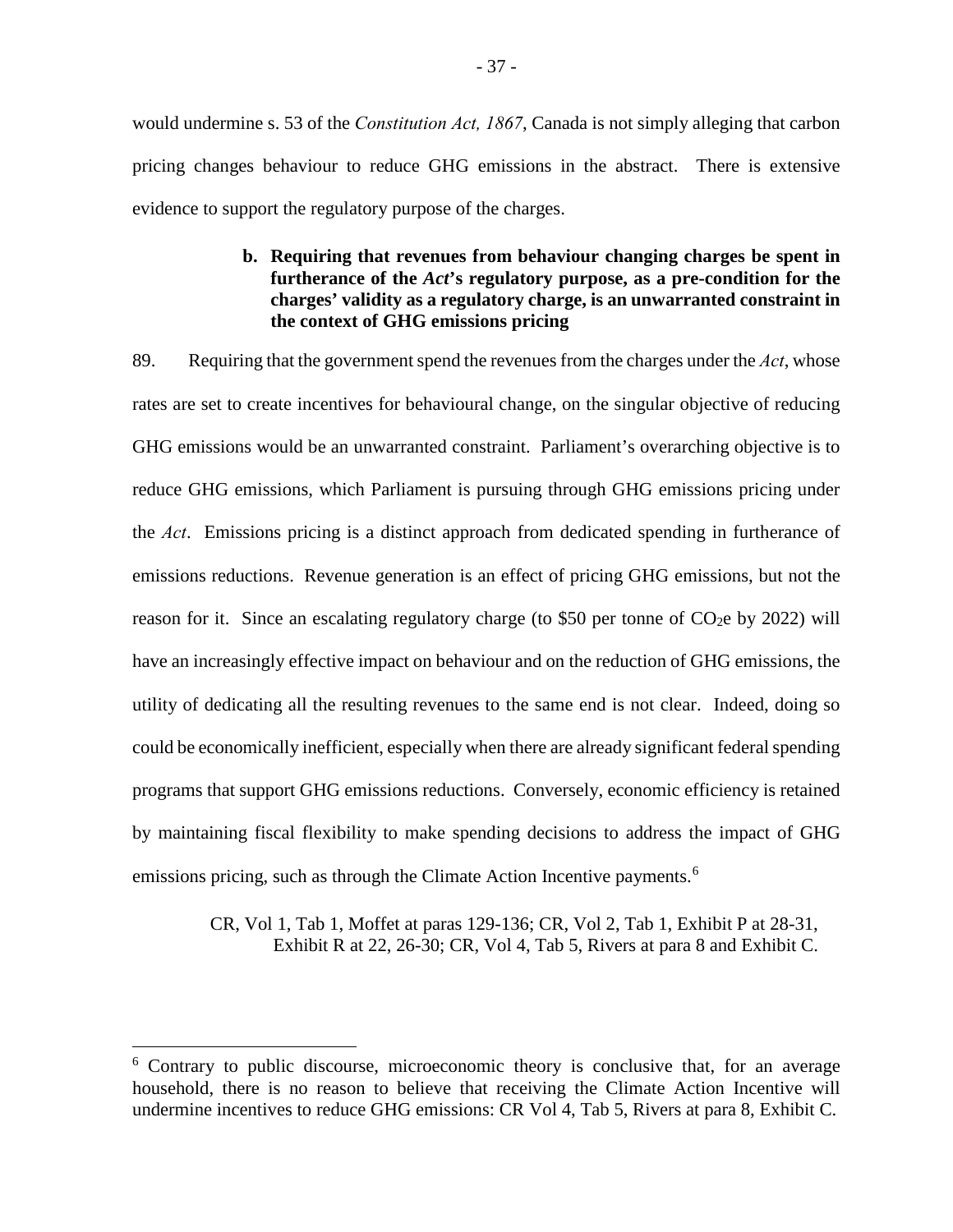90. For all of these reasons, it is neither necessary from a legal perspective, nor appropriate from an economic or fiscal perspective, for the revenues derived under the *Act* to be dedicated exclusively to GHG emissions reduction purposes. The requisite relationship between the charges imposed by the *Act* and its regulatory scheme exists by reason of the charges' regulatory purpose. They therefore satisfy the test as valid regulatory charges.

## **iii. As the charges are regulatory charges, s. 53 of the** *Constitution Act, 1867* **need not be considered**

<span id="page-44-0"></span>91. Section 53 of the *Constitution Act, 1867* mandates that bills for imposing any tax shall originate in the House of Commons, so it is only relevant if this Court finds that the *Act* imposes a tax. There is no authority for Ontario's assertion that the enactment of a regulatory charge is subject to s. 53*.* This Court held in *Eurig Estate* that s. 53 does not apply when the fees in question are not taxes. Because the charges under the *Act* are regulatory charges, not taxes, the requirements of s. 53 do not apply.

> *[Eurig Estate \(Re\)](https://scc-csc.lexum.com/scc-csc/scc-csc/en/item/1651/index.do)*, [1998] 2 SCR 565 at para 8 [*Eurig Estate*]; *[Eurig Estate \(Re\)](https://www.canlii.org/en/on/onca/doc/1997/1997canlii1080/1997canlii1080.html)* (1997), 31 OR (3d) 777 (ONCA) at para 80 (WL) citing *Reference re Agricultural Products Marketing*, [1978] 2 SCR 1198 at 1229.

## <span id="page-44-1"></span>**C. If this Court finds that Part 1 of the** *Act* **imposes a tax, then it is validly enacted under s. 91(3) in a manner consistent with s. 53 of the** *Constitution Act, 1867*

92. In the alternative, if this Court finds that the fuel charge is a tax rather than a regulatory charge, then Parliament has the legislative competence to enact it under Parliament's taxation power in s. 91(3) and has done so in accordance with s. 53 of the *Constitution Act, 1867*.

93. Contrary to Ontario's assertion, it is open to this court to find that the *Act* imposes a tax despite Canada's stated legislative objective. In *Eurig Estate*, Ontario imposed probate fees under the regulations to the *Administration of Justice Act*, which the Supreme Court found to be taxes. In *Westbank*, Westbank First Nation applied its assessment and taxation bylaws to BC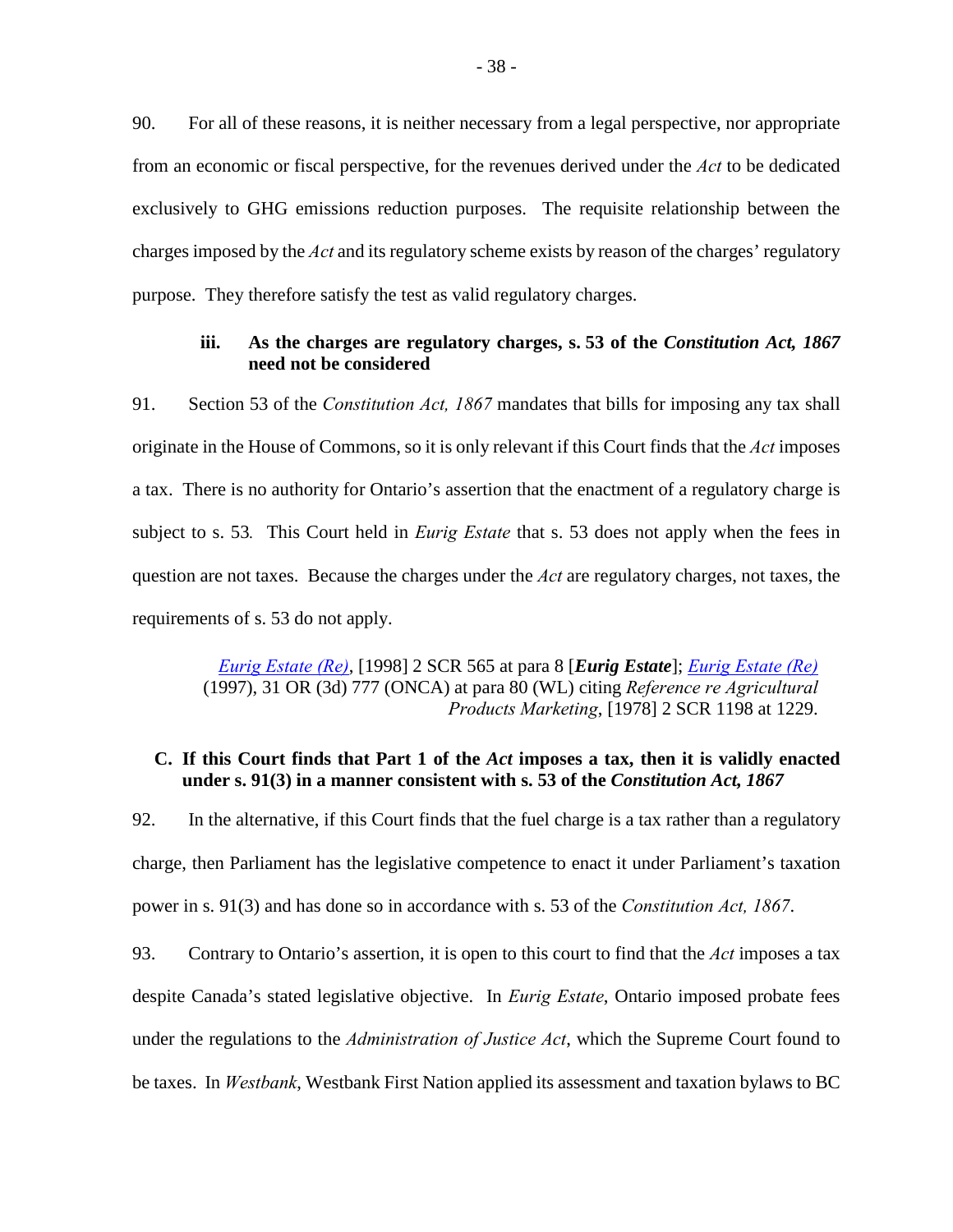Hydro, which the Supreme Court found to be taxes. If the fuel charge is not a regulatory charge then it is a tax.

Ontario's Factum, paras 94-101; *[Eurig Estate](https://scc-csc.lexum.com/scc-csc/scc-csc/en/item/1651/index.do)*; *[Westbank](https://scc-csc.lexum.com/scc-csc/scc-csc/en/item/1727/index.do)*.

94. The Constitution confers the federal taxation power in the broadest of terms. Subsection 91(3) of the *Constitution Act, 1867* gives Parliament exclusive legislative authority in the matter of the "raising of money by any mode or system of taxation." Any potential intrusion of the *Act* into matters of provincial jurisdiction is, as described by the Supreme Court in *Canadian Western Bank*, "merely incidental" to Parliament's valid exercise of its taxation power.

> *[Reference re: Goods and Services Tax](https://scc-csc.lexum.com/scc-csc/scc-csc/en/item/897/index.do)*, [1992] 2 SCR 445 at 468, 471; *[Canadian Western Bank](https://scc-csc.lexum.com/scc-csc/scc-csc/en/item/2362/index.do)* at para 28.

95. Further, the *Act* complies with s. 53 of the Constitution. The *Act* originated in the House of Commons. On March 27, 2018, the Minister of Finance presented a Notice of Ways and Means Motion to the House of Commons, to implement certain provisions of the budget. The motion carried, and the Minister of Finance moved for leave to introduce Bill C-74, a budget implementation bill, Part 5 of which would later become the *Act*. There is no dispute that the House of Commons both debated the Bill and examined it in committee.

> *Debates* [\(27 March 2018\) at 18188-90;](http://www.ourcommons.ca/Content/House/421/Debates/276/HAN276-E.PDF) Audrey O'Brien & Marc Bosc, *[House of](http://www.ourcommons.ca/procedure-book-livre/Document.aspx?Language=E&Mode=1&sbdid=F26EB116-B0B6-490C-B410-33D985BC9B6B&sbpid=6ABAC7E5-2E85-460D-BA40-03C98C16C566#0628D55D-693F-40FF-9C30-CB3D1F697C83)  [Commons Procedure and Practice](http://www.ourcommons.ca/procedure-book-livre/Document.aspx?Language=E&Mode=1&sbdid=F26EB116-B0B6-490C-B410-33D985BC9B6B&sbpid=6ABAC7E5-2E85-460D-BA40-03C98C16C566#0628D55D-693F-40FF-9C30-CB3D1F697C83)*, 2d ed (Ottawa: House of Commons, 2009) at 901-04 ("The Legislative Phase").

96. The fuel charge does not arise, even incidentally, in any delegated legislation. The fuel charge is imposed in the *Act*. The *Act* establishes who is subject to the charge in the jurisdictions where it operates. The charge is computed under the *Act* for time periods that are established by the *Act.* The amount of the charge is set by the *Act* and the Governor in Council's authority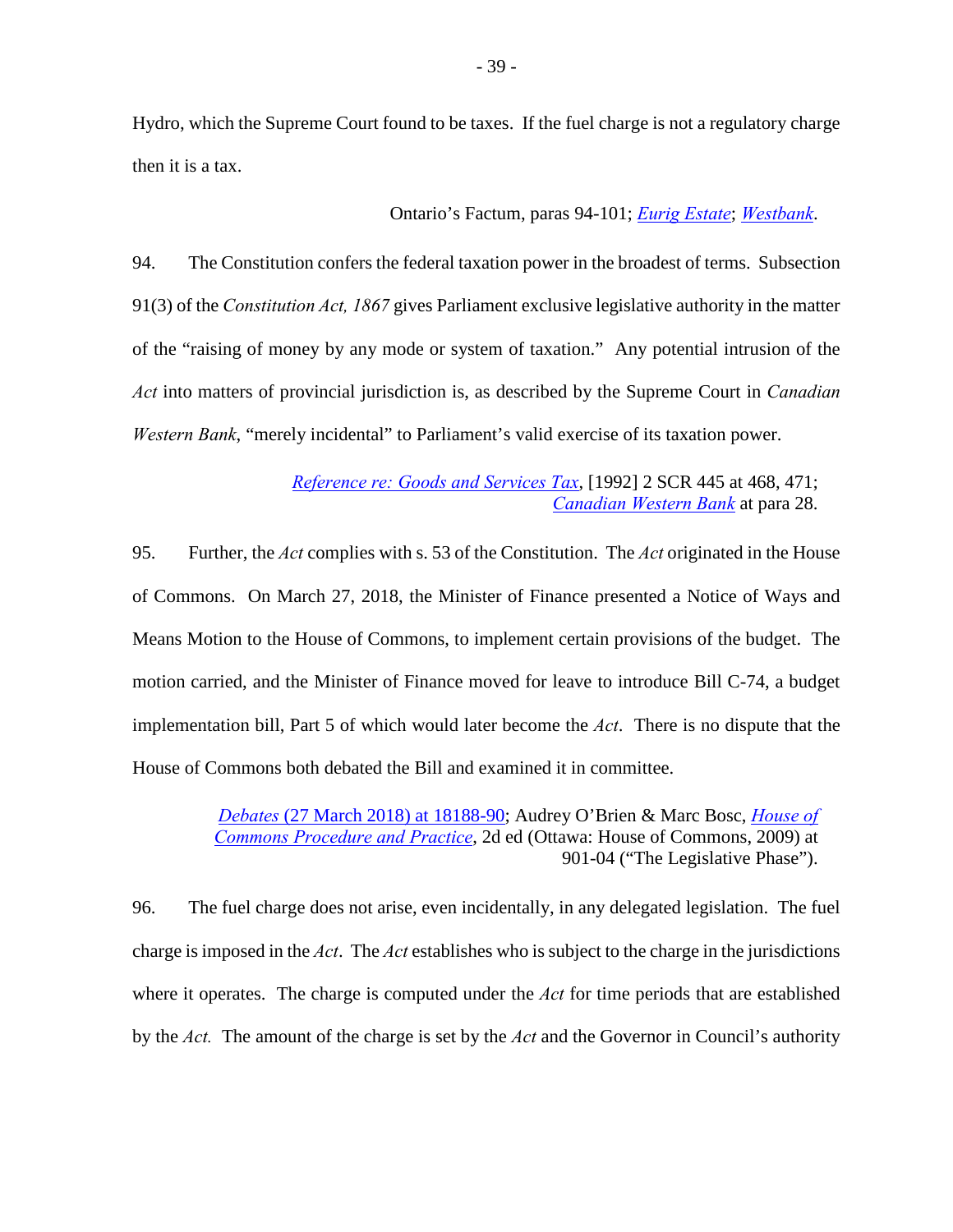to determine the rate is expressly delegated in s. 166( 4). If the Court finds that the fuel charge is a tax, then it was validly enacted in accordance with s. 53 of the *Constitution Act*, 1867.

*Act,* ss 3 "rate'', 17-41 , 68, 69, 71 , Schedule 2, column 5.

## **PART IV - STATEMENT OF ORDER SOUGHT**

97. Canada seeks the Court's opinion that the entire *Act* is validly enacted under Parliament's power to pass laws for the peace, order, and good government of Canada respecting the cumulative dimensions of GHG emissions, being a matter of national concern.

98. ln the alternative, Canada seeks the Court's opinion that Part l of the *Act* is validly enacted under Parliament's taxation power and Part 2 of the *Act* is validly enacted under Parliament's power to pass laws for the peace, order, and good government of Canada respecting the cumulative dimensions of GHG emissions. being a matter of national concern.

## **ALL OF WHICH IS RESPECTFULLY SUBMITTED.**

February 08, 2019.

**Sharlene Telles-Langdon** 

**Mary Matthews** 

Por Ned Djordjevic Company Connect of Canada

Of Counsel for the Attorney General of Canada

**Brooke Sittler** 

Neil Goodridge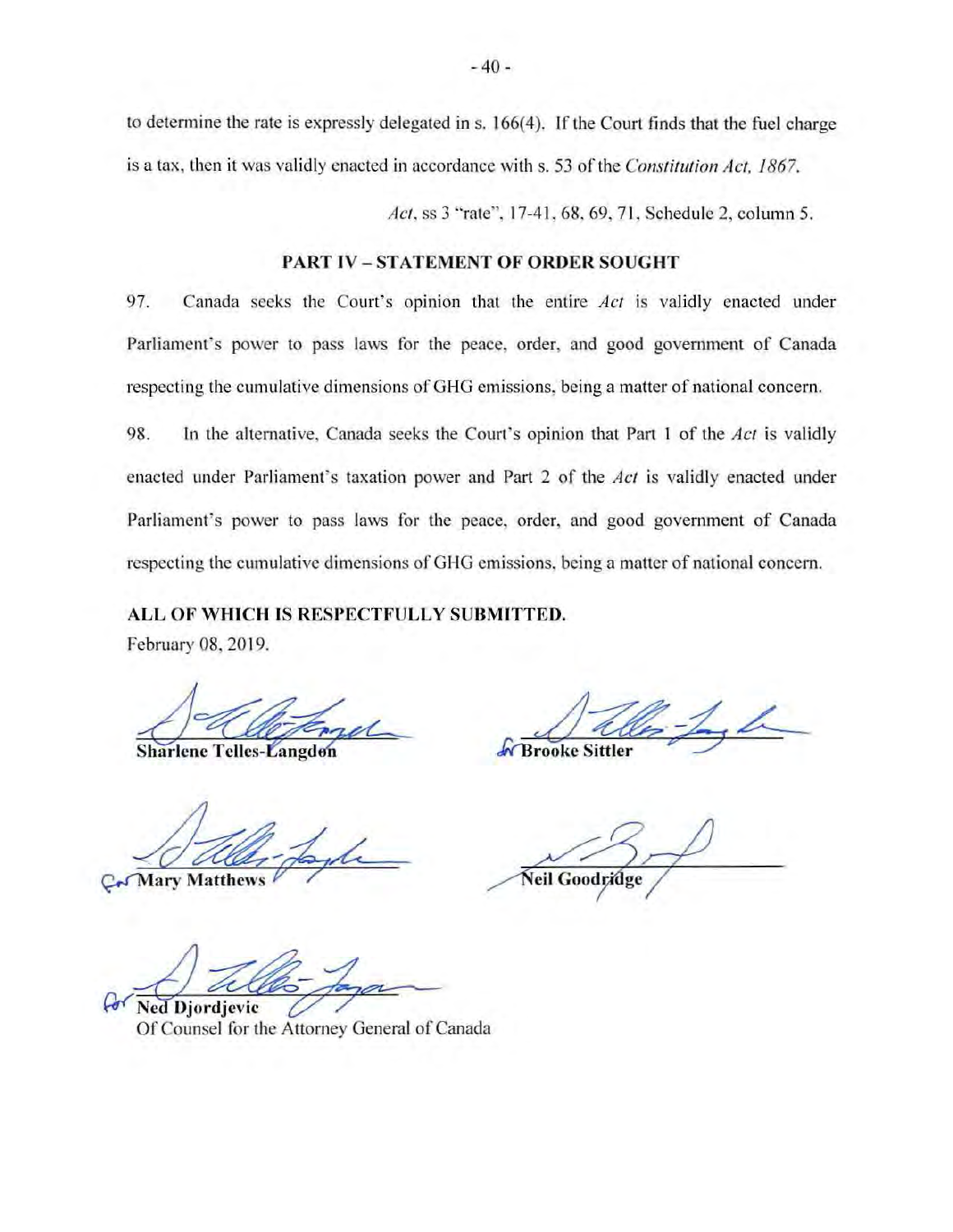# **CANADA'S CERTIFICATE**

1. An order under subrule 61.09(2) is not required.

2. The Attorney General of Canada estimates that 4 hours will be required for Canada's oral argument.

February 08, 2019.

Laged

**Sharlene Telles-Langdon** Of Counsel for the Attorney General of Canada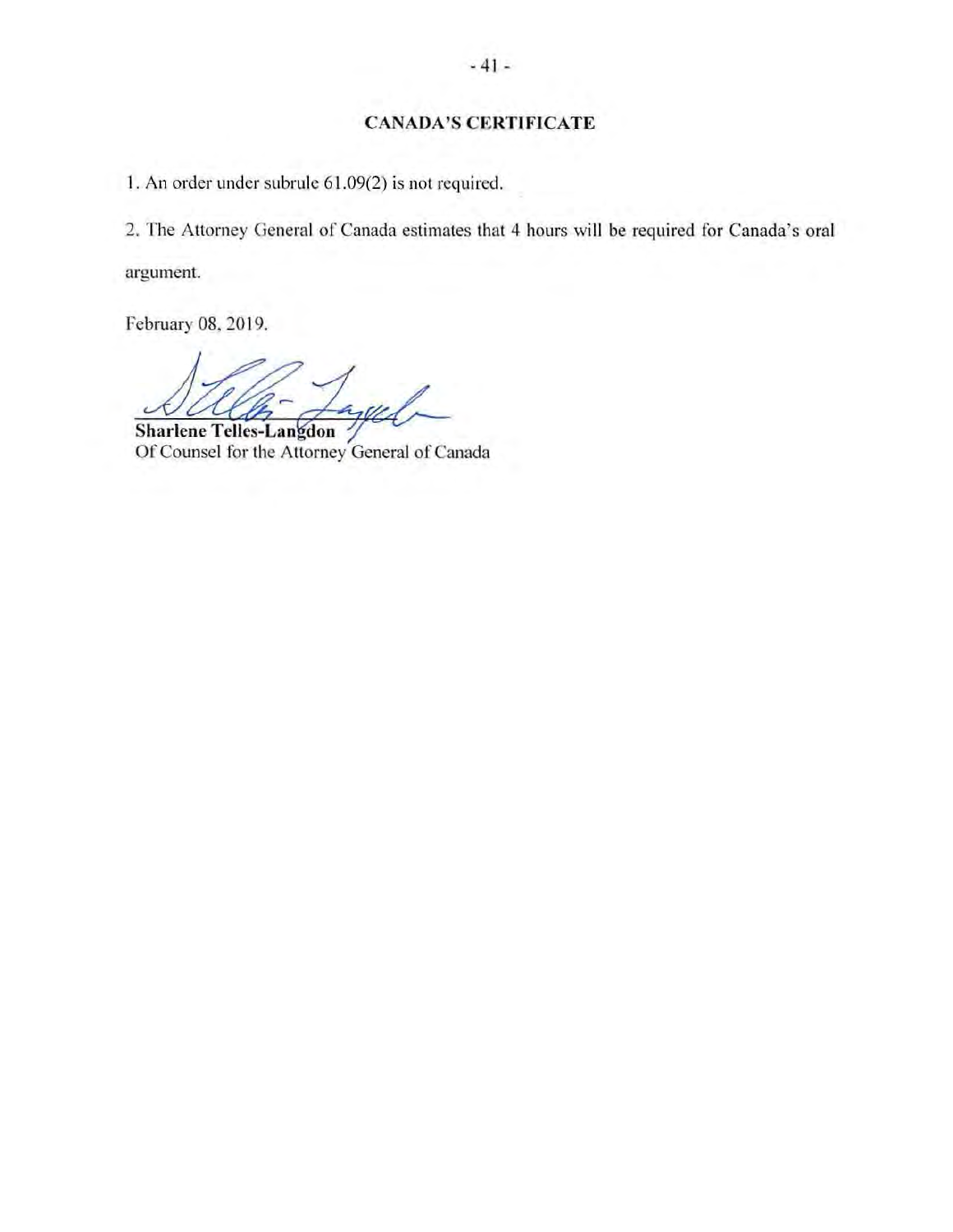# **SCHEDULE A – AUTHORITIES**

<span id="page-48-0"></span>

|                | <b>Cases</b>                                                                                                     | $Para(s)$                 |
|----------------|------------------------------------------------------------------------------------------------------------------|---------------------------|
| $\mathbf{1}$   | 114957 Canada Ltée (Spraytech, Société d'arrosage) v. Hudson<br>(Town), 2001 SCC 40, [2001] 2 SCR 241            | 60, 74                    |
| $\overline{2}$ | 620 Connaught Ltd. v. Canada (Attorney General), 2008 SCC 7,<br>[2008] 1 SCR 131                                 | 78, 79, 80, 81,<br>83, 84 |
| 3              | British Columbia v. Canadian Forest Products Ltd., 2004 SCC 38,<br>[2004] 2 SCR 74                               | 60                        |
| $\overline{4}$ | <i>British Columbia (AG) v. Canada (AG)</i> (1922), 64 SCR 377                                                   | 79, 86, 87                |
| 5              | <i>British Columbia (AG) v. Canada (AG)</i> , [1923] 4 DLR 669<br>(JCPC)                                         | 79                        |
| 6              | Canada v. Société des alcools du Québec, 2002 FCA 69                                                             | 66                        |
| $\overline{7}$ | <i>Canada Metal Co. v. R</i> (1982), 144 DLR (3d) 124 (Man QB)                                                   | 68                        |
| 8              | Canadian Association of Broadcasters v. Canada, 2008 FCA 157                                                     | 83, 84                    |
| 9              | Canadian Western Bank v. Alberta, 2007 SCC 22, [2007] 2 SCR 3                                                    | 73, 74, 94                |
| 10             | <i>Eurig Estate (Re)</i> , [1998] 2 SCR 565                                                                      | 91, 93                    |
| 11             | <i>Eurig Estate (Re)</i> (1997), 31 OR (3d) 777 (ONCA)                                                           | 91                        |
| 12             | <b>Friends of the Oldman River Society v. Canada (Minister of</b><br>Transport), [1992] 1 SCR 3                  | 60, 72                    |
| 13             | General Motors of Canada Ltd. v. City National Leasing,<br>[1989] 1 SCR 641                                      | 74                        |
| 14             | Goodwin v. British Columbia (Superintendent of Motor Vehicles),<br>2015 SCC 46 at para 23, [2015] 3 SCR 250      | 77                        |
| 15             | <i><u><b>Imperial Oil Ltd. v. Quebec (Minister of the Environment),</b></u></i><br>2003 SCC 58, [2003] 2 SCR 624 | 76                        |
| 16             | <i>Interprovincial Co-Operatives Ltd. et al. v. R</i> , [1976] 1 SCR 477                                         | 68,72                     |
| 17             | Katz Group Canada Inc. v. Ontario (Health and Long-Term<br>Care), 2013 SCC 64, [2013] 3 SCR 810                  | 66                        |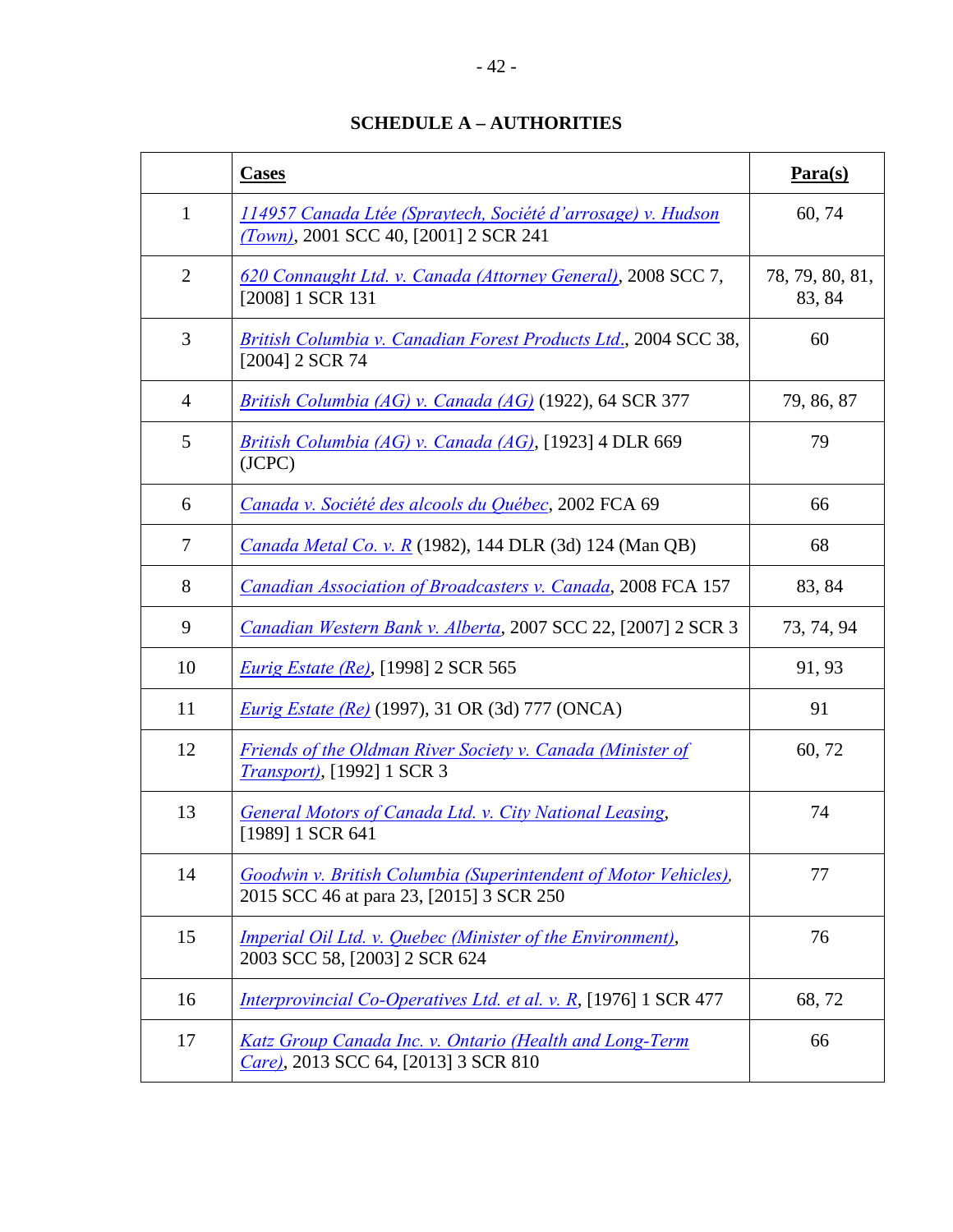|    | <b>Cases</b>                                                                                                                                                       | $Para(s)$             |
|----|--------------------------------------------------------------------------------------------------------------------------------------------------------------------|-----------------------|
| 18 | Law Society of British Columbia v. Mangat, 2001 SCC 67, [2001]<br>3 SCR 113                                                                                        | 73                    |
| 19 | Marine Services International Ltd. v. Ryan Estate, 2013 SCC 44,<br>[2013] 3 SCR 53.                                                                                | 74                    |
| 20 | <b>Ontario v. Canadian Pacific Ltd., [1995] 2 SCR 1031</b>                                                                                                         | 60                    |
| 21 | <i>Ontario (AG) v. Canada (AG)</i> , [1896] UKPC 20 at 9,<br>[1896] AC 348                                                                                         | 51                    |
| 22 | <i>Ontario Hydro v. Ontario (LRB)</i> , [1993] 3 SCR 327                                                                                                           | 73                    |
| 23 | Quebec (AG) v. Canada (AG), 2015 SCC 14, [2015] 1 SCR 693                                                                                                          | 54, 74                |
| 24 | R v. Crown Zellerbach Canada Ltd., [1988] 1 SCR 401                                                                                                                | 52, 61, 64, 68,<br>72 |
| 25 | <u>R v. Hydro-Québec</u> , [1997] 3 SCR 213                                                                                                                        | 60, 65, 66, 72,<br>76 |
| 26 | Re: Exported Natural Gas Tax, [1982] 1 SCR 1004                                                                                                                    | 78, 87                |
| 27 | Reference re Anti-Inflation Act, [1976] 2 SCR 373                                                                                                                  | 57                    |
| 28 | Reference re: Firearms Act (Can.), 2000 SCC 31,<br>[2000] 1 SCR 783                                                                                                | 54, 55, 56            |
| 29 | Reference re Goods and Services Tax, [1992] 2 SCR 445                                                                                                              | 94                    |
| 30 | Reference re Pan-Canadian Securities Regulation, 2018 SCC 48                                                                                                       | 54, 68, 73            |
| 31 | Reference re Securities Act, 2011 SCC 66, [2011] 3 SCR 837                                                                                                         | 54, 55, 73            |
| 32 | Rogers Communications Inc. v. Châteauguay (City),<br>2016 SCC 23, [2016] 1 SCR 467                                                                                 | 74                    |
| 33 | Syncrude Canada Ltd. v. Canada (Attorney General),<br>2016 FCA 160                                                                                                 | 72, 76                |
| 34 | Court of Appeal, The Hague, October 9, 2018, <i>Urgenda</i><br><b>Foundation v. The State of the Netherlands, Case Number:</b><br>200.178.245/01 (The Netherlands) | 61                    |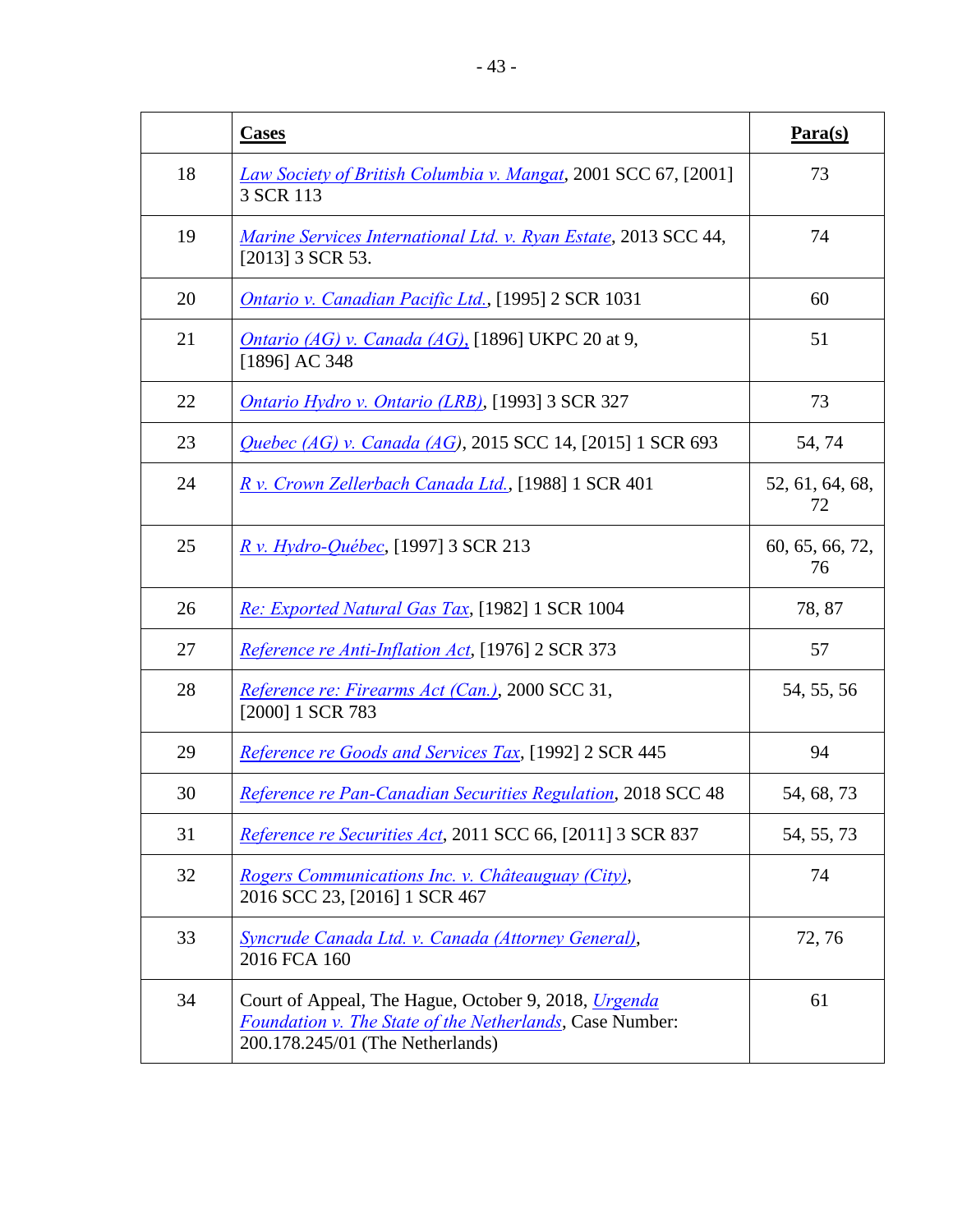|    | <u>Cases</u>                                                                                     | $\mathbf{Para}(\mathbf{s})$       |
|----|--------------------------------------------------------------------------------------------------|-----------------------------------|
| 35 | Westbank First Nation v. British Columbia Hydro and Power<br><i>Authority</i> , [1999] 3 SCR 134 | 78, 79, 80, 81,<br>83, 84, 86, 93 |

|    | <b>Secondary Sources</b>                                                                                          | $Para(s)$     |
|----|-------------------------------------------------------------------------------------------------------------------|---------------|
| 36 | House of Commons Debates, 42nd Parl, 1st Sess (3 October<br>2016) at 5359, 5360, 5361                             | 22            |
| 37 | <i>House of Commons Debates, 42nd Parl, 1st Sess (23 February</i><br>2017) at 9294, 9295                          | 8, 9, 10      |
| 38 | House of Commons Debates, 42nd Parl, 1st Sess (27 March<br>2018) at 18188, 18189, 18190                           | 95            |
| 39 | <i>House of Commons Debates, 42nd Parl, 1st Sess (16 April 2018)</i><br>at 18315                                  | 32            |
| 40 | <i>House of Commons Debates, 42nd Parl, 1st Sess (23 April 2018)</i><br>at 18612, 18629                           | 32            |
| 41 | <i>House of Commons Debates, 42nd Parl, 1st Sess (1 May 2018) at</i><br>18981, 18982, 18984                       | 9, 10, 32, 33 |
| 42 | <i>House of Commons Debates, 42nd Parl, 1st Sess (8 May 2018) at</i><br>19235, 19236, 19238                       | 9, 32, 33     |
| 43 | <i>House of Commons Debates, 42nd Parl, 1st Sess (30 May 2018)</i><br>at 19972, 19973                             | 33            |
| 44 | <i>House of Commons Debates, 42nd Parl, 1st Sess (31 May 2018)</i><br>at 19985                                    | 32            |
| 45 | House of Commons, Standing Committee on Finance, Evidence,<br>42nd Parl, 1st Sess, No 146 (25 April 2018) at 5, 6 | 32            |
| 46 | House of Commons, Standing Committee on Finance, Evidence,<br>42nd Parl, 1st Sess, No 148 (1 May 2018) at 5, 6, 8 | 34            |
| 47 | House of Commons, Standing Committee on Finance, Evidence,<br>42nd Parl, 1st Sess, No 151 (7 May 2018) at 1, 3    | 33            |
| 48 | House of Commons, Standing Committee on Finance, Evidence,<br>42nd Parl, 1st Sess, No 152 (8 May 2018) at 7, 8    | 34            |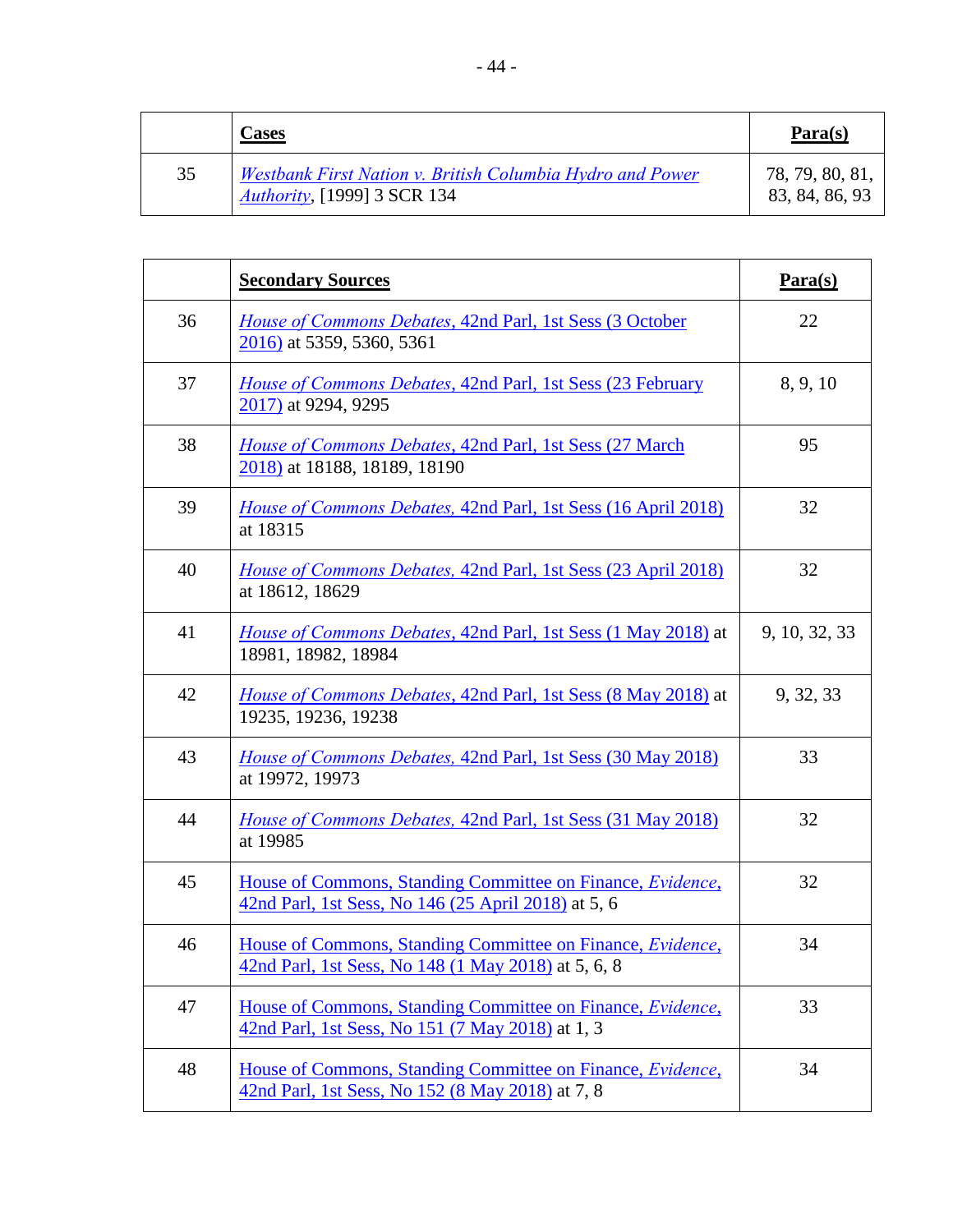|    | <b>Secondary Sources</b>                                                                                                                                                                                                                      | $Para(s)$             |
|----|-----------------------------------------------------------------------------------------------------------------------------------------------------------------------------------------------------------------------------------------------|-----------------------|
| 49 | House of Commons, Standing Committee on Finance, Evidence,<br>42nd Parl, 1st Sess, No 157 (23 May 2018) at 12, 13, 14                                                                                                                         | 42                    |
| 50 | Senate, Standing Senate Committee on Agriculture and Forestry,<br>42nd Parl, 1st Sess, No 50 (1 May 2018) at 50:9, 50:10                                                                                                                      | 32                    |
| 51 | Senate, Standing Senate Committee on Agriculture and Forestry,<br>42nd Parl, 1st Sess, No 52 (22 May 2018) at 52:34, 52:35                                                                                                                    | 33                    |
| 52 | Senate, Standing Senate Committee on Energy, the Environment<br>and Natural Resources, Evidence, 42nd Parl, 1st Sess, No 44 (1-3)<br>May 2018) at 44:9, 44:10, 44:11, 44:14, 44:20, 44:21, 44:30,<br>44:31, 44:32, 44:65, 44:66, 44:67, 44:68 | 25, 32, 34, 39,<br>69 |
| 53 | Senate, Standing Senate Committee on Energy, the Environment<br>and Natural Resources, <i>Evidence</i> , 42nd Parl, 1st Sess, No 45 (10)<br>May 2018) at 45:47, 45:62                                                                         | 33                    |
| 54 | Senate, Standing Senate Committee on Energy, the Environment<br>and Natural Resources, Evidence, 42nd Parl, 1st Sess, No 46 (22)<br>May 2018) at 46:7, 46:8                                                                                   | 32, 33                |
| 55 | Nathalie Chalifour, "Canadian Climate Federalism: Parliament's<br>Ample Constitutional Authority to Legislate GHG Emissions"<br>2016 36 NJCL 331                                                                                              | 64, 68, 73            |
| 56 | Stewart Elgie, "Kyoto, the Constitution, and carbon trading:<br>waking a sleeping BNA bear (or two)" (2007-08) 13:1 Rev.<br>Const. Stud. 67                                                                                                   | 73                    |
| 57 | Morris J. Fish, "The Effect of Alcohol on the Canadian<br>Constitution  Seriously" (2011) 57 McGill L. J. 189                                                                                                                                 | 73                    |
| 58 | James R. Fleming, <i>Historical Perspectives on Climate Change</i><br>(Oxford: Oxford University Press, 1998), ch. 6                                                                                                                          | 59                    |
| 59 | Peter W. Hogg, Constitutional Law of Canada, loose-leaf, 5th ed<br>(Toronto: Carswell, 2007)                                                                                                                                                  | 72                    |
| 60 | Peter W. Hogg, "Constitutional Authority over Greenhouse Gas<br>Emissions", (2009) 46:2 Alta. L. Rev. 507                                                                                                                                     | 73                    |
| 61 | Audrey O'Brien & Marc Bosc, <i>House of Commons Procedure</i><br>and Practice, 2d ed (Ottawa: House of Commons, 2009), ch. 18                                                                                                                 | 95                    |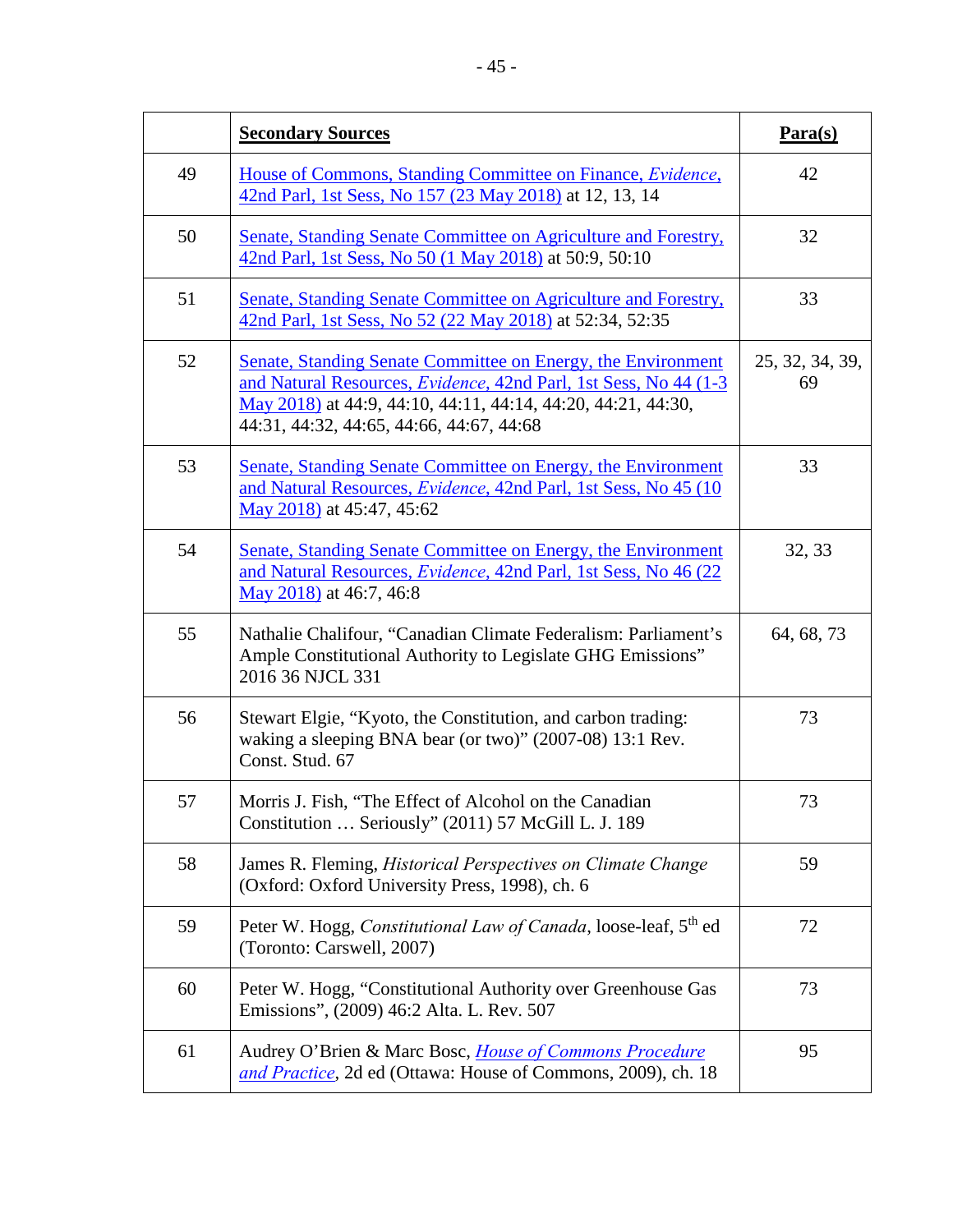|    | <b>Secondary Sources</b>                                                                                      | $Para(s)$ |
|----|---------------------------------------------------------------------------------------------------------------|-----------|
| 62 | Spencer R. Weart, The Discovery of Global Warming<br>(Cambridge, MA: Harvard University Press, 2008), ch. 1-2 | 59        |

# **SCHEDULE B**

<span id="page-52-0"></span>

| <u>Tab</u> | <b>Statutes</b>                                                         |                                                                                | $\mathbf{Para}(\mathbf{s})$ |
|------------|-------------------------------------------------------------------------|--------------------------------------------------------------------------------|-----------------------------|
| B          | <b>Budget Implementation Act,</b><br>2018, No. 2, SC 2018, c 27<br>s 13 | Loi $n^{\circ}$ 2 d'exécution du budget<br>de 2018, LC 2018, ch 27<br>art $13$ | 44                          |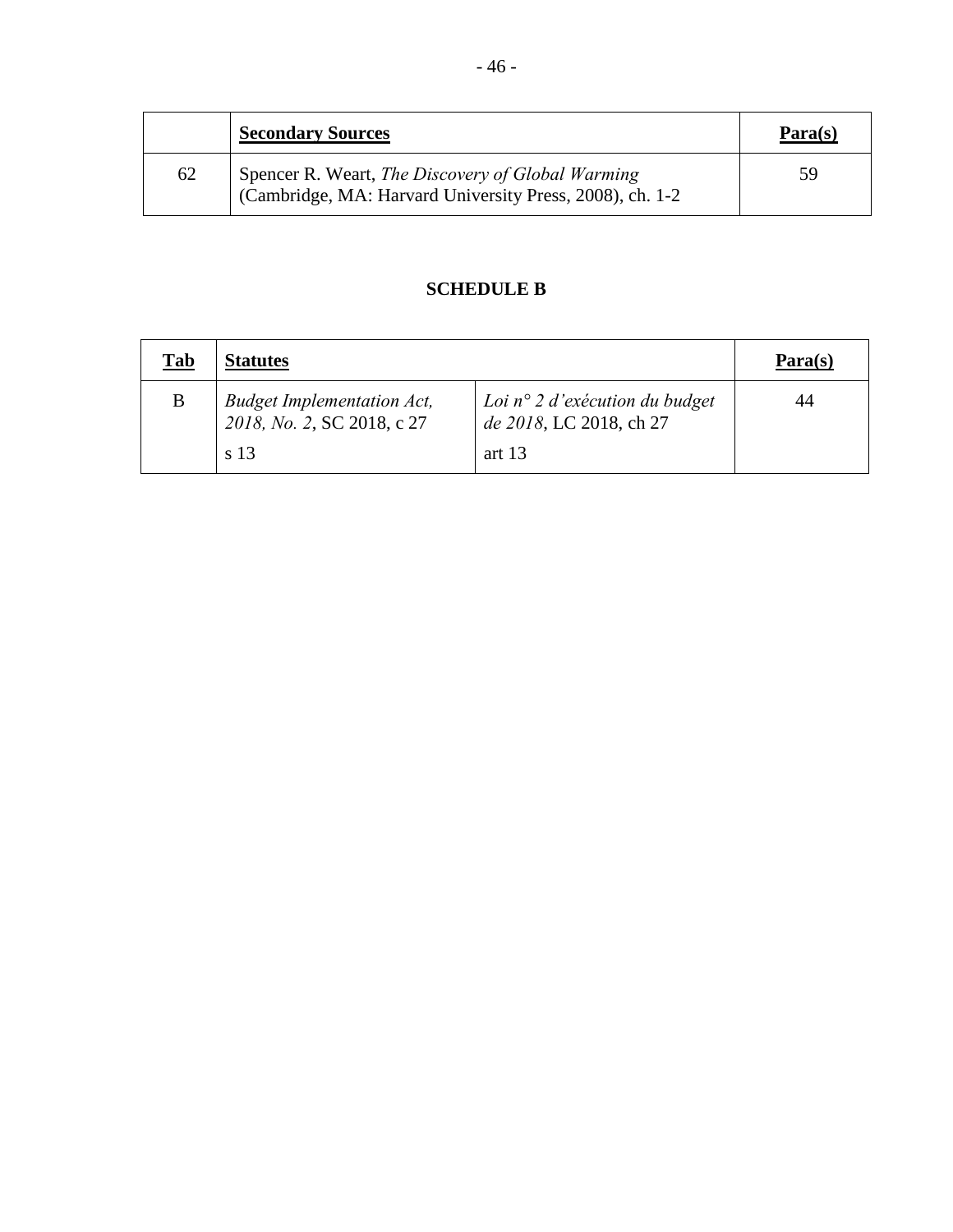First Session, Forty-second Parliament, 64-65-66-67 Elizabeth II, 2015-2016-2017-2018 Première session, quarante-deuxième législature, 64-65-66-67 Elizabeth II, 2015-2016-2017-2018

# **STATUTES OF CANADA 2018 LOIS DU CANADA (2018)**

A second Act to implement certain provisions of the budget tabled in Parliament on February 27, 2018 and other measures

## **CHAPTER 27 CHAPITRE 27**

Loi nº 2 portant exécution de certaines dispositions du budget déposé au Parlement le 27 février 2018 et mettant en œuvre d'autres mesures

## **ASSENTED TO**

DECEMBER 13, 2018

BILL C-86

### **SANCTIONNÉE**

LE 13 DÉCEMBRE 2018

PROJET DE LOI C-86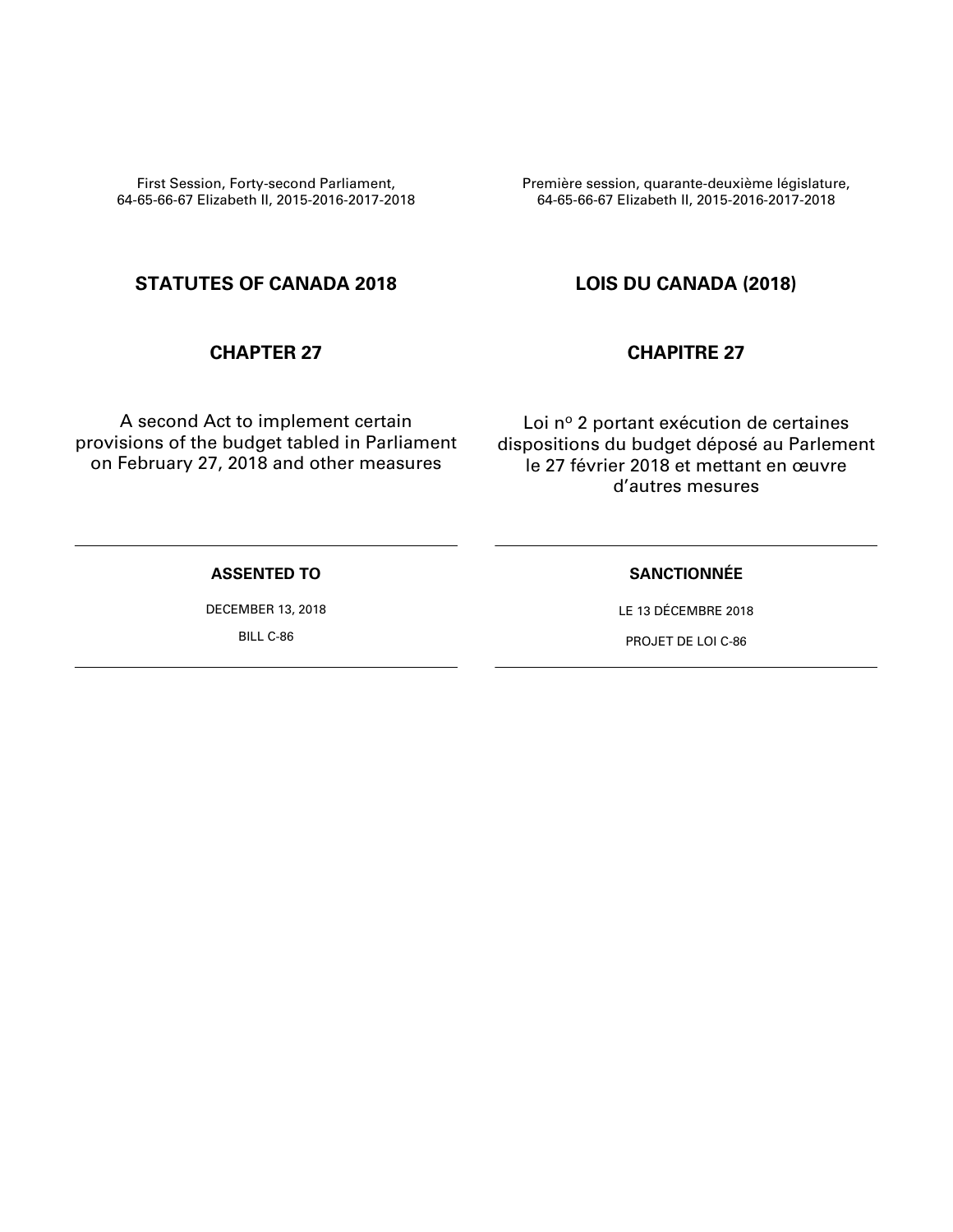#### (4) **The portion of subsection 122.7(2) of the Act before the formula is replaced by the following:**

#### **Deemed payment on account of tax**

(2) Subject to subsections (4) and (5), an eligible individual for a taxation year who files a return of income for the taxation year is deemed to have paid, at the end of the taxation year, on account of tax payable under this Part for the taxation year, an amount equal to the amount, if any, determined by the formula

#### (5) **Subsection 122.7(5) of the Act is replaced by the following:**

#### **Only one eligible individual**

(5) If an eligible individual has an eligible spouse for a taxation year and both those individuals would be, but for this subsection, eligible individuals for the purposes of subsection (2) in respect of the taxation year,

(a) if the individuals agree on which individual is the eligible individual for the taxation year, only that individual shall be an eligible individual for the purposes of subsection (2) in respect of the taxation year; and

(b) in any other case, only the individual that the Minister designates is the eligible individual for the purposes of subsection (2) in respect of the taxation year.

#### (6) **Subsection 122.7(10) of the Act is replaced by the following:**

#### **Special rules for eligible dependant**

(10) For the purpose of applying subsections (2) and (3), if an individual (referred to in this subsection as the "child") would be, but for this subsection, an eligible dependant of more than one eligible individual for a taxation year, the child is deemed only to be an eligible dependant of

(a) if the individuals agree, the agreed upon individual; and

(b) in any other case, the individual designated by the Minister.

(7) **Subsections (1) to (6) come into force or are deemed to have come into force on January 1, 2019.**

13 (1) **The Act is amended by adding the following after section 122.71:**

#### (4) **Le passage du paragraphe 122.7(2) de la même loi précédant la formule est remplacé par ce qui suit :**

#### **Paiement réputé au titre de l'impôt**

(2) Sous réserve des paragraphes (4) et (5), le particulier admissible pour une année d'imposition qui produit une déclaration de revenu pour l'année est réputé avoir payé, à la fin de l'année, au titre de son impôt à payer en vertu de la présente partie pour l'année, une somme égale à la somme positive obtenue par la formule suivante :

#### (5) **Le paragraphe 122.7(5) de la même loi est remplacé par ce qui suit:**

#### **Un seul particulier admissible**

(5) Dans le cas où un particulier admissible a un conjoint admissible pour une année d'imposition et où ils seraient tous deux, en l'absence du présent paragraphe, des particuliers admissibles pour l'application du paragraphe (2) pour l'année :

a) si les particuliers s'entendent sur celui d'entre eux qui est le particulier admissible pour l'année, seul celui convenu est le particulier admissible pour l'application du paragraphe (2) pour l'année;

b) sinon, seul celui que le ministre désigne est un particulier admissible pour l'application du paragraphe (2) pour l'année.

#### (6) **Le paragraphe 122.7(10) de la même loi est remplacé par ce qui suit:**

#### **Règle spéciale — personne à charge admissible**

(10) Pour l'application des paragraphes (2) et (3), dans le cas où un particulier (appelé « enfant » au présent paragraphe) serait, en l'absence du présent paragraphe, une personne à charge admissible de plus d'un particulier admissible pour une année d'imposition, l'enfant est réputé n'être une personne admissible que du particulier suivant :

a) si les particuliers s'entendent à cet égard, le particulier convenu;

b) sinon, le particulier que le ministre désigne.

(7) **Les paragraphes (1) à (6) entrent en vigueur, ou sont réputés être entrés en vigueur, le 1 er janvier 2019.**

13 (1) **La même loi est modifiée par adjonction, après l'article 122.71, de ce qui suit:**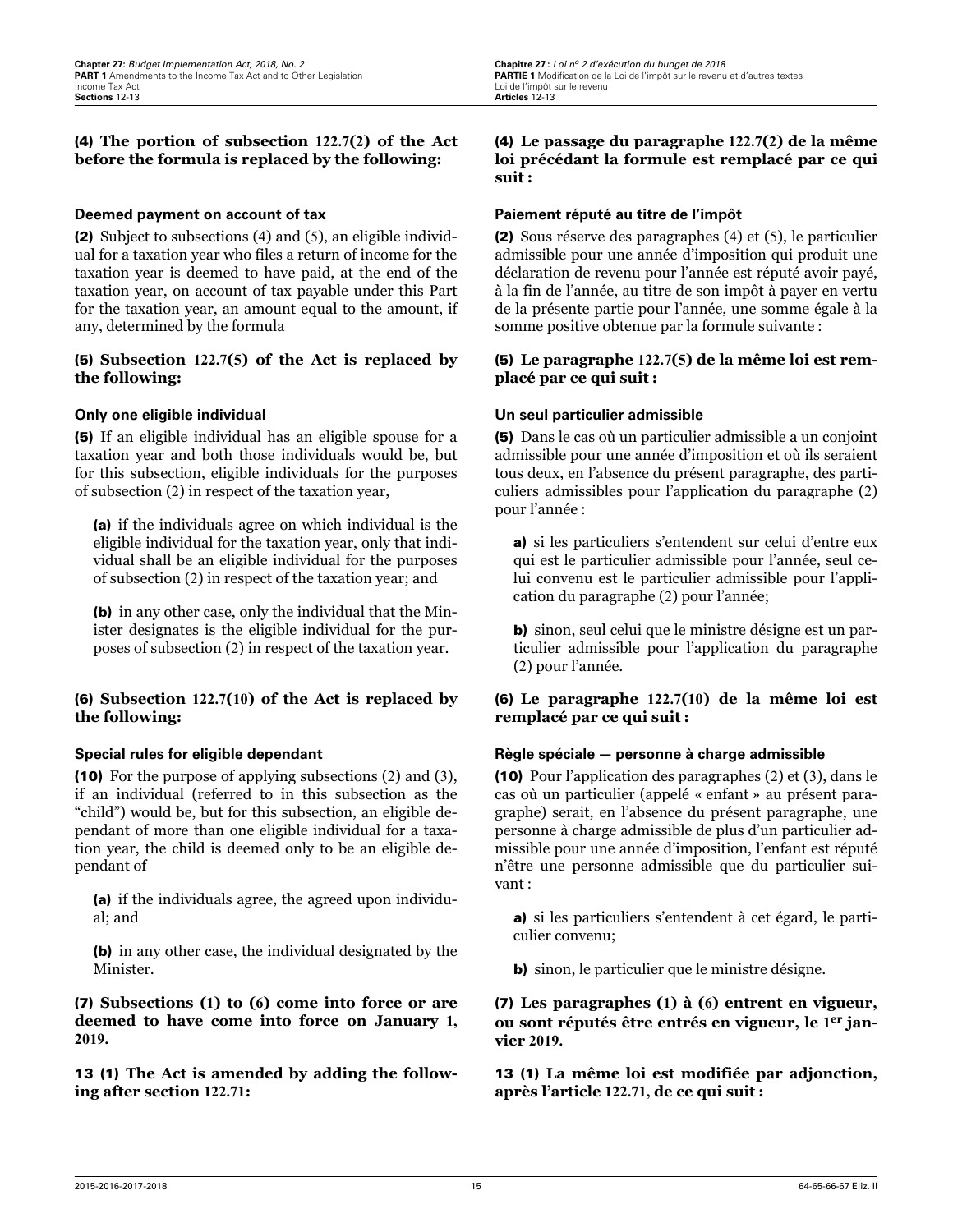## **SUBDIVISION A.3**

# Climate Action Incentive

#### **Definitions**

122.8 (1) The following definitions apply in this section.

*cohabiting spouse or common-law partner*, of an individual at any time, has the same meaning as in section 122.6. (*époux ou conjoint de fait visé*)

*eligible individual*, for a taxation year, means an individual (other than a trust) who is, at the end of the taxation year,

- (a) 18 years of age or older;
- (b) a parent who resides with their child; or

(c) married or in a common-law partnership. (*particulier admissible*)

**qualified dependant**, of an individual for a taxation year, means a person who, at the end of the taxation year,

(a) is the individual's child or is dependent for support on the individual or on the individual's cohabiting spouse or common-law partner;

- (b) resides with the individual;
- (c) is under the age of 18 years;

(d) is not an eligible individual for the taxation year; and

(e) is not a qualified relation of any individual for the taxation year. (*personne à charge admissible*)

*qualified relation*, of an individual for a taxation year, means the person, if any, who, at the end of the taxation year, is the individual's cohabiting spouse or commonlaw partner. (*proche admissible*)

*return of income*, in respect of a person for a taxation year, means the person's return of income (other than a return of income under subsection 70(2) or 104(23), paragraph  $128(2)(e)$  or subsection  $150(4)$ ) that is required to be filed for the taxation year or that would be required to be filed if the person had tax payable under this Part for the taxation year. (*déclaration de revenu*)

## **SOUS-SECTION A.3**

# Incitatif à agir pour le climat

#### **Définitions**

122.8 (1) Les définitions qui suivent s'appliquent au présent article.

*déclaration de revenu* En ce qui concerne une personne pour une année d'imposition, s'entend de la déclaration de revenu, sauf celle prévue aux paragraphes 70(2) ou 104(23), à l'alinéa 128(2)e) ou au paragraphe 150(4), qu'elle est tenue de produire ou qu'elle serait tenue de produire si elle avait un impôt payable en vertu de la présente partie pour l'année. (*return of income*)

*époux ou conjoint de fait visé* S'entend au sens de l'article 122.6. (*cohabiting spouse or common-law partner*)

*particulier admissible* Par rapport à une année d'imposition, particulier, à l'exception d'une fiducie, qui, à la fin de l'année, selon le cas :

- a) a atteint l'âge de 18 ans;
- b) réside avec un enfant dont il est le père ou la mère;
- c) est marié ou vit en union de fait. (*eligible individual*)

*personne à charge admissible* Est une personne à charge admissible d'un particulier par rapport à une année d'imposition la personne qui, à la fin de l'année, répond aux conditions suivantes :

a) elle est l'enfant du particulier ou est à sa charge ou à la charge de l'époux ou conjoint de fait visé du particulier;

- b) elle vit avec le particulier;
- c) elle est âgée de moins de 18 ans;

d) elle n'est pas un particulier admissible par rapport à l'année d'imposition;

e) elle n'est pas le proche admissible d'un particulier par rapport à l'année d'imposition. (*qualified dependant*)

*proche admissible* Est un proche admissible d'un particulier par rapport à une année d'imposition la personne qui, à la fin de l'année, est l'époux ou conjoint de fait visé du particulier. (*qualified relation*)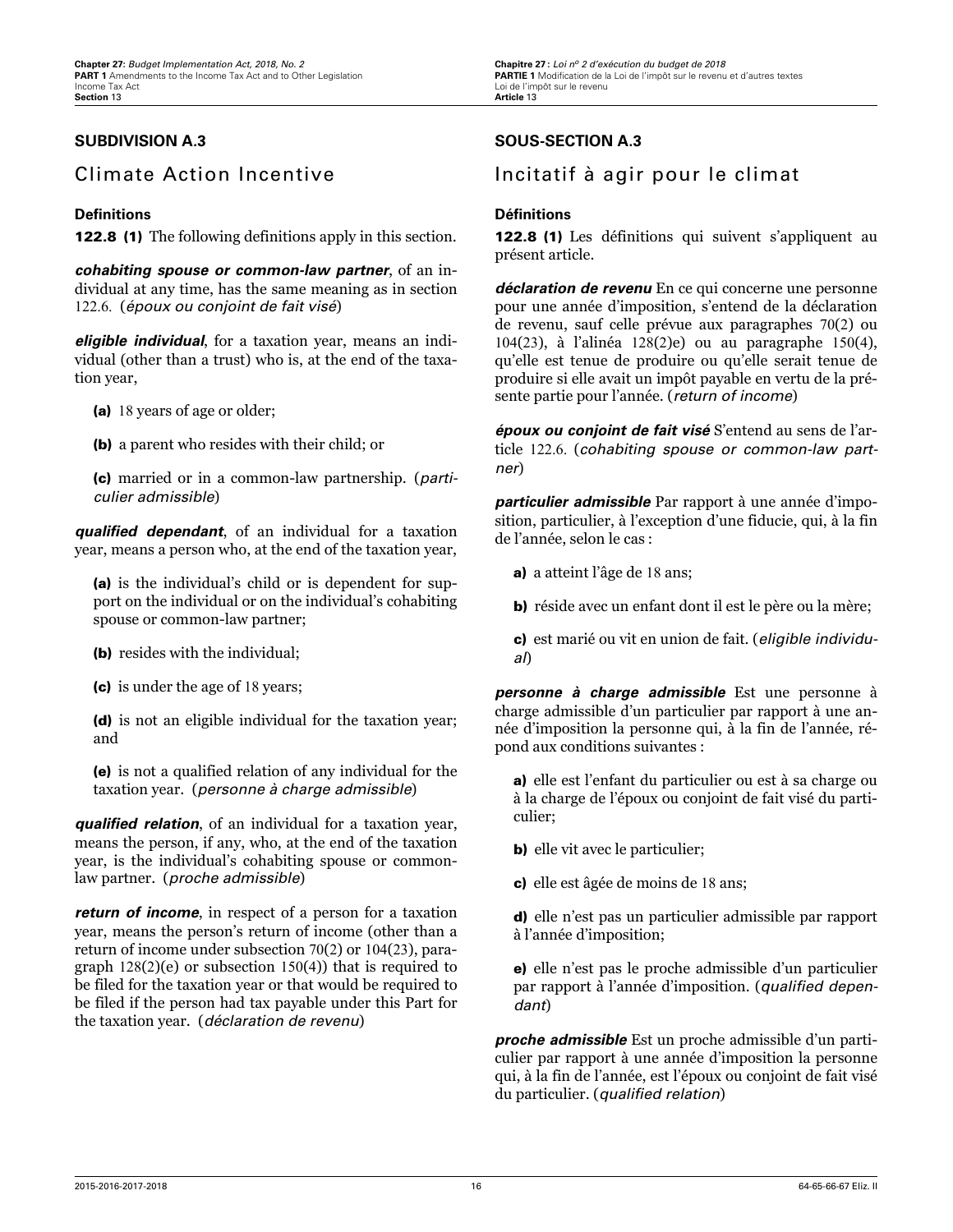#### Persons not eligible individuals, qualified relations or **qualied dependants**

(2) Notwithstanding subsection (1), a person is not an eligible individual, is not a qualified relation and is not a qualified dependant, for a taxation year, if the person

(a) died before April of the year following the taxation year;

(b) is confined to a prison or similar institution for a period of at least 90 days during the taxation year;

(c) is a non-resident person at any time in the taxation year;

(d) is a person described in paragraph 149(1)(a) or (b) at any time in the taxation year; or

(e) is a person in respect of whom a special allowance under the *Children's Special Allowances Act* is payable at any time in the taxation year.

#### **Residence**

(3) For the purposes of this section, an individual is considered to reside at any time only at their principal place of residence.

#### **Deemed overpayment**

(4) An eligible individual who files a return of income for a taxation year and who makes a claim under this subsection is deemed to have paid, at the end of the taxation year, on account of tax payable under this Part for the taxation year, an amount equal to the amount determined by the formula

#### **(A + B + C × D) × E**

where

**A** is the amount specified by the Minister of Finance for an eligible individual for the taxation year for the province (in this subsection and subsection (6) referred to as the "relevant province") in which the eligible individual resides at the end of the taxation year;

**B** is

(a) the amount specified by the Minister of Finance for a qualified relation for the taxation year for the relevant province, if

(i) the eligible individual has a qualified relation at the end of the taxation year, or

#### **Personnes autres que particuliers admissibles, proches admissibles ou personnes à charge admissibles**

(2) Malgré le paragraphe (1), n'est ni un particulier admissible, ni un proche admissible, ni une personne à charge admissible, par rapport à une année d'imposition, la personne qui, selon le cas,

a) est décédée avant le mois d'avril de l'année qui suit l'année d'imposition;

b) est détenue dans une prison ou dans un établissement semblable pendant une période d'au moins 90 jours au cours de l'année;

c) est une personne non-résidente à un moment donné au cours de l'année;

d) est, à un moment donné de l'année, une personne visée à l'alinéa 149(1)a) ou b);

e) est quelqu'un pour qui une allocation spéciale prévue par la *Loi sur les allocations spéciales pour enfants* est payable dans l'année.

#### **Résidence**

(3) Pour l'application du présent article, le particulier est considéré en tout temps ne résider qu'à son lieu principal de résidence.

#### **Présomption de trop-payé**

(4) Le particulier admissible qui produit une déclaration de revenu pour une année d'imposition et qui demande un remboursement en vertu du présent paragraphe est réputé avoir payé, à la fin de l'année, au titre de son impôt payable en vertu de la présente partie pour l'année, le montant obtenu par la formule suivante :

#### **(A + B + C × D) × E**

où :

**A** représente le montant fixé par le ministre des Finances à l'égard d'un particulier admissible par rapport à l'année d'imposition relativement à la province (appelée « province visée » au présent paragraphe et au paragraphe (6)) où réside le particulier admissible à la fin de l'année d'imposition;

**B** :

a) le montant fixé par le ministre des Finances à l'égard d'un proche admissible par rapport à l'année d'imposition relativement à la province visée, si :

(i) le particulier admissible a un proche admissible à la fin de l'année d'imposition,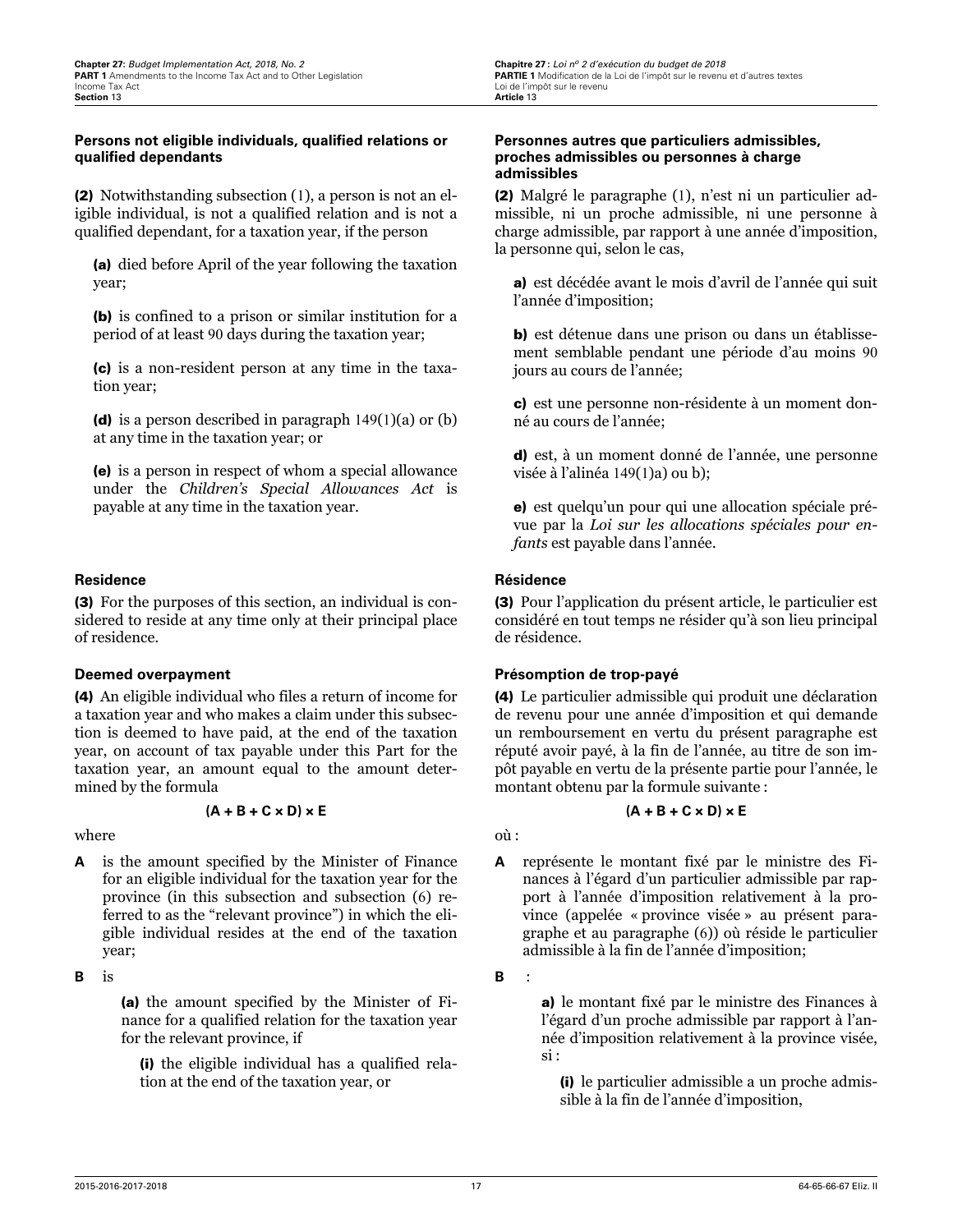(ii) subparagraph (i) does not apply and the eligible individual has a qualified dependant at the end of the taxation year, and

(b) in any other case, nil;

- **C** is the amount specified by the Minister of Finance for a qualified dependant for the taxation year for the relevant province;
- **D** is the number of qualified dependants of the eligible individual at the end of the taxation year, other than a qualified dependant in respect of whom an amount is included because of subparagraph (a)(ii) of the description of B for the taxation year; and
- **E** is

(a) 1.1, if there is a census metropolitan area, as determined in the last census published by Statistics Canada before the taxation year, in the relevant province and the individual does not reside in a census metropolitan area at the end of the taxation year, and

(b) 1, in any other case.

#### **Authority to specify amounts**

(5) The Minister of Finance may specify amounts for a province for a taxation year for the purposes of this section. If the Minister of Finance does not specify a particular amount that is relevant for the purposes of this section, that particular amount is deemed to be nil for the purpose of applying this section.

#### **Deemed rebate in respect of fuel charges**

(6) The amount deemed by this section to have been paid on account of tax payable for a taxation year is deemed to have been paid in the year following the taxation year as a rebate in respect of charges levied under Part 1 of the *Greenhouse Gas Pollution Pricing Act* in respect of the relevant province.

#### **Only one eligible individual**

(7) If an individual is a qualified relation of another individual for a taxation year and both those individuals would be, but for this subsection, eligible individuals for the taxation year, only the individual that the Minister designates is the eligible individual for the taxation year.

#### **Exception – qualified dependant**

(8) If a person would, if this Act were read without reference to this subsection, be the qualified dependant of two or more individuals, for a taxation year,

(ii) le sous-alinéa (i) ne s'applique pas et le particulier admissible a une personne à charge admissible à la fin de l'année d'imposition,

b) dans les autres cas, zéro;

- **C** le montant fixé par le ministre des Finances à l'égard d'une personne à charge admissible par rapport à l'année d'imposition relativement à la province visée;
- **D** le nombre de personnes à charge admissibles du particulier admissible à la fin de l'année d'imposition, sauf une personne à charge admissible à l'égard de laquelle un montant est inclus par l'effet du sous-alinéa a)(ii) de l'élément B pour l'année d'imposition;
- **E** :

a) si la province visée compte une région métropolitaine de recensement, selon le dernier recensement publié par Statistique Canada avant l'année d'imposition, et que le particulier ne réside pas dans une telle région à la fin de l'année d'imposition, 1,1,

**b**) sinon, 1.

#### **Montants fixés par le ministre**

(5) Le ministre des Finances peut fixer des montants relativement à une province par rapport à une année d'imposition pour l'application du présent article. S'il ne fixe pas un montant particulier se rapportant à l'application du présent article, ce montant est réputé être zéro pour l'application du présent article.

#### **Présomption de remboursement — redevances sur les combustibles**

(6) Le montant qui est réputé, par le présent article, avoir été payé au titre de l'impôt payable pour une année d'imposition est réputé être un remboursement effectué relativement aux redevances prélevées en vertu de la partie 1 de la *Loi sur la tarification de la pollution causée par les gaz à effet de serre* à l'égard de la province visée au cours de l'année qui suit l'année d'imposition.

#### **Un seul particulier admissible**

(7) Dans le cas où un particulier est le proche admissible d'un autre particulier par rapport à une année d'imposition et où les deux particuliers seraient, en l'absence du présent paragraphe, des particuliers admissibles par rapport à cette année, seul le particulier désigné par le ministre est le particulier admissible par rapport à l'année.

#### **Personne à charge admissible d'un seul particulier**

(8) La personne qui, en l'absence du présent paragraphe, serait la personne à charge admissible de plusieurs particuliers par rapport à une année d'imposition est réputée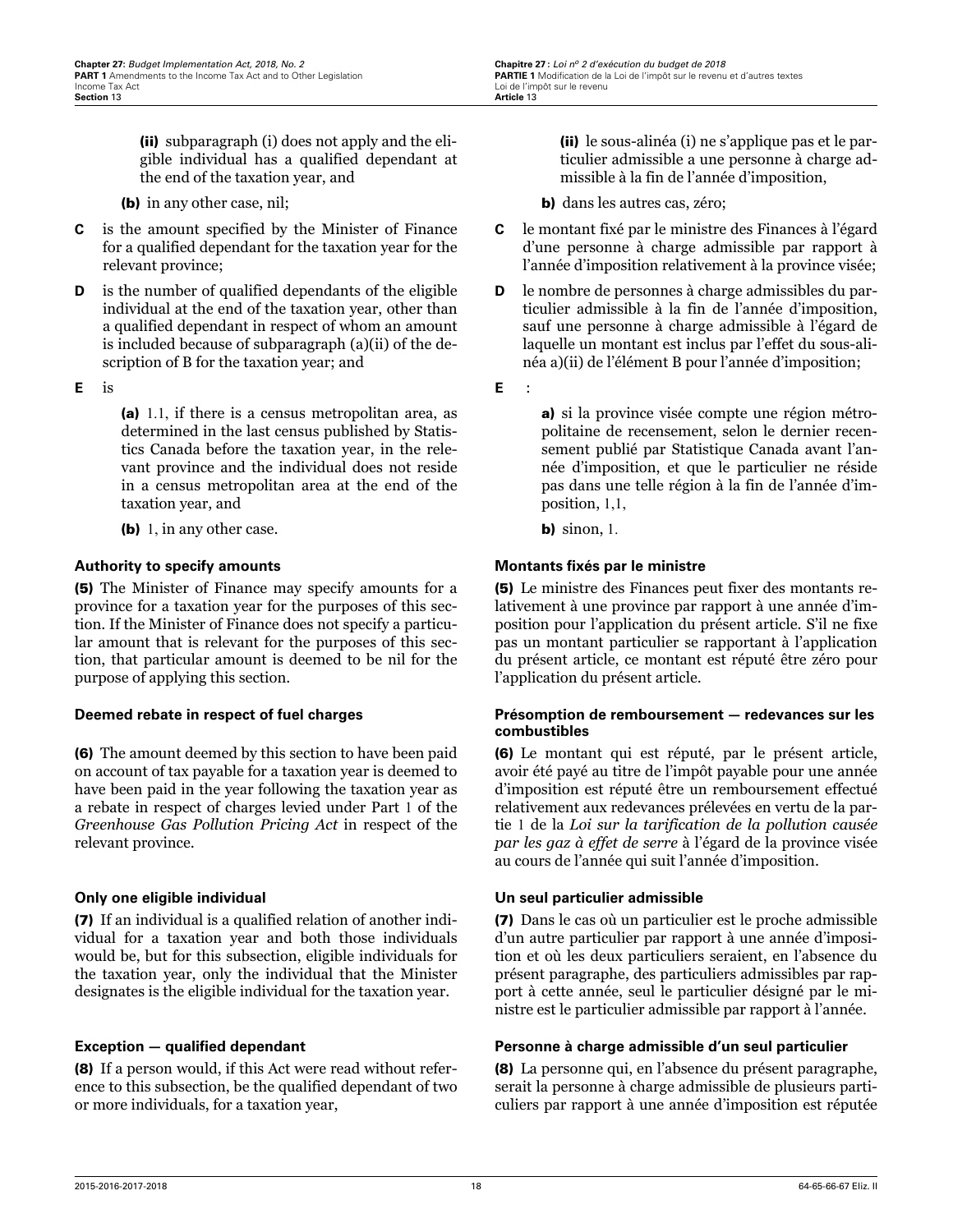(a) the person is deemed to be a qualified dependant, for the taxation year, of the one of those individuals on whom those individuals agree; and

(b) in any other case, the person is deemed to be, for the taxation year, a qualified dependant only of the individual that the Minister designates.

#### **Effect of bankruptcy**

(9) For the purposes of this section, if an individual becomes bankrupt in a particular calendar year, notwithstanding subsection 128(2), any reference to the taxation year of the individual (other than in this subsection) is deemed to be a reference to the particular calendar year.

#### (2) **Subsection (1) applies to the 2018 and subsequent taxation years.**

14 (1) **Section 128.1 of the Act is amended by adding the following after subsection (1.1):**

#### **Trusts and partnerships look-through rule**

(1.2) For the purposes of this subsection and paragraph  $(1)(c.1)$ , if at any time shares of the capital stock of a corporation resident in Canada are owned by a trust or a partnership (each referred to in this subsection as a "conduit"), each person or partnership with an interest as a beneficiary under the conduit or that is a member of the conduit (each referred to in this subsection as a "holder"), as the case may be, is deemed to own the shares of each class of the capital stock of the corporation that are owned by the conduit the number of which is determined by the formula

#### **A × B/C**

where

- **A** is the total number of shares of the class of the capital stock of the corporation that is owned by the conduit at that time;
- **B** is the fair market value, at that time, of the holder's interest in the conduit; and
- **C** is the total fair market value, at that time, of all interests in the conduit.

(2) **Subsection (1) applies in respect of transactions or events that occur after February 26, 2018.**

être la personne à charge admissible par rapport à l'année :

- a) soit de celui parmi ces particuliers sur lequel ceuxci se sont mis d'accord;
- b) soit, dans les autres cas, de nul autre que le particulier désigné par le ministre.

#### **Effet de la faillite**

(9) Pour l'application du présent article, dans le cas où un particulier devient un failli au cours d'une année civile, malgré le paragraphe 128(2), toute mention (sauf au présent paragraphe) de l'année d'imposition du particulier vaut mention de l'année civile en cause.

#### (2) **Le paragraphe (1) s'applique aux années d'imposition 2018 et suivantes.**

14 (1) **L'article 128.1 de la même loi est modifié par adjonction, après le paragraphe (1.1), de ce qui suit :**

#### **Fiducies et sociétés de personnes — règle de transparence**

(1.2) Pour l'application du présent paragraphe et de l'alinéa (1)c.1), dans le cas où, à un moment donné, des actions du capital-actions d'une société résidant au Canada appartiennent à une fiducie ou à une société de personnes (cette fiducie ou cette société de personnes étant appelée « intermédiaire » au présent paragraphe), chaque personne ou société de personnes qui détient une participation à titre de bénéficiaire de l'intermédiaire ou qui est un associé de l'intermédiaire (cette personne ou cette société de personnes étant appelée « détenteur » au présent paragraphe), selon le cas, est réputée être propriétaire des actions de chaque catégorie du capital-actions de la société qui appartiennent à l'intermédiaire, dont le nombre est déterminé par la formule suivante :

#### **A × B/C**

- où :
- **A** représente le nombre total d'actions de la catégorie du capital-actions de la société qui appartiennent à l'intermédiaire à ce moment;
- **B** la juste valeur marchande, à ce moment, de la participation du détenteur dans l'intermédiaire;
- **C** la juste valeur marchande totale, à ce moment, de l'ensemble des participations dans l'intermédiaire.

#### (2) **Le paragraphe (1) s'applique relativement aux opérations et événements qui se produisent après le 26 février 2018.**